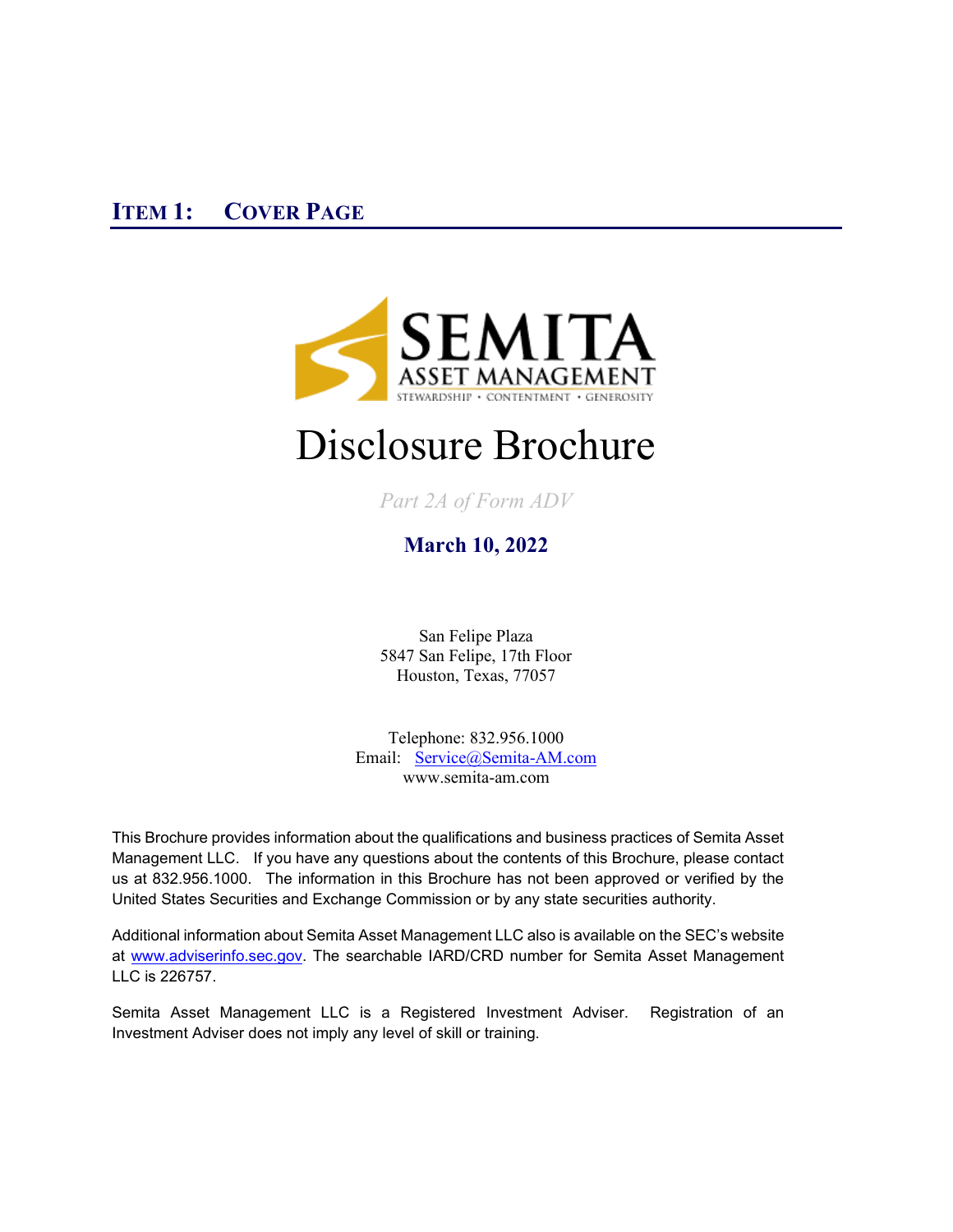# <span id="page-1-0"></span>**ITEM 2: MATERIAL CHANGES**

Semita Asset management, LLC is required to discuss any material changes that have been made to the brochure since the last annual amendment. The Firm has no changes to disclose in relation to this Item.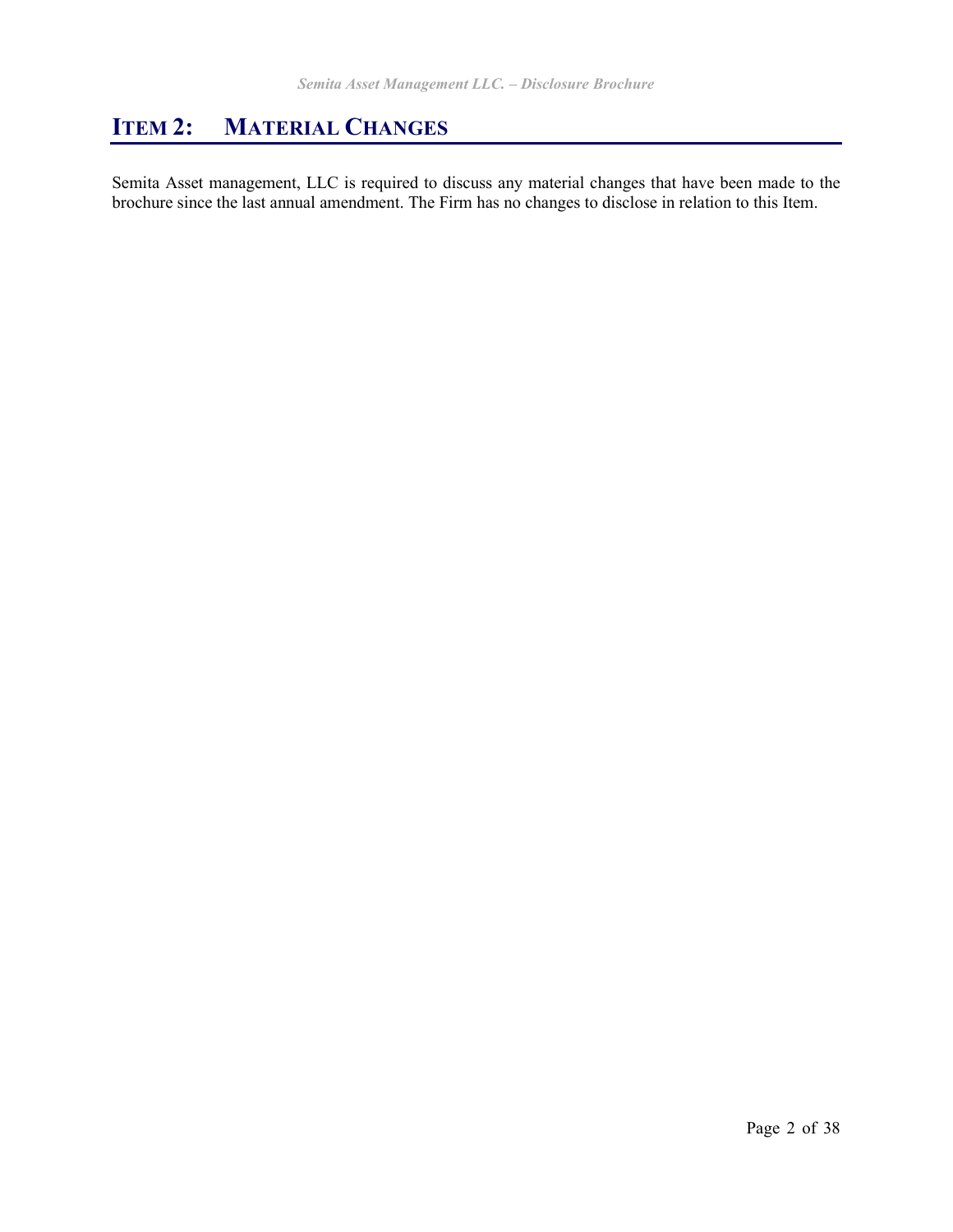#### <span id="page-2-0"></span>ITEM 3: **TABLE OF CONTENTS**

| Item 1:     |                                                                                       |
|-------------|---------------------------------------------------------------------------------------|
| Item 2:     |                                                                                       |
| Item 3:     |                                                                                       |
| Item 4:     |                                                                                       |
| Item 5:     |                                                                                       |
| Item 6:     |                                                                                       |
| Item 7:     |                                                                                       |
| Item 8:     |                                                                                       |
| Item 9:     |                                                                                       |
| Item $10$ : |                                                                                       |
|             | Item 11: Code of Ethics, Participation in Client Transactions, and Personal Trading26 |
|             |                                                                                       |
|             |                                                                                       |
|             |                                                                                       |
|             |                                                                                       |
|             |                                                                                       |
|             |                                                                                       |
| Item $18$ : |                                                                                       |
|             |                                                                                       |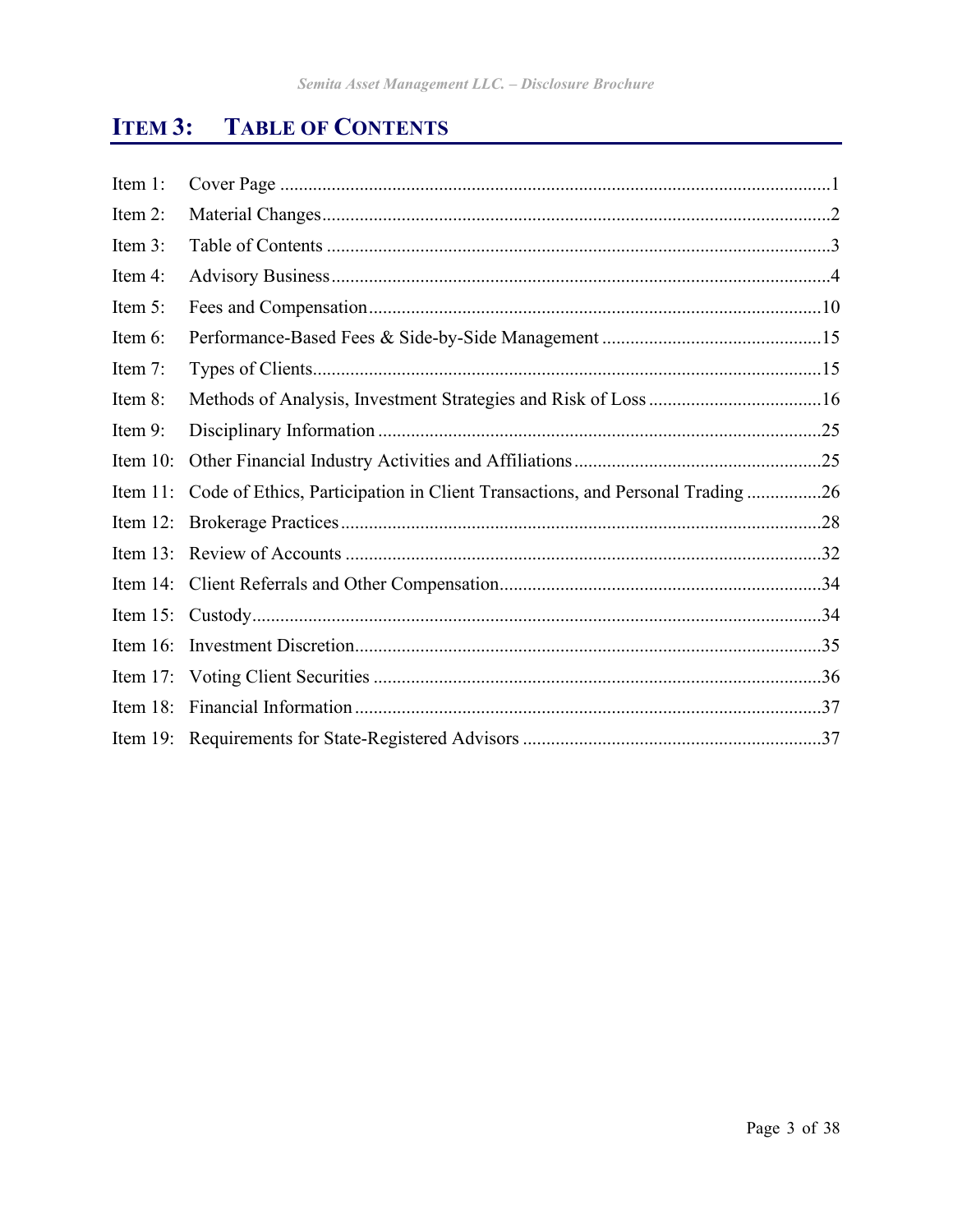# <span id="page-3-0"></span>**ITEM 4: ADVISORY BUSINESS**

### **Firm Description**

Semita Asset Management LLC, a Texas limited liability company, ("we" or "us" or "our firm" or "our company") is an investment advisory firm with the states of Texas and Louisiana.

Semita Asset Management LLC was founded in 2015 by Michael A. Meagher, CFA, its majority owner and Chief Executive Officer.

We offer the following types of Investment Advisory services:

- Investment Strategy & Management Services Financial Planning
- Portfolio Management of Separately Managed Accounts Model Portfolios
- Selection and Monitoring of Sub-advisory relationships
	- Separately Managed Accounts
	- Alternative Investments / Private Fund **Investments**
- 
- Philanthropic Consulting
- Personal Financial Consulting

We invest in securities that we believe are suitable for each client based on the client's investment objectives, risk tolerance and other individual client needs and circumstances. Advisory services are tailored to a client's specific needs and goals through a dialogue concerning their assets, liabilities, income, expenses, goals, and objectives. A long-term plan is established and utilized to target an investment strategy in the client's best interest, which is, then reconfirmed or adjusted at least annually. Clients can impose restrictions on investing in certain securities or types/classes of securities.

As of December 31, 2021, we managed \$74,313,909 in assets for our clients on a discretionary basis.

# **Financial Goal Planning Services**

We provide financial goal planning services to our clients whereby we assess their current and estimated future financial situation by using currently known information about the client and certain mutually acceptable assumptions about the future. A planning engagement normally includes gathering information from the client to project items such as future cash flows, taxes, and asset values, among other items. Clients receive a written financial plan analysis report that includes a proposed financial plan designed to provide financial guidance and implementation action items for them as they pursue their financial goals and objectives.

A financial plan will generally address some or all the following issues:

- Financial Goals Personal Net Worth
- Cash Flow Planning Tax Planning
- **Insurance Needs**
- Retirement Planning Portfolio Review
- $\bullet$  Education Planning  $\bullet$ 
	- Employee Benefits Nonqualified & Deferred Compensation
		- Page 4 of 38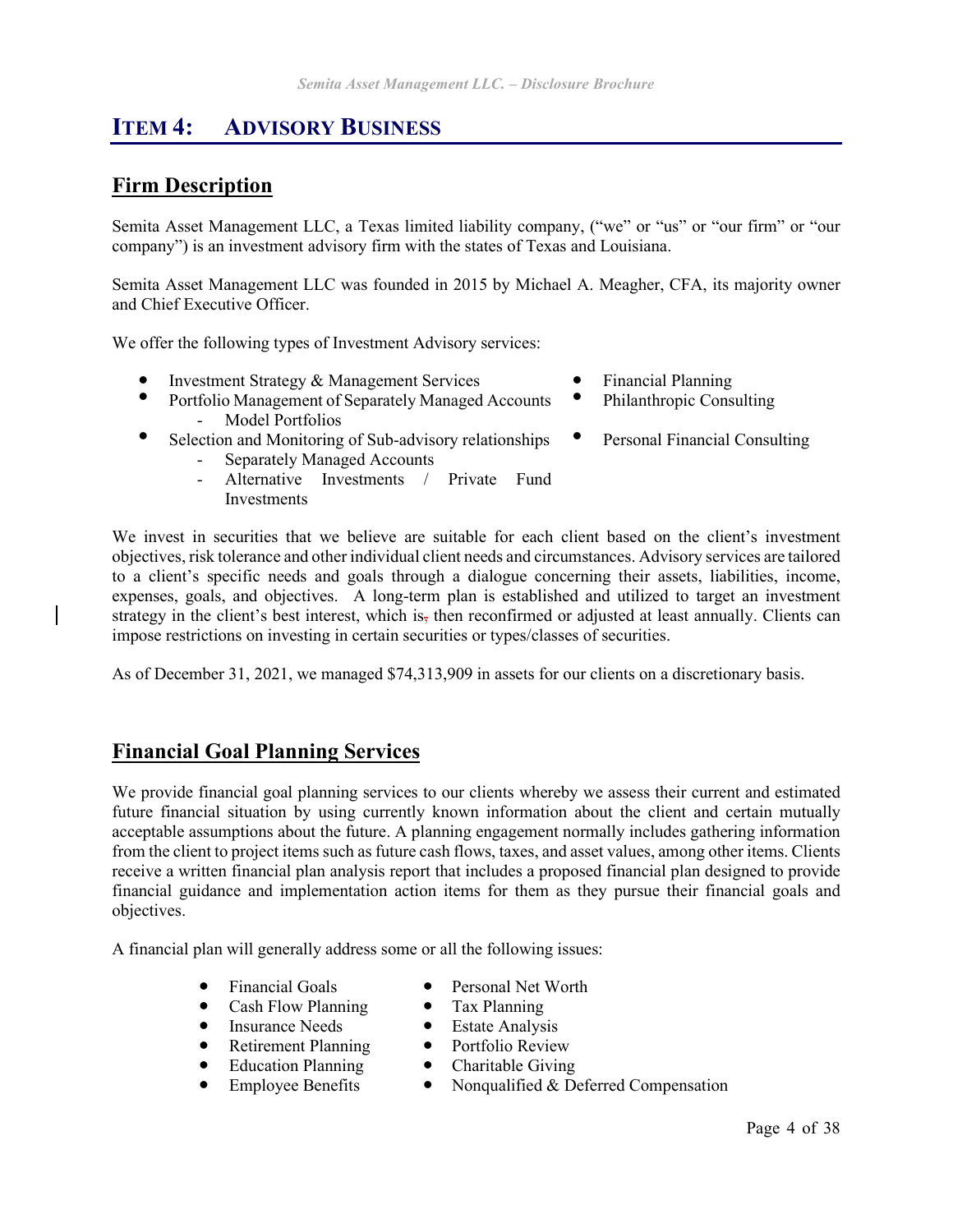The scope of our financial planning services will be based upon a mutually agreed upon, written financial planning agreement with each client. We have two financial planning offerings for clients of Semita Asset Management. For clients who accept our Financial Life &Wealth Management Agreement, our financial planning and investment management services are included under the wealth management fees set forth in the mutually agreed upon Financial Life & Wealth Management Agreement. Typically, clients must have \$400,000 under our management to qualify for our Wealth Management Service. Semita Asset Management clients who do not meet the minimums for our Wealth Management Service but do meet the minimums to engage us for our Investment Management Service may elect to engage us on a fixed fee basis for our financial planning services. This is a separate charge from the investment management fees such clients could agree to pay Semita for investment strategy implementation and supervision. Non-investment advisory clients may also elect to engage us on a fixed fee basis for financial planning services only and may implement and manage our proposed strategies as they desire.

To better serve our clients, we will strongly encourage all of our investment advisory clients to complete our financial planning process. With clearly defined goals in mind, clients will have a better understanding as to how their resources might be invested, better aligning them with their goals. To complete the financial planning process with the client, we will complete the following steps, specifically outlining the responsibilities of each party throughout the financial planning process:

- Define the scope of the engagement, thereafter, defining goals, needs and objectives with the client
- Gather and provide appropriate data
- Examine and analyze the results of the current course of action without changes
- Formulate any recommended strategies to improve the client's financial planning situation
- Present implementation techniques and responsibilities
- Provide a summary of ongoing monitoring responsibilities for Financial Life & Wealth Management clients

Our firm does not provide any tax advice or legal services that may result from the financial planning report and recommendations. Likewise, we do not implement insurance planning recommendations on our clients' behalves. We may, in certain instances, recommend that the client implement such strategies with certain third parties. The client is free to accept or decline our recommendations regarding third-party service providers.

#### **Investment Strategy & Management Services**

Our firm provides active, on-going management in the implementation of an investment plan for each wealth management or investment advisory client. For wealth management clients, the process begins with identifying a client's overall financial goals and objectives through our financial planning process and establishing a time horizon for the use of the investment assets. We then assess the level of risk / market value volatility a client would be willing to accept, subsequently recommending an asset allocation intended to meet the client's objective(s) balanced with the client's risk / market volatility tolerance. For investment management-only clients, we complete a risk assessment but not a financial planning engagement unless the client pays a fixed fee based upon Assets Under Advisement.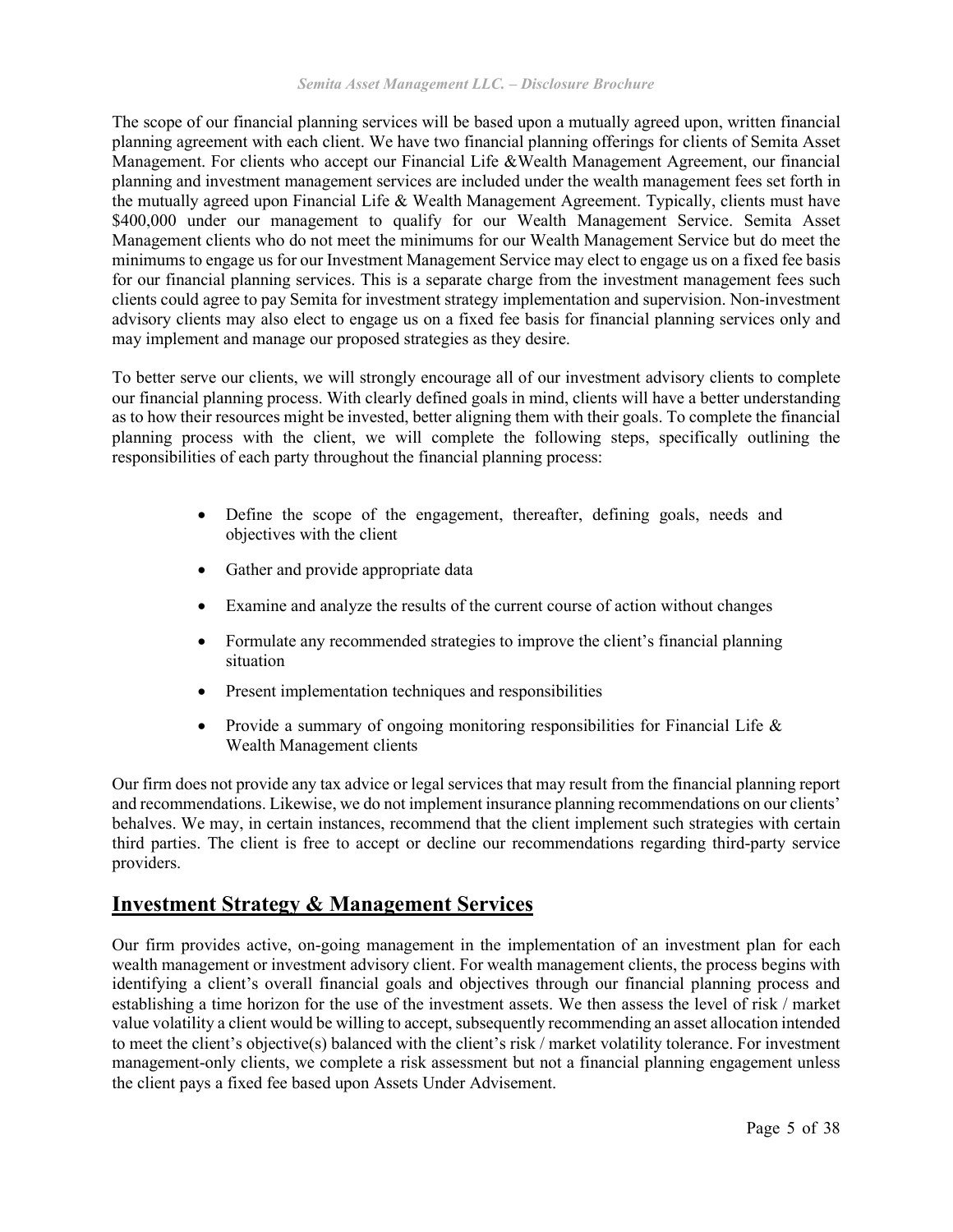In implementing our client's investment strategy, we manage our client's investment portfolio(s) on a discretionary basis. As a discretionary investment adviser, we will have the authority to supervise and manage the portfolio without prior consultation with our client.

The client may impose certain limited restrictions on investing in certain securities, types of asset classes, types of securities, or sectors and industries. The imposition of restrictions or limitations on a portfolio we manage may result in investment performance results and account volatility that could be materially different than that experienced by client accounts without such restrictions or limitations. Such material differences for restricted portfolios may be to the advantage or to the disadvantage of such restricted accounts relative to fully discretionary or unrestricted accounts

Generally, we develop investment portfolios for our clients utilizing both direct ownership in marketable investment securities and indirect ownership (i.e., ownership through various pooled investment vehicles such as open-end mutual funds, closed-end mutual funds, exchange traded funds [ETFs], etc.) of marketable investment securities. Our client's investment strategy may include one or a combination of the following types of investment categories:

- Money Market Funds Common Stocks
- 
- 
- 
- 
- 
- Separately Managed Accounts Managed by Third Party Manager(s)
- 
- Government Securities Master Limited Partnerships (MLPs)<br>• Municipal Bonds Real Estate Investment Trusts (REITs
	- Municipal Bonds Real Estate Investment Trusts (REITs)
- Corporate Bonds Foreign Issued Securities
- Preferred Stocks Commodity Related Securities
- Foreign Issued Bonds Option Contracts on Securities
	- Private Investment Partnerships Issued by Third-Party Sponsor(s) / Manager(s)

Our clients may own a wide variety of investment products before engaging us as their investment adviser. Clients may request that we hold their legacy positions for a period or even indefinitely. The continued holding of legacy positions in a portfolio we manage may result in investment performance results and account volatility that could be materially different than that experienced by client accounts without such legacy positions or holdings. Such material difference for such portfolios may be to the advantage or to the disadvantage of such accounts relative to fully discretionary or unrestricted accounts. Normally, we can accommodate such a request to maintain legacy positions. However, we reserve the right to not accept the management responsibility for legacy positions and / or excess restrictions on the accounts we manage.

The specific investment opportunities available for client investments may differ due to the client's investment platform or custodian (e.g., Fidelity Investments, Schwab Institutional, etc.). Investments that may be available under one platform or custodian may not necessarily be available utilizing another platform or custodian. Furthermore, clients who elect to engage us only as investment managers under an Investment Advisory Agreement will have a more limited selection of investment opportunities inasmuch as we will not offer our individual security portfolios to those clients. For clients operating under an Investment Advisory Agreement, we will use pooled vehicles, including ETFs and Mutual Funds.

# **Portfolio Management**

Through personal financial planning and / or risk tolerance discussions with the client in which the client's goals and objectives are established, we determine a strategy for the use of one or more of our Model Portfolios that is suitable based upon the client's individual circumstances. Specific portfolio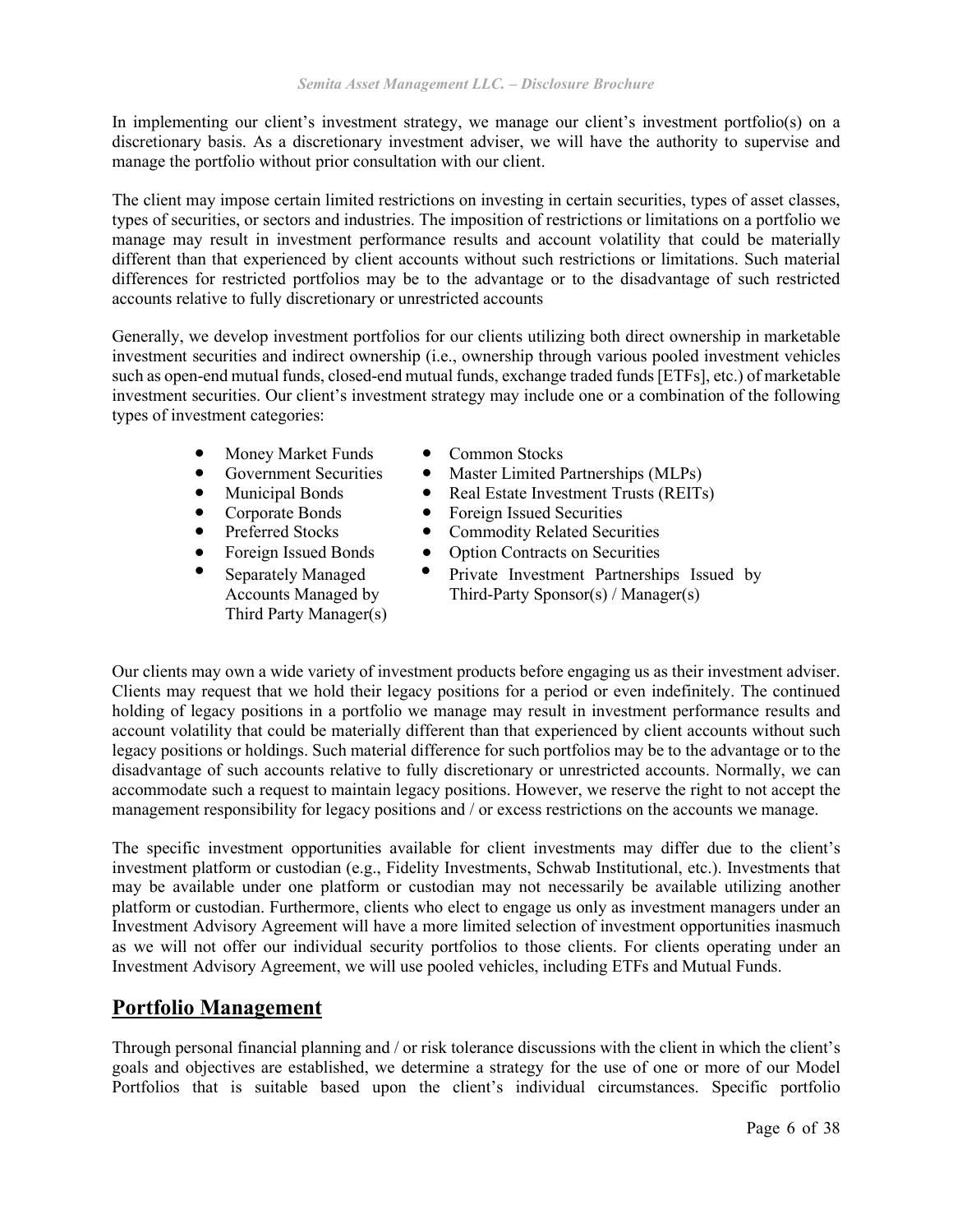recommendations are made to meet the needs of the client consistent with their investment objectives, time horizon, cash withdrawal needs / desires, and tolerance for risk / volatility in account value, among other considerations. Once the client and his or her Wealth Advisor agree upon the asset allocation and which Model Portfolios are suitable for the client's account, we manage the client's portfolio on a discretionary basis within those guidelines.

We offer advisory services utilizing three primary vehicles: 1) the management of accounts held by a singular investor, whether an individual or an investment entity, which we refer to as a separately managed account ("SMA") 2) the management of sub-advisory accounts on behalf of our clients ("SAA"), and 3) the recommendation to use private investment funds or Alternative Investments sponsored by and / or managed by third party advisers.

#### **Separately**‐**Managed Accounts ("SMA")**

To meet the investment needs and objectives of our clients, we manage individually owned accounts custodied at third-party brokerage firms or trust companies in several ways.

For most clients, we provide more comprehensive and extensive services by managing the entirety of an investment portfolio. In recommending specific Model Portfolios designed to meet their desired balance between goal attainment / potential returns and volatility, clients may be exposed to a variety of asset categories; such as government bonds, corporate bonds, high yield bonds, municipal bonds, preferred stocks, master limited partnerships and real estate investment trusts, emerging markets, commodity funds or exchange traded funds ("ETFs") meant to achieve a targeted return and volatility over market cycles.

However, for some clients, we may be engaged to manage only one type of asset class within their overall investment portfolio. For example, a client may have a diversified account over which we may only exercise discretionary authority over large-cap equities or common stocks.

Our firm provides investment management services to clients primarily utilizing our proprietary Model Portfolios constructed to target specific risk / market value volatility with their corresponding potential investment rate of returns. To guide us in recommending specific Model Portfolios to our clients, client goals and objectives are assessed individually and are defined by expected time horizon, potential rate of return expectations, tolerance for expected volatility, and asset diversification goals subject to clients' reasonable limitations or restrictions.

Our Model Portfolios are described in detail in *Item 8 – Methods of Analysis, Investment Strategies, and Risk of Loss.*

#### **Sub-Advisory Accounts ("SAA")**

When appropriate, we may from time-to-time enter sub-advisory agreements for separately managed account(s) with another registered investment adviser. Such SAAs are normally established to fulfill specific asset class mandates required in our efforts to meet our clients' goals and objectives. The utilization of SAAs occurs most often with high-net-worth clients who have portfolios in excess of five million dollars and who also engage the custodian services of a firm that offers such third party sub-advisory services to its clients. We will periodically either perform due diligence reviews or review due diligence reports provided on the sub-advisory firm by the custodian firm. We will maintain executed agreements for these arrangements on file for review by and presentation to our SAA clients upon request.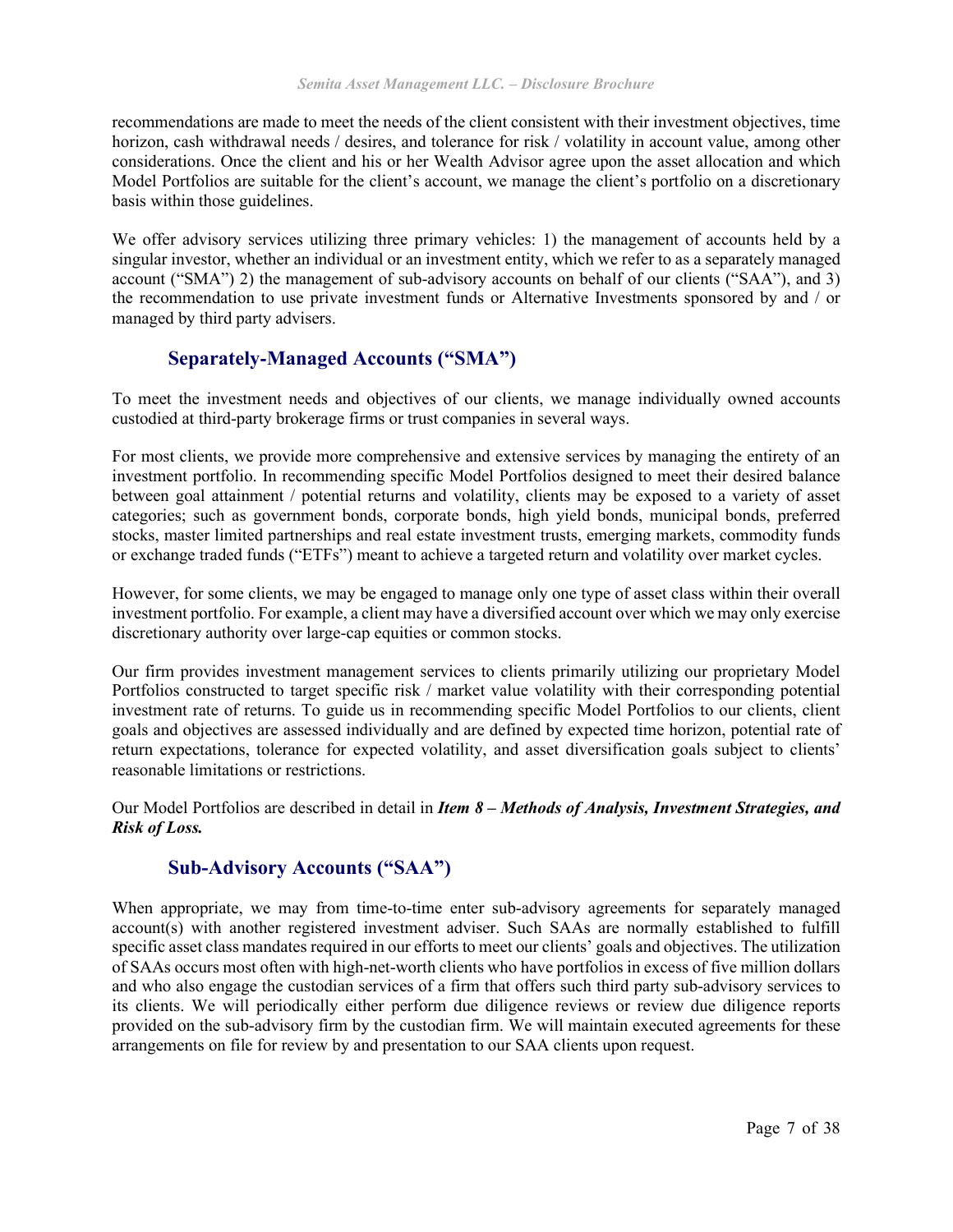With SAAs, we select and recommend one or more managers that we believe are appropriate for the client's needs and objectives. We do not make individual security selection decisions in the sub-advised account. The SAA manager buys and sells securities over time as they manage the account directly on the client's behalf. We monitor the investment account, but not to the degree that we would monitor investments in accounts that we directly manage. We review the SAA manager's reports and investment returns and perform periodic due diligence on the SAA manager

The fee schedules and account minimums vary by sub-advisor. Such sub-advisory fees may be negotiated with the sub-adviser from time-to-time by us. Sub-advised accounts may have one of three different advisory fee arrangements:

- **Additional Fees Paid to Sub-Adviser** Normally, when clients are advised by our firm to utilize the advisory services of a third-party sub-adviser, clients may be charged fees directly by the subadvisor as mutually agreed in their respective investment advisory agreements. Any fee paid to us is usually separate from and in addition to the fees paid to the SAA manager.
- **Wrap Fees** Under other arrangements with SAA managers, a Wrap Fee arrangement is utilized. A Wrap Program is one that charges one fee (the "wrap fee") for both the SAA manager's fee and the transaction expenses by the SAA account. Any fee paid to us is usually separate from and in addition to the Wrap Fee paid to the SAA manager.
- **Inclusive Fee Arrangement** Under these agreements with some SAA managers, a portion of the advisory fees paid to us may be shared with the sub-advisor(s). Any fee paid to the SAA manager is deducted from the fees paid to us by the client.

When such sub-advisory arrangements are made, the sub-advisory arrangement will be disclosed by us to clients by delivery of the Form ADV Part 2A for us, the Form ADV Part 2A for the sub-advisory firm, and the investment advisory agreement for the client's SAA account.

Any such recommendation by us may constitute a conflict of interest. To address this conflict, we provide full disclosure to such client of our relationship with and compensation from such third-party sub-advisory firm and / or investment manager. For a full description of the services offered by a sub-advisory manager we select and recommend, clients should refer to that sub-advisor's Firm Brochure, advisory contract, and other disclosure documents. We are available to meet with clients, as determined by the client, to review the sub-advised accounts and our most recent due diligence findings.

### **Alternative Investments (Private Fund Investments)**

We may from time-to-time recommend that our client invest in the private funds (i.e., "Alternative Investments") sponsored and / or managed by a third-party adviser. These Alternative Investments may include investments in oil & gas ventures, real estate ventures, specific sector or industry related investments, commodities, structured securities, litigation or bankruptcy dispute resolution, medical royalties, various private equity investments, and "fund of funds" of such alternative investments, among other private investments. Additionally, when clients are advised by our firm to make investments in private investment funds, clients are charged fees directly by the private investment fund as mutually agreed in their respective partnership or investment advisory agreements. We do not assess additional investment advisory fees beyond those allowed by and charged by the private fund's partnership agreement.

Alternative Investments have different investment characteristics than publicly traded investments. Such different characteristics include, but are not limited to, larger minimum investment requirements, more narrow investor suitability issues, restricted or no liquidity offered to investors, and less-than-full transparency into the Alternative Investment's holdings on a timely basis. Alternative investments do not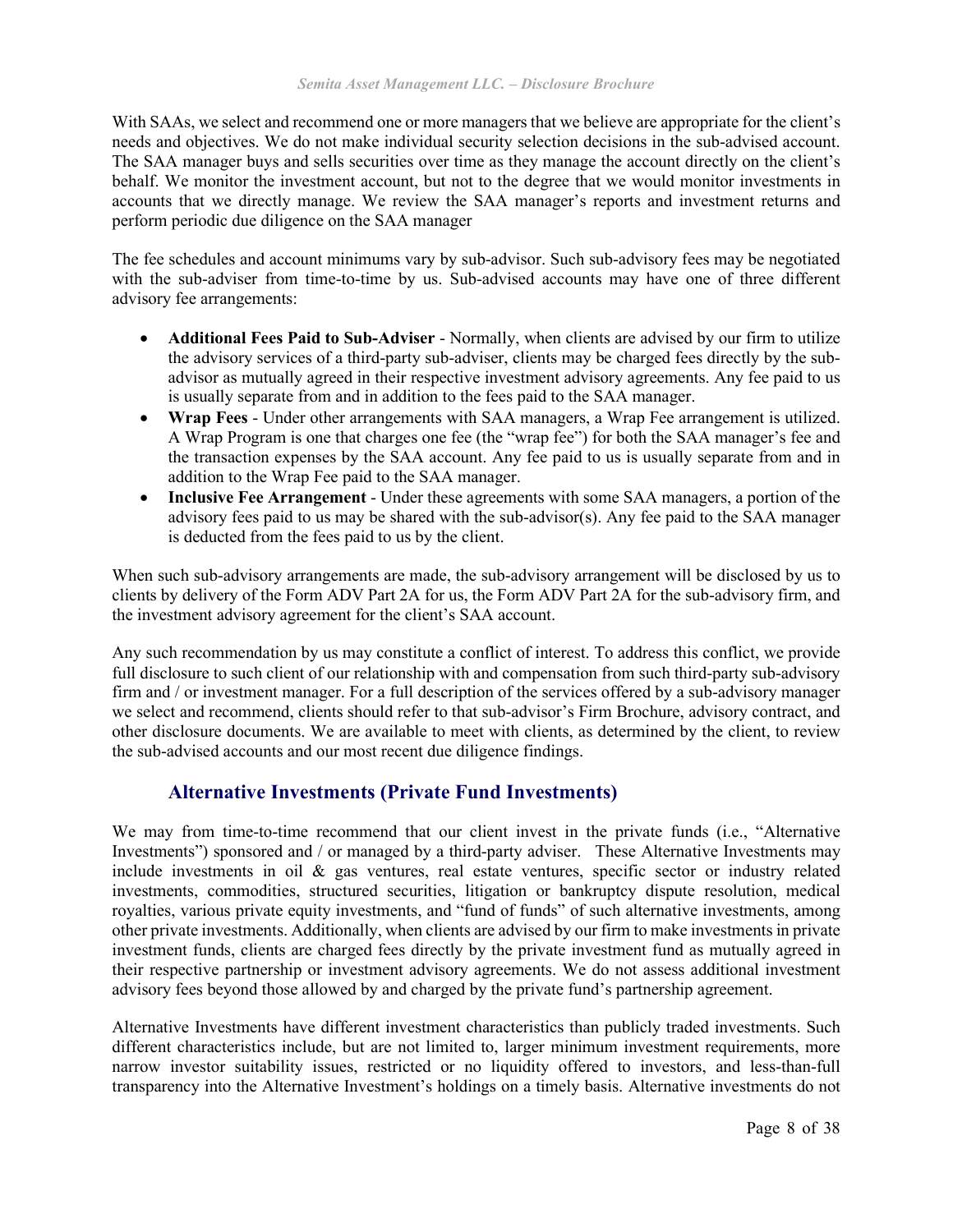have the same regulatory reporting requirements, valuation standards, marketability, and regulatory oversight as publicly traded investments and, as a result, are generally considered to have an elevated degree of risk as compared to publicly-traded investments.

We are available to meet with clients, as determined by the client, to review their Alternative Investments and our most recent due diligence findings.

### **Philanthropic Consulting**

Our clients may wish to develop personal charitable giving plans. We will advise on different giving strategies for our Wealth Management Clients, which may include the use of:

- Donation of Appreciated Investments Donor Advised Charitable Funds
- Tax Strategies for Selling Private Businesses Charitable Gift Annuities<br>• Non analy Gifting of Assets Charitable Lead Trusts
- Non-cash Gifting of Assets Charitable Lead Trusts<br>• Education Funding Strategies Charitable Remainder
- Education Funding Strategies Charitable Remainder Trusts
- Estate Bequests

### **Personal Financial Consulting**

- 
- 
- 
- 

To meet the unique needs of our clients, our firm may offer personal finance-related consulting services and recommendations not described in this brochure on an hourly basis.

### **Publications of Periodicals, Blogs and Educational Seminars**

Our firm may publish from time to time newsletters, position papers, blogs or articles and may host educational seminars providing general information on various financial topics including, but not limited to, financial planning, estate and retirement planning, market conditions and trends, our market forecast or outlook, etc. These publications and seminars and the information provided therein are not intended to meet the objectives or needs of any specific individual or client. Our publications are distributed and attendance at our seminars are free of charge.

### **Other Advisory Business-Related Comments**

- **Broad Financial Planning Advice** Some clients may engage us to give advice on broader financial issues (e.g., investments "held away" or outside the account(s) we manage on client's behalf, employer-sponsored retirement plans, real estate, alternative investments, personal financial matters, etc., etc.). If we provide advice about these assets or issues, clients should realize that the information available to us and your financial advisor may be limited; and, therefore, our or his / her recommendations may not be formed on the basis of all information that should be considered.
- **Individualized Service** The investment and financial planning services received by one client may vary from the services received by another client. Factors such as client's time horizon, investment objectives, tolerance for volatility or risk, account size, other client assets owned, and tax issues, among other factors, will affect the services and recommendations received and fees charged.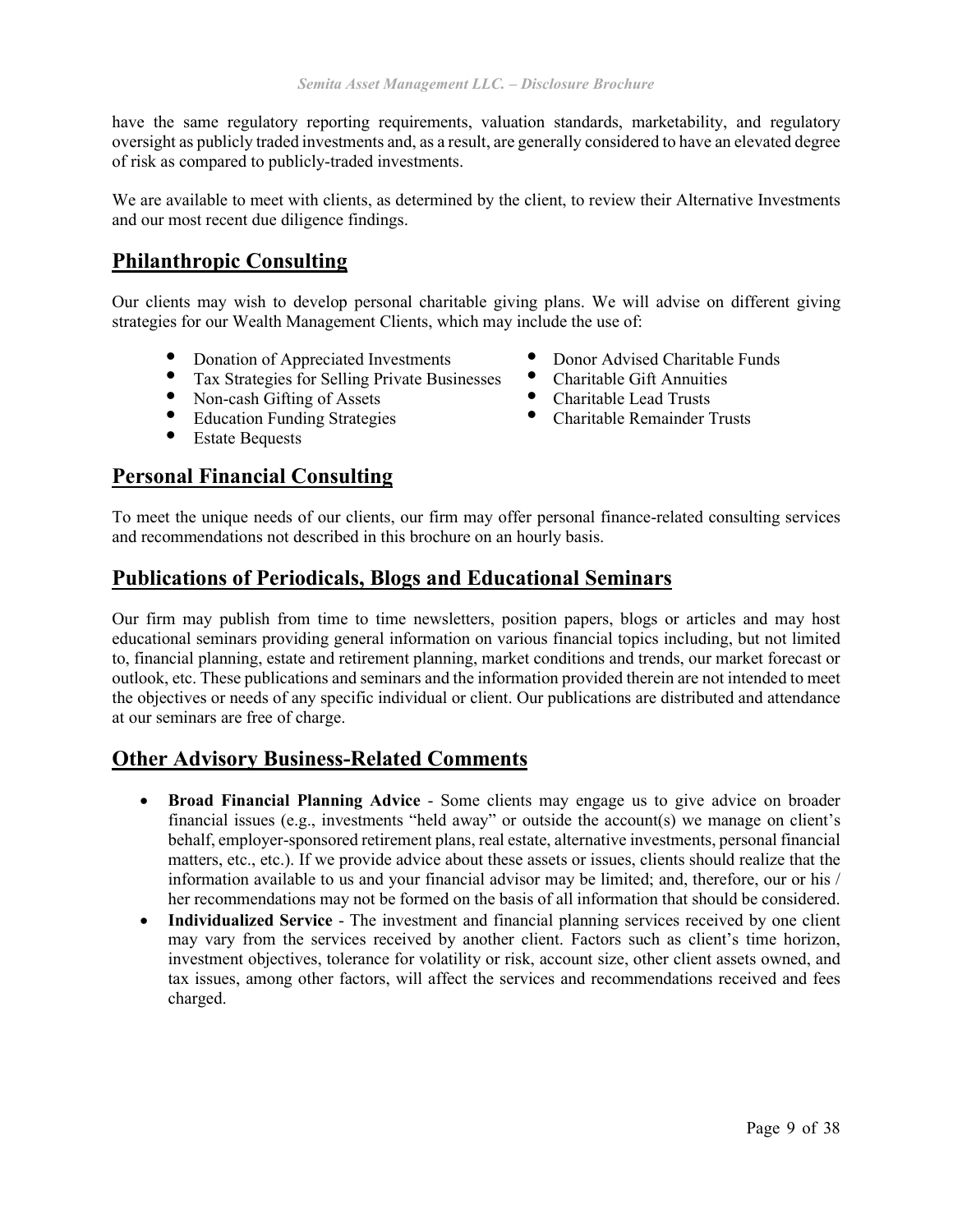# <span id="page-9-0"></span>**ITEM 5: FEES AND COMPENSATION**

### **Compensation / Advisory Fees**

Our primary source of revenue is derived from wealth management advisory fees based upon the amount of assets under management for wealth management and investment management clients or assets under advisement for financial planning clients. We generally charge fees on accounts based on the service offerings desired and the respective fee schedules indicated below:

|                            | <b>Financial Life &amp;</b><br>Wealth<br>Management                                                                                                                                                                                                                                 | <b>Financial</b><br>Planning &<br>Guidance                                                                                                                                                                                                                                                                                  | <b>Discretionary</b><br><b>Investment</b><br><b>Management</b>                                                                                                                                           | <b>Portfolio</b><br><b>Reporting</b>                                                                                                                                                             |
|----------------------------|-------------------------------------------------------------------------------------------------------------------------------------------------------------------------------------------------------------------------------------------------------------------------------------|-----------------------------------------------------------------------------------------------------------------------------------------------------------------------------------------------------------------------------------------------------------------------------------------------------------------------------|----------------------------------------------------------------------------------------------------------------------------------------------------------------------------------------------------------|--------------------------------------------------------------------------------------------------------------------------------------------------------------------------------------------------|
| <b>Target Client</b>       | High Net Worth<br>Client desiring<br>comprehensive<br>financial life and<br>wealth management<br>services                                                                                                                                                                           | Client desiring<br>customized<br>financial planning<br>and guidance only                                                                                                                                                                                                                                                    | Client with<br>$$250,000$ or<br>more of<br>investable assets<br>$\sim$ or $\sim$ at least<br>\$100,000 in<br>investable assets<br>on an asset<br>accumulation<br>growth track                            | Family<br>Offices,<br>Registered<br>Investment<br>Advisers,<br>and<br>Corporate<br>Executive<br>Benefit<br>Programs                                                                              |
| <b>Product Offering</b>    | Comprehensive<br>wealth management<br>services utilizing<br>investment portfolios<br>consisting of<br>individual securities<br>and constructed to<br>target Client's chosen<br>risk and return<br>profile and<br>preferences regarding<br>generation of capital<br>gains and income | Assistance in<br>defining /<br>articulating<br>Client's plans,<br>goals and<br>dreams<br>regarding their<br>future;<br>projecting or<br>estimating the<br>Client's financial<br>probability of<br>achieving their<br>goals; guiding<br>Client through a<br>broad list of<br>financial issues<br>that they will<br>encounter | Discretionary<br>management<br>services utilizing<br><b>Exchange Traded</b><br>Funds and / or<br>Mutual Funds in<br>portfolios<br>constructed to<br>target Client's<br>chosen risk and<br>return profile | Client /<br>Advisor/<br>Corporate<br>sponsors<br>only desiring<br>professional<br>portfolio<br>accounting<br>services<br>beyond<br>custodian's /<br>brokerage<br>firm's<br>reporting<br>offering |
| <b>Servicing Model</b>     | Periodic meetings<br>based upon Client's<br>personal preferences                                                                                                                                                                                                                    | After initial<br>planning process<br>and review<br>meeting, Client<br>will have access<br>to financial<br>planning system<br>via Client Portal                                                                                                                                                                              | Meet annually<br>with financial<br>advisor: and<br>telecommunicatio<br>n access to<br>advisors, as<br>needed                                                                                             | Start up and<br>ongoing<br>Technical<br>Support                                                                                                                                                  |
| Fees<br>Basis for Billing: | <b>Annual Rate</b><br>Asset under<br>Management                                                                                                                                                                                                                                     | Per Assignment<br>Asset under<br>Advisement                                                                                                                                                                                                                                                                                 | <b>Annual Rate</b><br>Asset under<br>Management                                                                                                                                                          | Annual<br>Rate<br>Reported<br>Assets                                                                                                                                                             |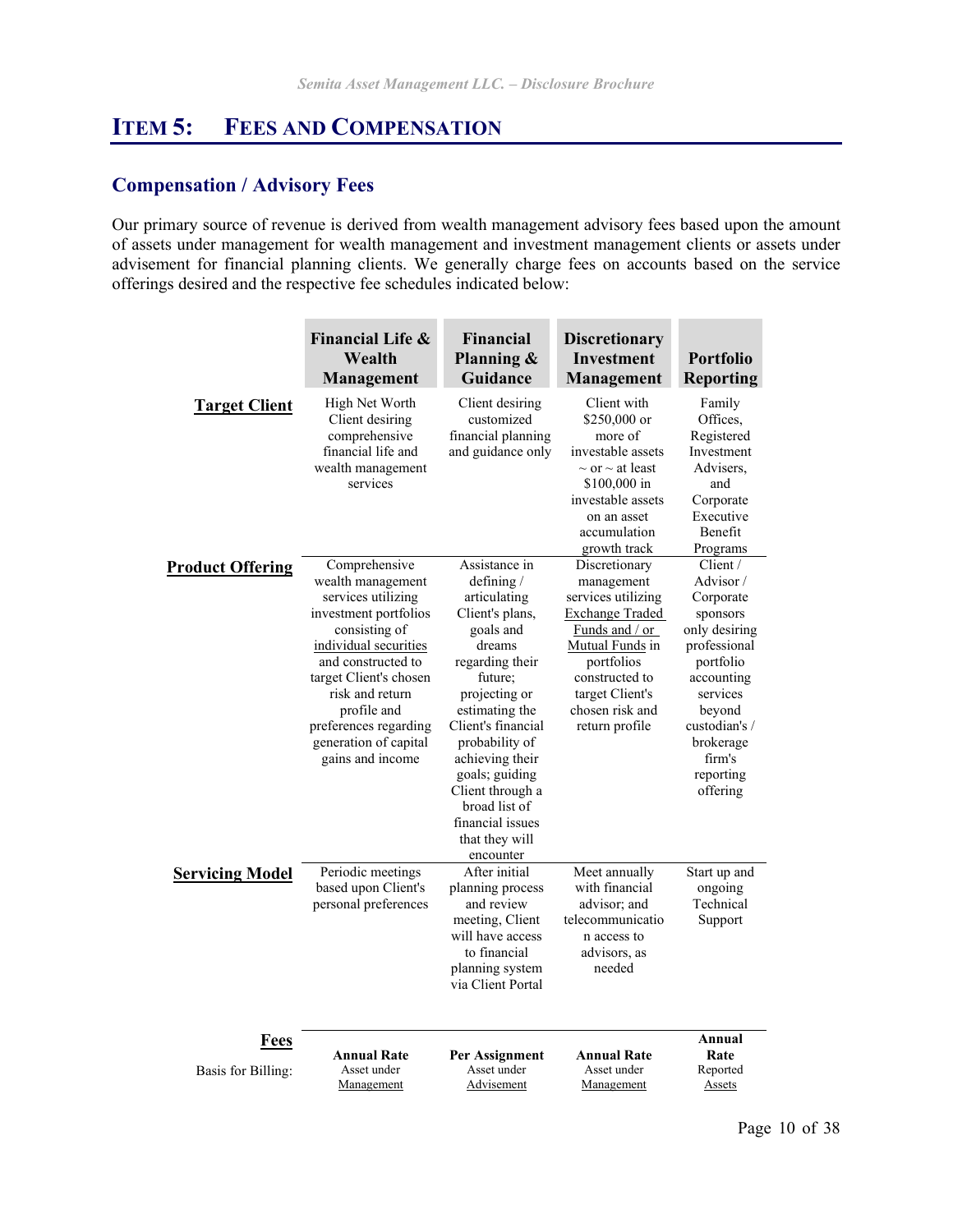| <b>Assets Under Management</b>                                       | Financial Life &<br>Wealth<br>Management | Financial<br>Planning $\&$<br>Guidance | <b>Discretionary</b><br><b>Investment</b><br>Management | <b>Portfolio</b><br><b>Reporting</b> |
|----------------------------------------------------------------------|------------------------------------------|----------------------------------------|---------------------------------------------------------|--------------------------------------|
| Up to \$500,000                                                      | $1.25\%$                                 | $0.50\%$                               | $1.00\%$                                                | $0.20\%$                             |
| Next \$1,500,000                                                     | $1.00\%$                                 | $0.30\%$                               | $0.80\%$                                                | $0.10\%$                             |
| Next \$3,000,000                                                     | $0.60\%$                                 | 0.15%                                  | $0.50\%$                                                | $0.05\%$                             |
| Next \$5,000,000                                                     | 0.45%                                    | $0.10\%$                               | 0.40%                                                   |                                      |
| Greater than \$10,000,000                                            | $0.20\%$                                 | $0.05\%$                               | 0.20%                                                   |                                      |
| <b>Minimum Fee</b>                                                   | \$5,000                                  | \$2,500                                | \$2,500                                                 | \$1,000                              |
| <b>Annual Retainer Fee for</b><br><b>Financial Planning Software</b> |                                          | \$400                                  | -                                                       |                                      |

×

٠

П

n n

m m

 $\mathcal{L}_{\mathcal{A}}$ 

| <b>Consulting Advice &amp;</b>               | Financial Life & | <b>Financial</b> | <b>Discretionary</b> | <b>Portfolio</b> |
|----------------------------------------------|------------------|------------------|----------------------|------------------|
| <b>Management Services</b>                   | Wealth           | Planning &       | <b>Investment</b>    | <b>Reporting</b> |
| <b>Provided:</b>                             | Management       | Guidance         | Management           | <b>Services</b>  |
|                                              |                  |                  |                      |                  |
| Desired Outcomes / Results:                  |                  |                  |                      |                  |
| Accomplishing Your Life's Purpose            |                  |                  |                      |                  |
| Taking Care of Loved Ones                    | ◡                |                  |                      |                  |
| Leave a Family & Community Legacy            | ◡                |                  |                      |                  |
| Developing an Actionable Plan                | ✓                | ✔                |                      |                  |
| Accumulating Wealth                          | ✔                | ✔                | ✔                    |                  |
| Being Better Organized                       | ✔                | ✔                | ✔                    | ✔                |
| Being in Better Control                      | $\checkmark$     | ✔                | ✔                    |                  |
| More Freedom with Your Time                  | V                |                  | ✓                    |                  |
| Reduced Anxiety / Worry                      |                  | ✔                |                      | ✔                |
|                                              |                  |                  |                      |                  |
| Concierge Services & Advice:                 |                  |                  |                      |                  |
| Insurance Coverage Advice                    |                  |                  |                      |                  |
| Residential Real Estate Strategies           | ✓                | ✔                |                      |                  |
| Charitable / Philanthropic Consulting        | ✔                | ✔                |                      |                  |
| Legacy & Generosity Journey                  | $\checkmark$     | ✔                |                      |                  |
| <b>Estate Planning Strategies</b>            | ◡                |                  |                      |                  |
| Coordination with Estate Attorneys           | ✓                |                  |                      |                  |
| Tax Planning Strategies                      | ✔                |                  |                      |                  |
| Coordination with Tax Advisers               | ✔                |                  |                      |                  |
| Proxy Voting                                 | ✓                |                  | ✔                    |                  |
| <b>Settlement Claims Processing</b>          | ✔                |                  | ✔                    |                  |
| Client Portal / Electronic Vault             |                  | ✔                |                      | ✔                |
|                                              |                  |                  |                      |                  |
| Goals-Based Financial Planning & Consulting: |                  |                  |                      |                  |
| Defining Life & Financial Goals              | ✔                | ✔                |                      |                  |
| Cash Flow Budgeting                          | ✔                | ✔                |                      |                  |
| Home Purchases / Real Estate                 | ✓                | ✔                |                      |                  |
| <b>Retirement Planning</b>                   | ✔                | ✔                |                      |                  |
| <b>Retirement Account Strategy</b>           | $\mathbf{v}$     | $\checkmark$     |                      |                  |
| Social Security Guidance                     | ✓                | ✔                |                      |                  |
| <b>Education Funding</b>                     | ✔                | ✔                |                      |                  |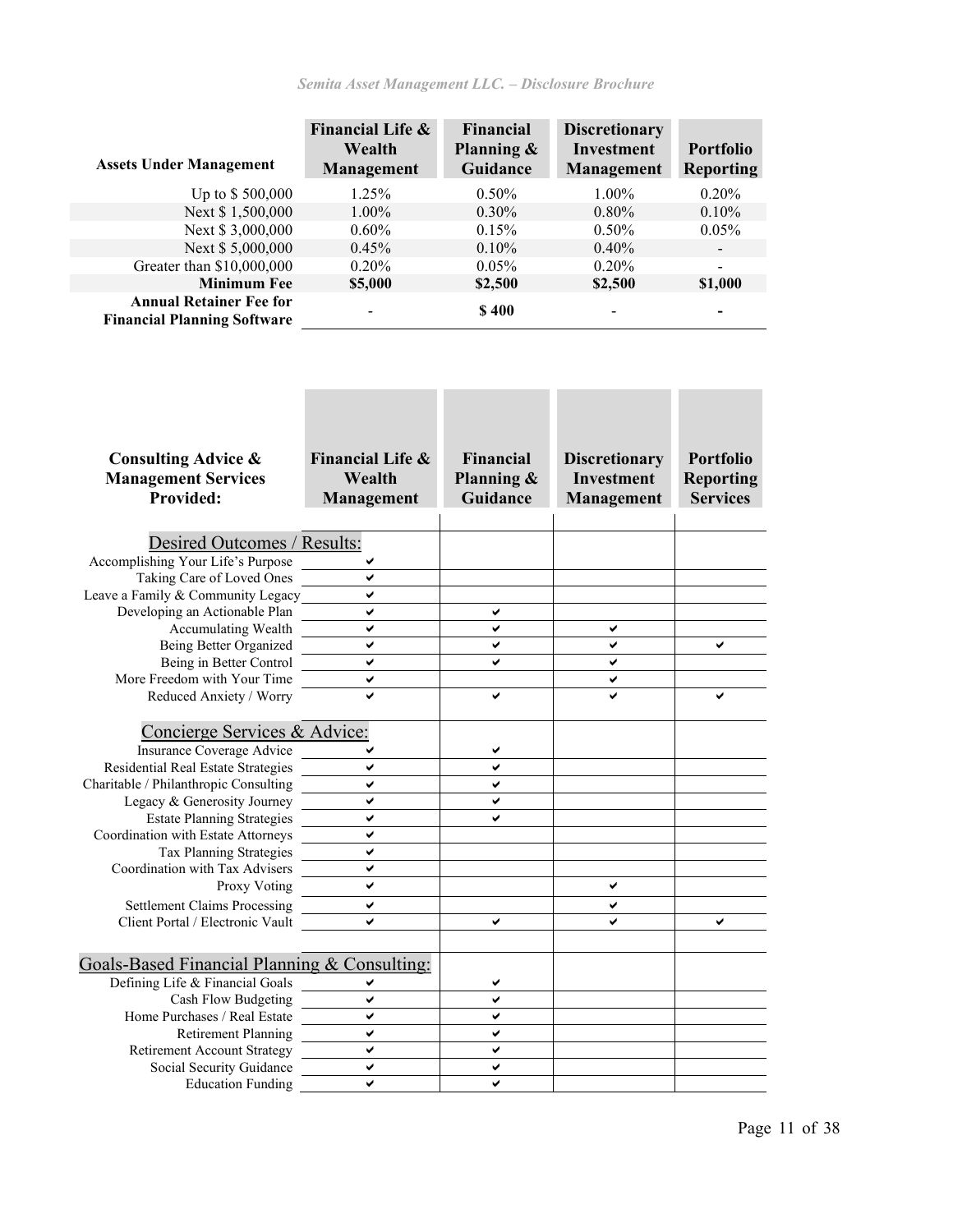| New Business Funding                   |  |  |
|----------------------------------------|--|--|
| Long Term / Eldercare Expenses         |  |  |
|                                        |  |  |
|                                        |  |  |
| <b>Investment Management Services:</b> |  |  |
| Personal Financial Advisor             |  |  |
| Personal Financial Planner             |  |  |
| Risk Assessment                        |  |  |
| <b>Asset Diversification</b>           |  |  |
| Security Selection                     |  |  |
| <b>Investment Management</b>           |  |  |
| <b>Account Drawdown Advice</b>         |  |  |
| Tax Loss Harvesting                    |  |  |
| Portfolio Accounting                   |  |  |
| Performance Reporting                  |  |  |
|                                        |  |  |
|                                        |  |  |



#### *Advisory Fee Calculations:*

- **Frequency** Investment Management and Wealth Management fees are typically calculated, billed, and paid quarterly, in advance. Financial planning fees are billed per assignment with a portion of the estimated fee billed in advance and the balance billed upon completion of the engagement. Fees for annual retainer with ongoing financial planning portal access for planning clients and for Portfolio Reporting Only are billed quarterly in advance.
- **Basis** Advisory fees are calculated at the respective percentage for each tier of value as of the quarter-end valuation of the client's portfolio, as determined by the account's custodian / plan report / reported accounts' value, for the quarterly period ending immediately prior to the calculation of the account's upcoming fee. **Example**: Utilizing the indicated fee structure for a **Financial Life & Wealth Management** client with a **\$1,500,000 account**, the fee calculation would be:

| <b>Asset Values</b> | <b>Annual Fee Basis</b> | <b>Annual Advisory Fee</b> |
|---------------------|-------------------------|----------------------------|
| First \$ 500,000    | $1.25\%$                | $\frac{1}{2}$ 6.250        |
| Next \$1,000,000    | $1.00\%$                | \$ 10,000                  |
| Total \$1,500,000   | Total Annual Fee        | \$16,250                   |

- **Aggregation** We normally aggregate clients' assets under management when clients retain us to manage multiple portfolios. The aggregation of account values will be completed for the determination of investment advisory fee breakpoints as outlined in the Fee Schedules listed above. Then, the aggregate investment advisory fee will be prorated to the respective accounts on an asset under management basis.
- **Deductions from Client's Account** We deduct our Advisory Fees directly from our client's account with their custodian / brokerage firm. Financial planning and Portfolio Reporting Only fees are payable via ACH (Automated Clearly House) electronic transfers or checks.
- **Termination of Account** In the event an Investment Management client terminates during the middle of a billing period, we will reimburse any unearned fees to which the client is entitled based upon a daily prorated fee for the period the account was under our supervision. This unearned fee reimbursement will be processed and deposited into the client's account within two (2) weeks of our receipt of client's written termination notice. In cases where a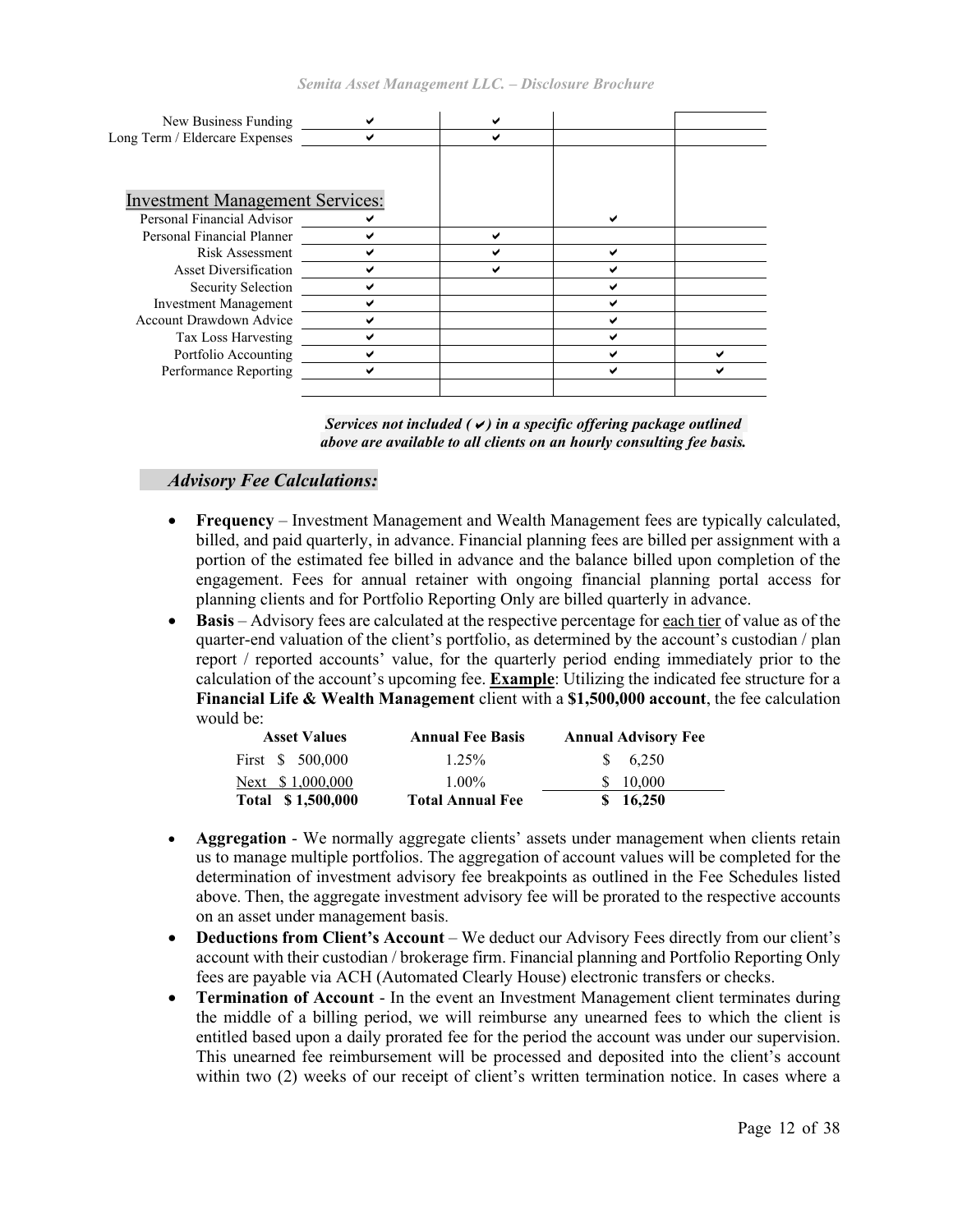client received a written financial plan created by us in the most recent calendar year, we may adjust the reimbursement of fees at termination as applicable for the full amount of time spent in developing the client's financial plan before reimbursing any unearned Investment Management fees. Annual retainer and financial planning portal access and Portfolio Reporting engagements must be terminated with ninety (90) days prior notice before we will reimburse any such fees that would be unearned by us.

The fees charged to clients and fee payment arrangements may vary from the above due to negotiated fee arrangements and due to the timing and circumstances under which the client initially engaged the firm's services inasmuch as our firm has clients that have engaged our services over time under various forms of investment advisory arrangements and agreements. Additionally, our firm has accepted the assignment of investment advisory agreements from other investment advisory firms which had different fee arrangements, fee schedules and agreements. Similarly, the fees charged associated persons or their family members, and employees and their family members, may be lower than fees offered to other clients; or no fee may be charged at all.

Our investment advisory fees and our fee payment arrangements are negotiable based upon various facts involving the account(s) and the management of the account(s) [e.g., size of account, efficiency of the investment strategy, operating efficiency with the custodian, among other factors.]

#### **Compensation – Hourly Consulting Fees**

For clients that engage us in services not included in their selected service offering, we generally charge financial consulting fees based on the following hourly fee schedule:

#### *For Hourly Planning Services Only:*

|                    | <b>Associate Adviser's Time</b> | <b>Lead Adviser's Time</b> |
|--------------------|---------------------------------|----------------------------|
| <b>Hourly Rate</b> | $$150.\frac{00}{2}$             | $$250.\frac{00}{0}$        |

#### **Additional Fees**

In addition to our advisory fees noted above, clients may incur the following fees or expenses relating to their investment activities:

- **Brokerage Commission and Custodian Charges**: Our advisory fee does not include transaction costs (e.g., brokerage commissions and custodian fees and charges) incurred by the client's account or other direct out-of-pocket costs incurred by us as a result of providing the investment services. Clients may incur certain charges imposed by custodians, brokers, and other third parties such as fees charged by managers, custodial fees, administrative settlement fees, deferred sales charges, odd-lot differentials, transfer taxes, wire transfer and electronic fund transfer fees, and taxes on brokerage and securities transactions. Brokerage commissions and fees are charged by and paid to the client's brokerage/custodian firm. These charges and fees are usually deducted from the client's account in association with certain investment transactions or on a recurring time basis. Such fees and charges are disclosed on the brokerage/custodian firm's statements delivered to the client.
- **Investment Interest Expenses**: Clients that have margin or line of credit agreements for their accounts with their brokerage/custodian firm may incur investment interest expense charges. Such expenses and charges will be incurred if or when the client account is temporarily out of balance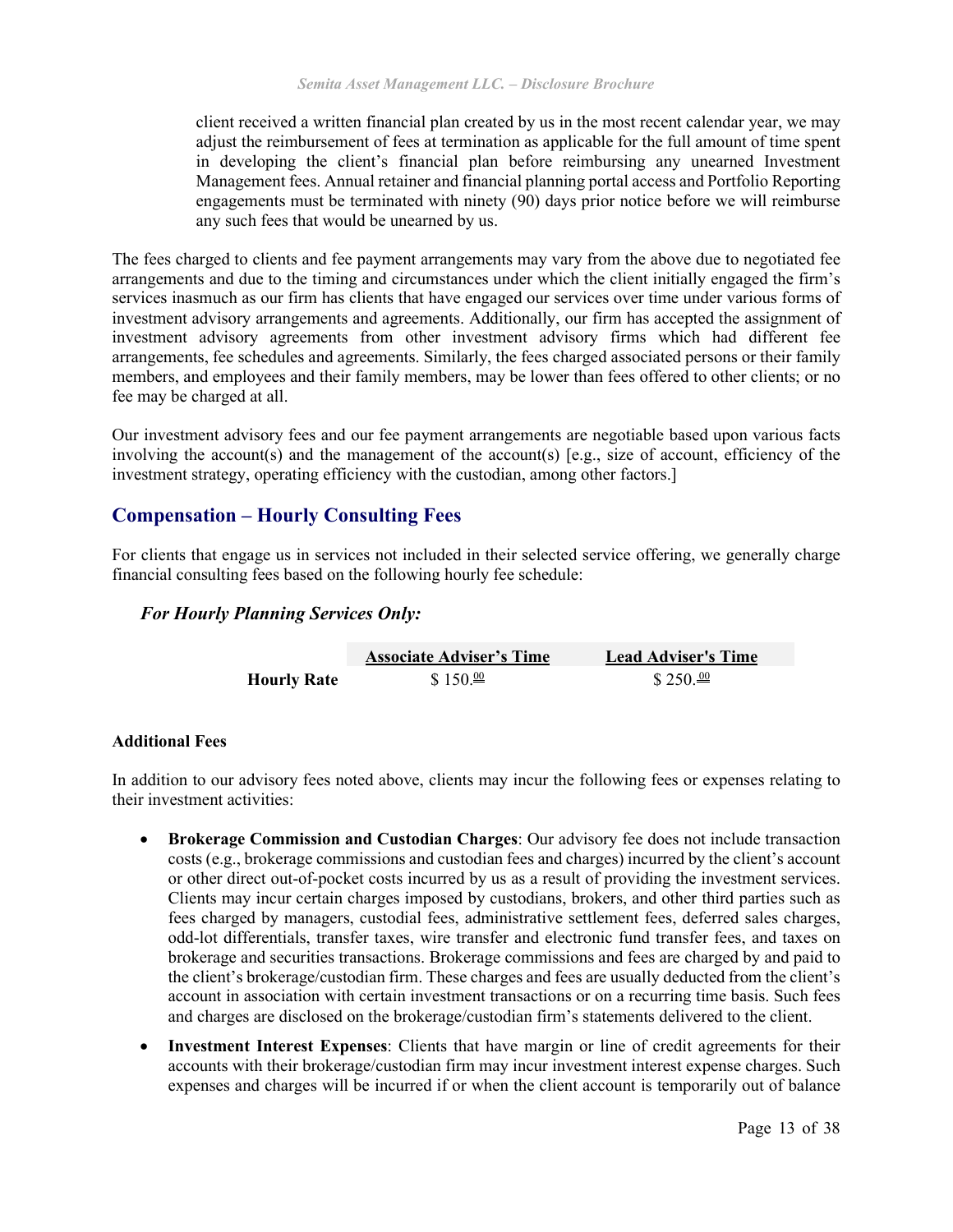or overdrawn due to the timing of trade settlements. Furthermore, when pre-approved by the client, a client will incur investment interest expense charges when leveraging or borrowing additional funds against their investment assets. Investment interest expenses and fees, if or when incurred, are charged by and paid to the client's brokerage/custodian firm. These charges and fees are usually deducted from the client's account on a recurring time basis. Such investment interest expense fees and charges are disclosed on the brokerage/custodian firm's statement delivered to the client.

- **Investment Companies' or Pooled Investment Securities' Fees:** Investment companies (e.g. open-end mutual funds, closed-end mutual funds, exchange traded funds, money market funds, etc.) and other pooled investment vehicles typically charge investment management fees and other expenses to their investors. These charges and fees are usually deducted on a recurring time basis from the investor's asset base invested with the respective fund. The fees and expenses generally are disclosed in the applicable fund's prospectus and in their periodic financial reports to shareholders of the fund. When these funds are selected for client accounts, the client will bear a proportionate share of those fees and expenses as a shareholder of those funds. Investment management fees and other such expenses are charged by and paid to the investment company or pooled investment fund. Such fees are exclusive of and in addition to our advisory fee. We do not receive any portion of these fund commissions, fees or costs.
- **Fees associated with Sub-Advised SMAs:** In some client-specific circumstances, we may enter into sub-advisory agreements for SMAs with other registered investment advisers for the benefit of that specific client. Such sub-advisory agreements are normally established to fulfill specific asset class objectives required by the respective client in their statement of goals and objectives. Under these agreements, a portion of the advisory fees paid to us will be shared with the subadvisors. Under other arrangements with SAA managers, a Wrap Fee arrangement is utilized. A Wrap Program is one that charges one fee (the "wrap fee") for both the SSA manager's fee and the transaction expenses by the SAA account. Any fee paid to us is usually separate from and in addition to the Wrap Fee paid to the SAA manager.

The fee schedules and account minimums vary by sub-advisor. Such sub-advisory fees may be negotiated with the sub-advisor from time-to-time by us. When such sub-advisory arrangements are made, the sub-advisory arrangement will be disclosed by us to clients by delivery of our and the applicable sub-advisory firm's Form ADV Part 2.

- **Financial Consulting Fees:** On a pre-approved, negotiated basis, clients below our applicable account minimums may incur additional fees for broader-based financial advice, which may include but is not limited to: cash flow planning to meet future needs/goals; retirement planning; investment planning; college planning; and risk management planning. These services for clients who do not meet our applicable minimum account balances may be based on fixed fees or hourly fees, and the final fee structure will be documented in any contract for such services. Financial Consulting fees may exceed 3.0% of the clients asset base, Such fee is in excess of the industry norm and similar advisory services can be obtained for less.
	- o Fixed Fee: Depending upon the complexity of the situation and the needs of the client, our rate for creating longer-term financial and cash flow plans for a client begins at \$2,500, with a fixed fee assessed based upon Assets Under Advisement for the financial plan. One half of the applicable fee is due within ten days of the initiation of the engagement, with the remainder due within ten days of the termination of the engagement. The fees are negotiable, and the final fee schedule will be documented in any contract for such services. Clients may terminate their contracts without penalty, for full refund, within five (5) business days of signing the service contract.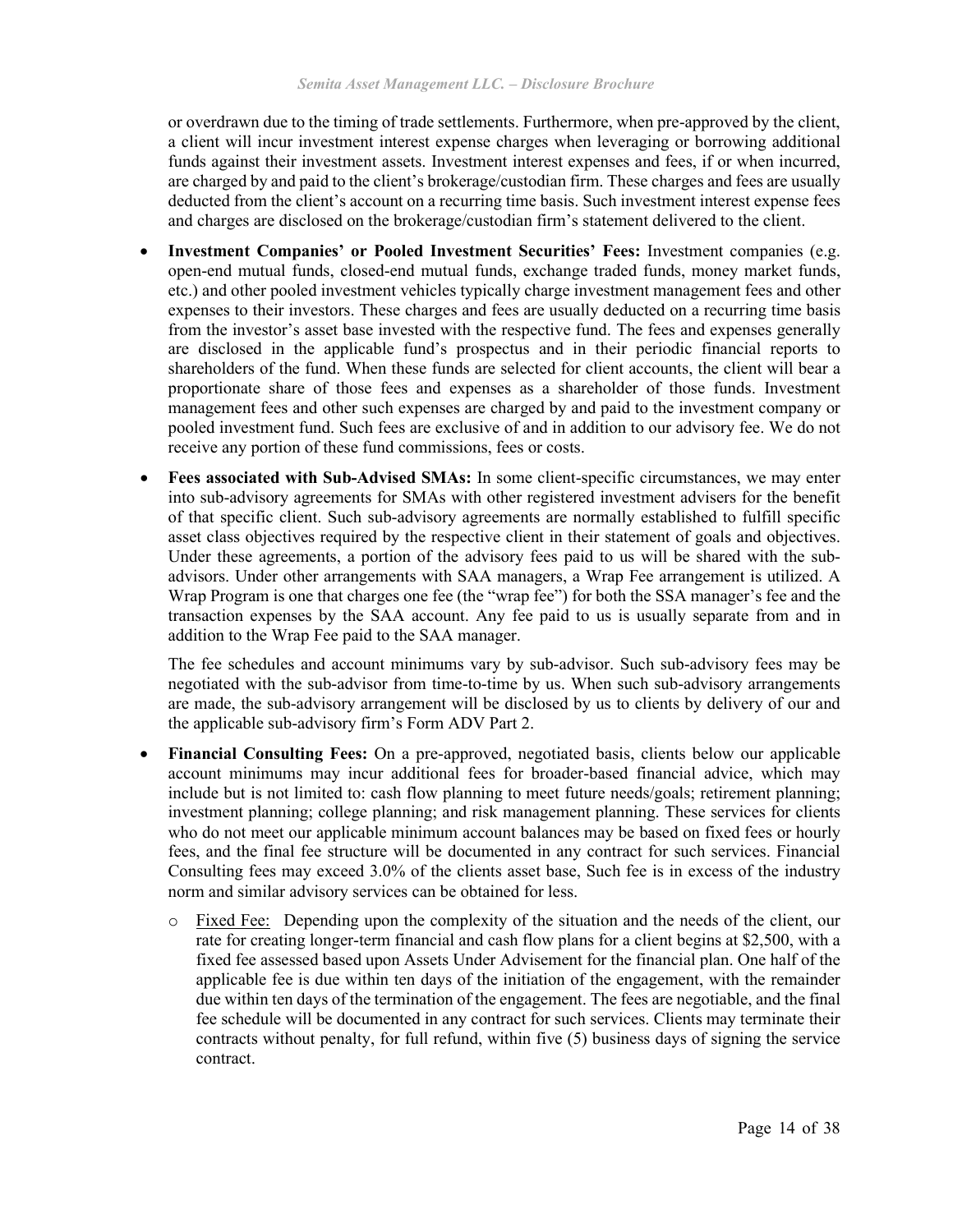- o Hourly Fee: Depending upon the complexity of the situation and the needs of the client, the hourly fee for certain planning services is \$150 - \$250. The minimum and maximum total fee amounts for an engagement of services are negotiable, and the final fee arrangements will be documented in a written agreement for such services. Clients may terminate their agreement without penalty, for full refund of any advance deposits, within five (5) business days of signing the service contract. Thereafter, adviser's fees earned and due from client will be defined in the written agreement for such service.
- **Expense Reimbursement:** Clients may also incur charges for any and all costs and expenses (including taxes) incurred by us as a result of providing investment management services to our clients.

# <span id="page-14-0"></span>**ITEM 6: PERFORMANCE-BASED FEES & SIDE-BY-SIDE MANAGEMENT**

#### **Performance-Based Fees**

We do not charge performance-based advisory fees inasmuch as performance-based fees may result in conflicts of interest that we and our investment decision-making personnel might face by managing performance-based fee accounts at the same time we manage non-performance-based fee accounts. Such fee arrangements could provide us and our investment decision making personnel an incentive to favor accounts with performance-based fees.

# <span id="page-14-1"></span>**ITEM 7: TYPES OF CLIENTS**

As previously identified, our client base is comprised of SMAs and SAAs. We accept management agreements from any of the following types of clients:

- individuals,
- high net worth individuals,
- trusts,
- retirement accounts such as IRAs,  $401(k)s$ , pension and profit-sharing plans,
- charitable organizations,
- foundations,
- endowments.
- partnerships, and
- corporations.

Depending upon the type of account or investments we manage for the benefit of a client, relationship minimum fees for wealth management services begin at \$5,000 annually. We may, in our sole discretion, choose to waive such minimum relationship annual fees requirements.

Client relationships with annual fees of less than \$5,000 will not qualify for our inclusive wealth management advisory fee solution. However, they may engage us on a fixed fee basis for planning services. For clients who elect to utilize our Financial Goal Planning Services on a fixed fee or hourly basis, financial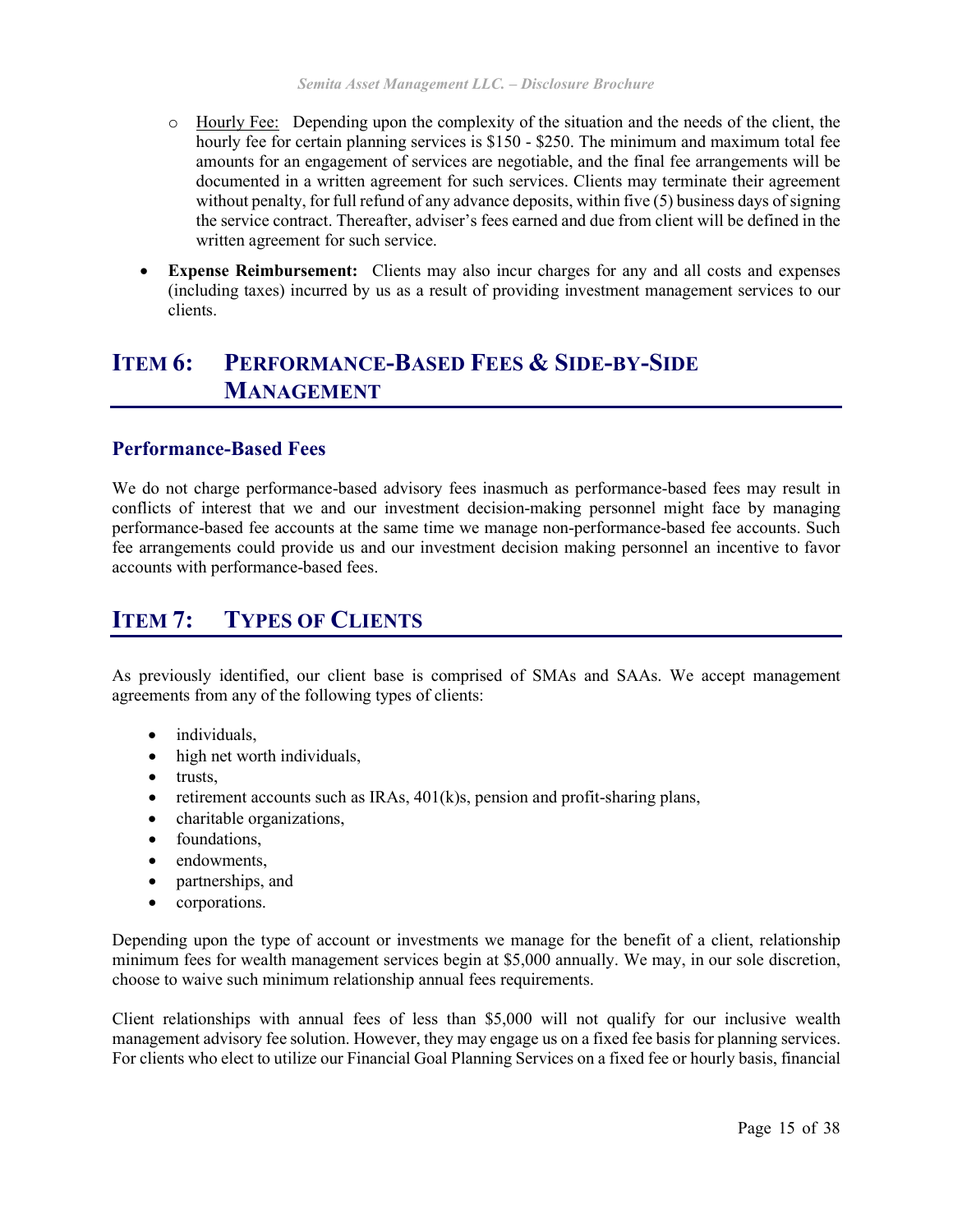planning minimum fees begin at \$2,500. We may, in our sole discretion, choose to waive such minimum annual fees requirements for our financial planning services.

# <span id="page-15-0"></span>**ITEM 8: METHODS OF ANALYSIS, INVESTMENT STRATEGIES AND RISK OF LOSS**

### **Understanding Goals and Objectives**

For our prototypical client, we invest their accounts in accordance with our understanding of their goals and objectives. We attempt to find investment solutions that contribute to the progress toward meeting or achieving those goals and objectives, with consideration given to the client's tolerance for risk or market value volatility and to their desire or need for a potential level of investment return. By using client existing and forecasted future asset values, their agreed upon risk tolerance, and hypothetical investment return estimates, we provide clients with a hypothetical projection of their assets' ability to or hypothetical potential for meeting their future needs and uses for those assets.

However, other clients may engage us on much less than the comprehensive advisory basis outlined above. Instead, some clients engage us to merely complete the financial planning process, or merely to invest their account following one of our investment models as they see fit with their overall investment and financial objectives.

### **Forecasting Economic and Financial Markets**

Our review of economic and financial history leads us to conclude that it is difficult to predict or forecast the financial market movements and actual future investment results. Recognizing that the future is uncertain for our firm and for our clients, we have adopted an investment philosophy that:

- utilizes historical economic and financial factors and principles in an attempt to assist our clients as they seek to meet their own designated future financial goals over time, and
- incorporates biblical principles and wisdom in developing and recommending our broader investment strategies and advice to clients.

#### **Investment Philosophy**

Our investment philosophy is founded upon and incorporates the beliefs and principles that our leadership team has adopted based upon years of investment experience and, specifically, their certification training from Kingdom Advisors® and communications within its network of financial advisors. Our core beliefs include the following:

- **Uncertainty** The world, our country, and the financial markets are not chaotic, but indeed are uncertain. This reasonable belief can lead us to reduce our exposure to high-risk environments and portfolios. Embracing this belief does not eliminate risk or volatility, but it can improve the chances for successful outcomes for our clients.
- **Limited Forecasting Ability** Our belief in uncertainty and instability leads us to accept our limited ability to know the future and to predict the moods of the economy and / or the financial markets. This limited ability to know the future leads us to strongly advise our clients to depend upon conservative personal financial planning and steadfast investing behavior and to rely on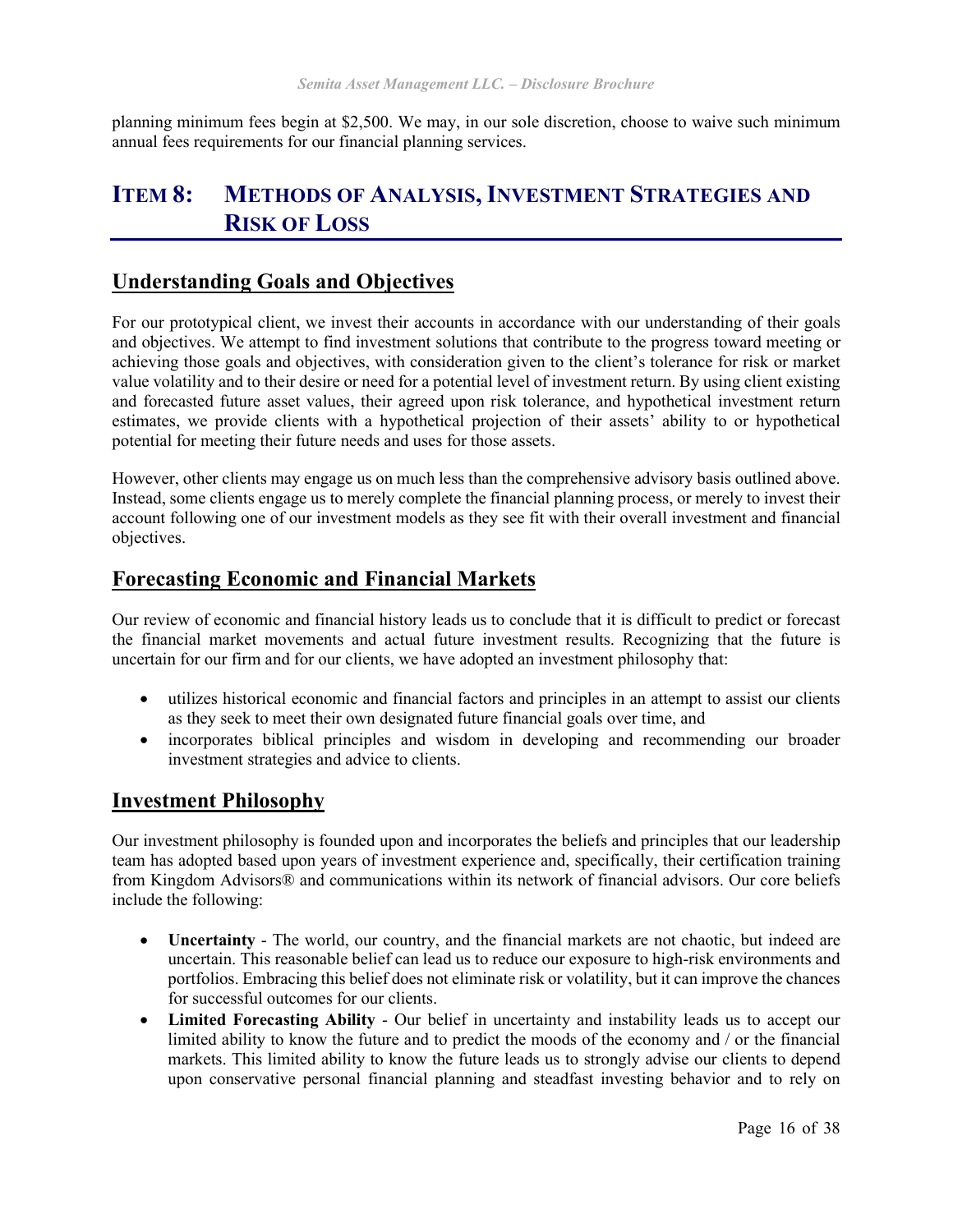effective portfolio diversification, incorporating multiple asset classes with relatively low correlation to other asset classes used in the investment portfolio.

- **Value Creation** We believe that the source of wealth creation rests with our and our leaders' stewardship. Stewardship includes our individual abilities to be productive as well as our leadership's [e.g., governmental leaders' and corporate leaders') ability to be protective of and productive with the assets with which we (they) have been entrusted. The manner in which leaders, governmental, corporate, etc., govern significantly impacts the productivity of the people they lead within the economy or within the company. We believe economies with greater civil and economic freedom and fair and enforced legal systems tend to provide more fertile ground for economic growth and investments due to their increased human productivity. Likewise, we believe that companies that are managed in an environment where proper stewardship of the company's assets [e.g. human capital, invested capital, community, etc.] is emphasized eventually result in higher levels of capital productivity and, therefore, of wealth creation.
- **Valuations** We believe that the foundation of an investment selection decision should be based upon valuation to improve the prospect of future financial gains. Current and future prices should be tested to understand potential future valuation risks versus current valuation levels. In doing so, we believe we improve our prospects of achieving our objectives for such investments and for our clients' accounts. We believe that the financial markets are not always rational. We believe that investors' eagerness for gain, or fear of loss, can motivate investors during market bubbles or market crashes. We strive to exercise disciplined valuation processes in order to recognize and take advantage of opportunities created by such over-eagerness or excess fear, whether the irrationality be created in the overall financial market, in certain sectors or assets classes, or in individual investment securities.

As a result of implementing our investment philosophy, our mission statement incorporates the following values:

- **Stewardship** We intend to demonstrate and model good stewardship in investing the assets we been entrusted to protect and manage for our clients. In so doing, we also coach and advise our clients as how to be good stewards of the assets and blessings that they have and continue to receive;
- **Contentment** We intend to educate our clients and assist them in determining "how much is enough" regarding their financial assets and needs. Importantly, by implementing a disciplined, diversified approach with their investment portfolios, we intend to target a range of account value volatility that will allow our clients to be content. Specifically, we desire that clients become content with their ability to attain their objective goals, achieving their ultimate targets through a long-term investment strategy. With a disciplined, diversified approach in place, targeting a range of volatility will hopefully serve as a stabilizing factor throughout the up and down economic and market cycles that come and go.
- **Generosity** Once our clients have learned to steward the assets with which they have been entrusted, we intend to assist our clients in exercising generosity with the assets and blessings they have accumulated. We coach and advise our clients on various approaches to philanthropic giving that should continue to pay intangible dividends to the beneficiaries, to the like-minded community, and to them for generations to come.

We have incorporated these three tenets into our statement of values:

*Stewardship. Contentment. Generosity*.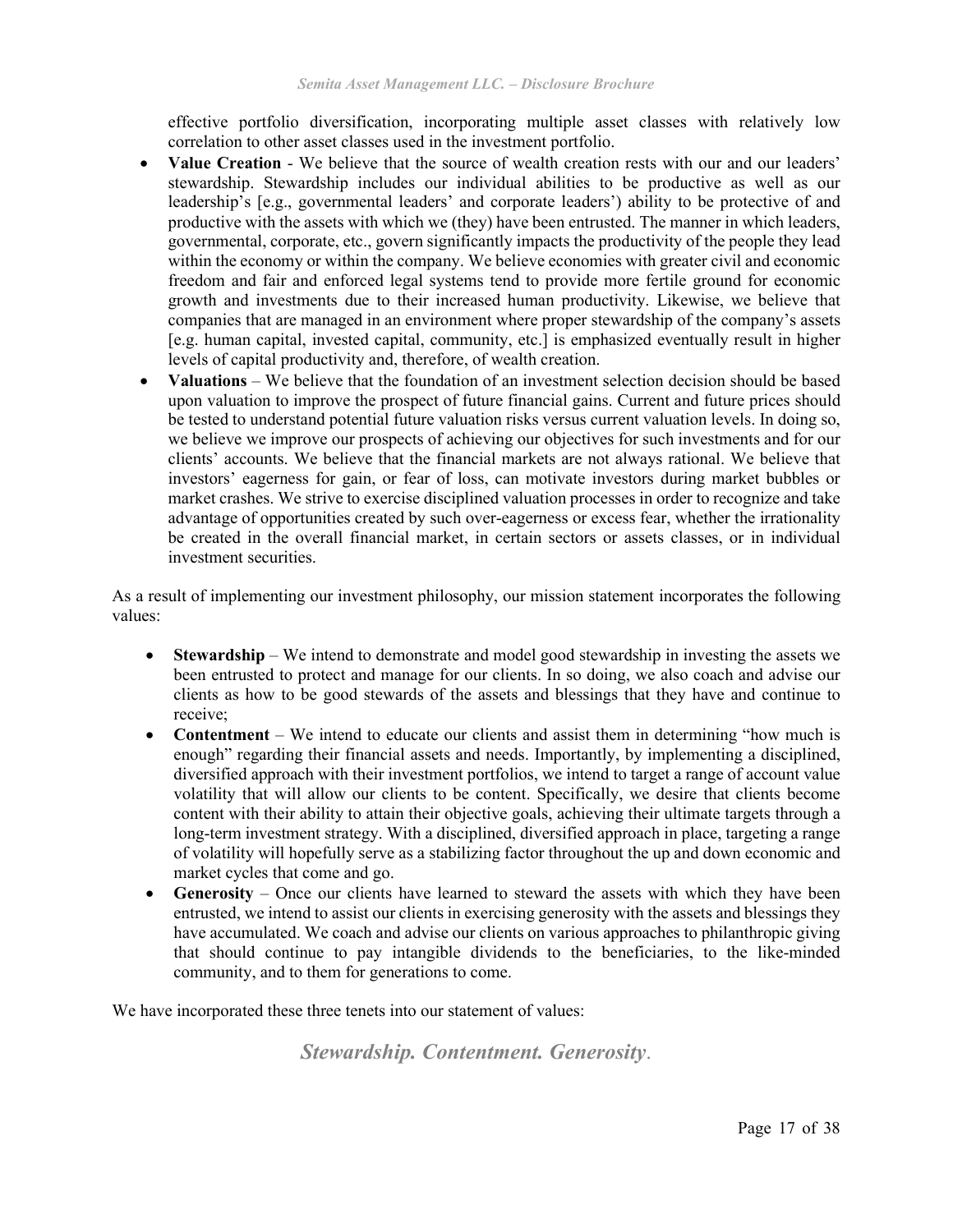# **Methods of Analysis**

• **Resources and Analytical Tools -** In addition to incorporating our Investment Philosophy into our decision-making process, we also use investment industry tools to evaluate specific investments and sub-advisory managers that we recommend to clients. We utilize investment databases, analytical tools and research services to assist us in executing our disciplined investment approach. We consider the economic and investment views of other financial professionals, such as economists, market strategists, Wall Street analysts, separate account managers, mutual fund managers, and other such sources to gain additional insight for our investment decision-making process. We may utilize the investment services and advice of other investment professionals, such as the research departments of brokerage / custodian firms with which our clients are doing business or independent research services, to assist in our research process and / or the constructing / rebalancing / optimizing of client portfolios, when appropriate. We also rely on financial newspapers, professional journals, and other publications to assist us in developing our investment strategies and individual security selection decisions.

In selecting securities for our Model Portfolios and for our clients' accounts, we favor those that we believe most closely adhere to our Investment Philosophy as outlined above. In formulating our investment advice and / or managing our client portfolios, our security analysis includes various combinations of fundamental analysis, technical analysis, cyclical analysis, quantitative analysis, qualitative analysis, mutual fund and / or ETF analysis, and third party sub-advisory firm analysis.

The type of analysis used for specific investments will vary. For example, the analysis of a recommended mutual fund, exchange traded fund, or sub-advisory account would entail different research and analytics than would the evaluation of a general asset class such as large capitalization common stock.

In analyzing and managing our common stock or equity portfolios, we generally incorporate some or all of the following methods of analysis and portfolio construction:

- **Fundamental Research** Our fundamental financial analysis and review process includes:
	- o Evaluating the integrity of the targeted company's accounting statements;
	- o Converting generally accepted accounting principles ("GAAP") financial statements into economic accounting statements;
	- o Evaluating various financial metrics and ratios that contribute to cash flow return on invested capital to identify companies that have high returns and / or significantly improving returns on their invested capital;
	- o Identifying "great businesses to own" for client portfolios based upon the results of the fundamental review; and,
	- o Utilizing a broad spectrum of information, including financial publications, third-party research materials and systems, regulatory filings, company press releases, industry reports and periodicals, and corporate rating services.
- **Valuation** Our valuation process seeks to evaluate the fair or intrinsic valuation of companies' common shares by:
	- o Evaluating the value of the entire company based upon:
		- Cash flow forecasts for the company;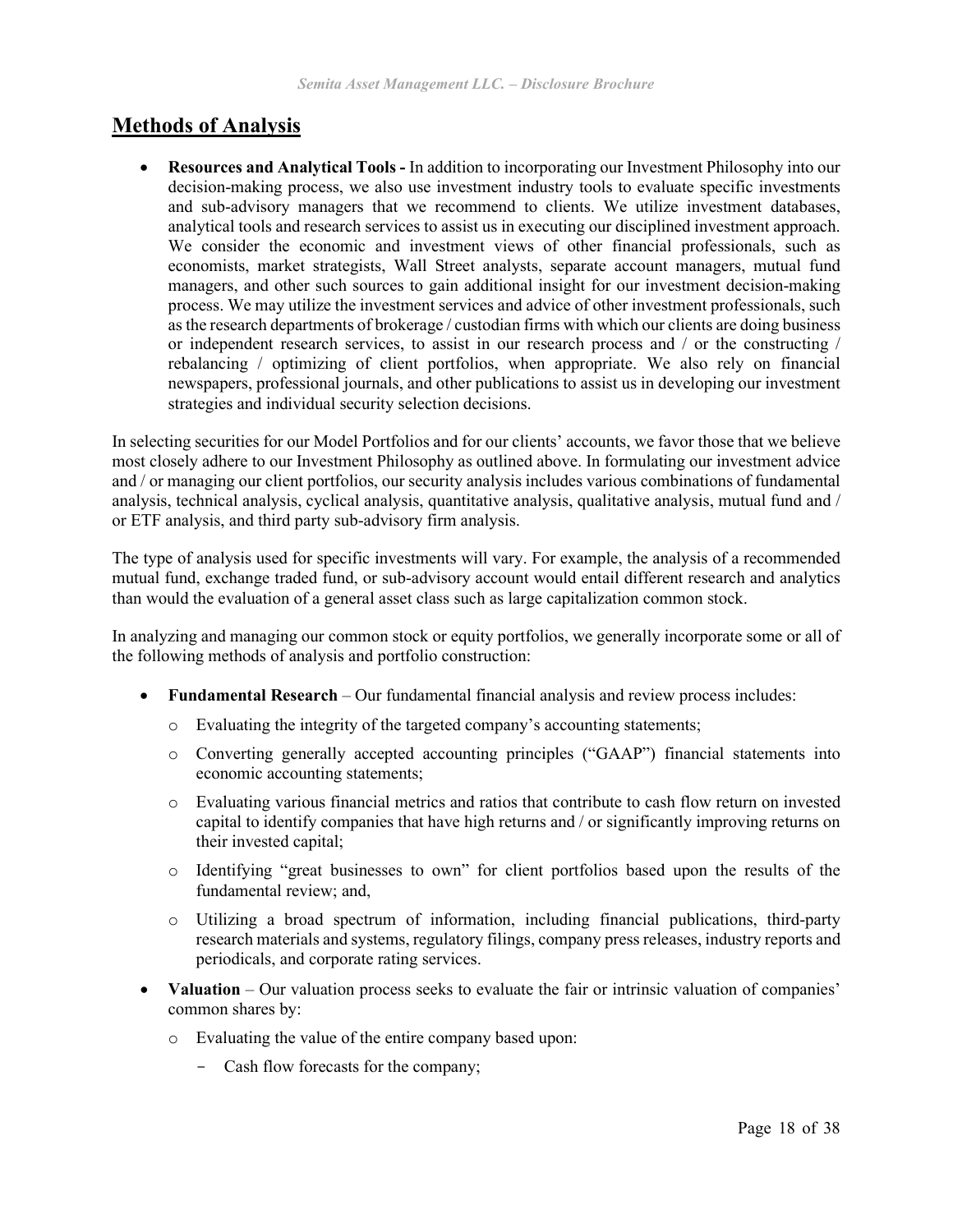- Identifying companies that are currently trading at significant discounted prices relative to their perceived fair or intrinsic value; and,
- Evaluating this discounted cash flow valuation methodology's accuracy in estimating the actual market prices paid for the company's common shares in the past.

### **Investment Discipline**

Our objective is to maintain a consistent process regardless of market conditions. We have found that the biggest impediment to long-term, above-average performance is the tendency of investors, even professional money managers, to change their approach based upon changing market conditions. This is not the way we operate. We utilize a style that, we believe, works over the long-term. We seek to implement this disciplined approach regardless of the short-term market circumstances and nuances. We are committed to maintaining our focus as we strive for consistency.

Our investment selection process for common stock investing is to identify excellent businesses that demonstrate competitive positions. Once identified, we identify stock prices that reflect reasonable valuations compared to their expected cash flows, growth of cash flow, and use of invested capital. Our belief is that long-term success in the equity markets is achieved by investing in well-managed businesses that dominate their markets, as long as those investments are purchased at prices that are appropriate given the company's business fundamentals and prospects.

We assist clients in defining and articulating their goals, objectives, and restrictions or limitations for their investment portfolio. As a result of defining the goals and objectives, we assist clients in establishing an investment strategy. Investment strategy includes plans regarding:

- Asset Classes The types of securities (e.g., common stocks, bonds, tax exempt bonds, real estate investment trusts, master limited partnerships, emerging markets investments, commodity-oriented funds and ETFs, sub-advised accounts, private funds, etc.) that will be utilized in the investment portfolio;
- Asset Allocation The planned asset class mix or targeted range for each asset class expressed as a percentage of the client's portfolio (e.g., 60% - 75% common stocks);
- Common Stock Investment Strategy Determining which of our model portfolios (see portfolio descriptions in the Advisory Services section) to incorporate into the client's portfolio, if appropriate; and,
- To assist clients in finalizing an investment strategy or policy statement, we review and consider various factors, such as:
	- o The client's investment time horizon for the investment assets,
	- $\circ$  The client's financial ability and emotional willingness to incur financial losses,
	- o The client's need to generate cash flow to meet objectives,
	- o The client's longer-term goals and objectives such as longer-term withdrawal needs or targeted financial goals, and
	- o Historical results and prospective outlook for the rate of return and volatility of the asset classes selected for use in the client's portfolio.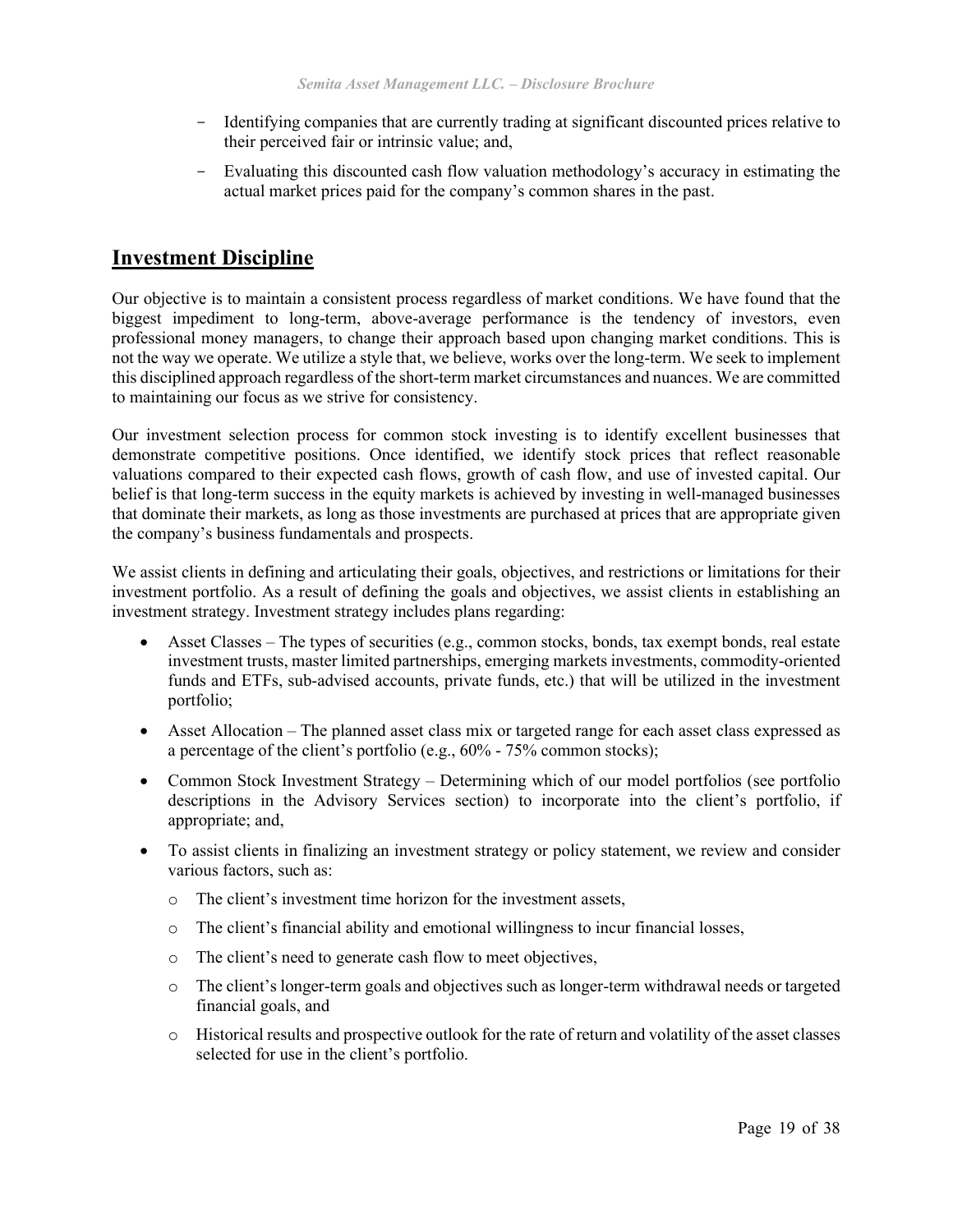In some cases, clients independently develop investment strategies, goals and objectives for the investment assets entrusted to us. In such cases, we will confer with our client to confirm that the client's planned investment strategy is consistent with their own stated goals and objectives and with our historical review and prospective view of investment markets.

### **Risk of Loss**

Investment markets do fluctuate, at times substantially. Importantly, historical global and domestic economic events have confirmed that the investment performance of any investment is not guaranteed. As a result, there is a risk of loss of the assets we manage that may be out of our control. We will do our best in the management of client assets. However, we cannot guarantee any level of performance or that the client will not experience a loss of account assets. Investing in securities involves risk of loss that clients should be prepared to bear.

#### **Common Stocks**

Common stocks are securities that represent ownership in a corporation. Holders of common stocks exercise control by electing a board of directors and voting on corporate policy. Material risks associated with common stock ownership include:

- Loss of Money Loss of money is a risk of investing in common stocks. An investment in common stock is not a deposit in a bank and is not insured or guaranteed by the Federal Deposit Insurance Corporation ("FDIC") or any other governmental agency.
- Volatility Common stock and related equity values fluctuate, sometimes widely, in response to various factors, including:
	- o Activities specific to the company that issued the common shares,
	- o General stock market, economic or political uncertainty, or
	- o Adverse individual company developments.
- **Interest Rate Risk** The most well-known risk in investing in financial assets is interest rate risk, which is the risk that security prices will fall as interest rates rise. As with buying most financial assets, including common stocks, the investor has committed to receiving forecasted or expected payback in the future, and perhaps, periodic dividend payments in the future. Should the market interest rates rise from the date of the purchase, the asset's value is likely to fall accordingly. The financial asset will then be trading at a discount or lower price to reflect the higher prevailing interest rates. Further, interest rate risks may impact the amount of cash available to distribute to shareholders as dividends or other distributions. Market interest rates are a function of several factors such as:
	- o The demand for money in the economy,
	- o The supply of money in the economy,
	- o The inflation rate,
	- o The stage of the business cycle, and
	- o The government's monetary and fiscal policies.
- **Lower Priority Claim on Corporate Assets**  Common shareholders are generally at the bottom of the priority ladder in any ownership structure. In the event of liquidation or bankruptcy, common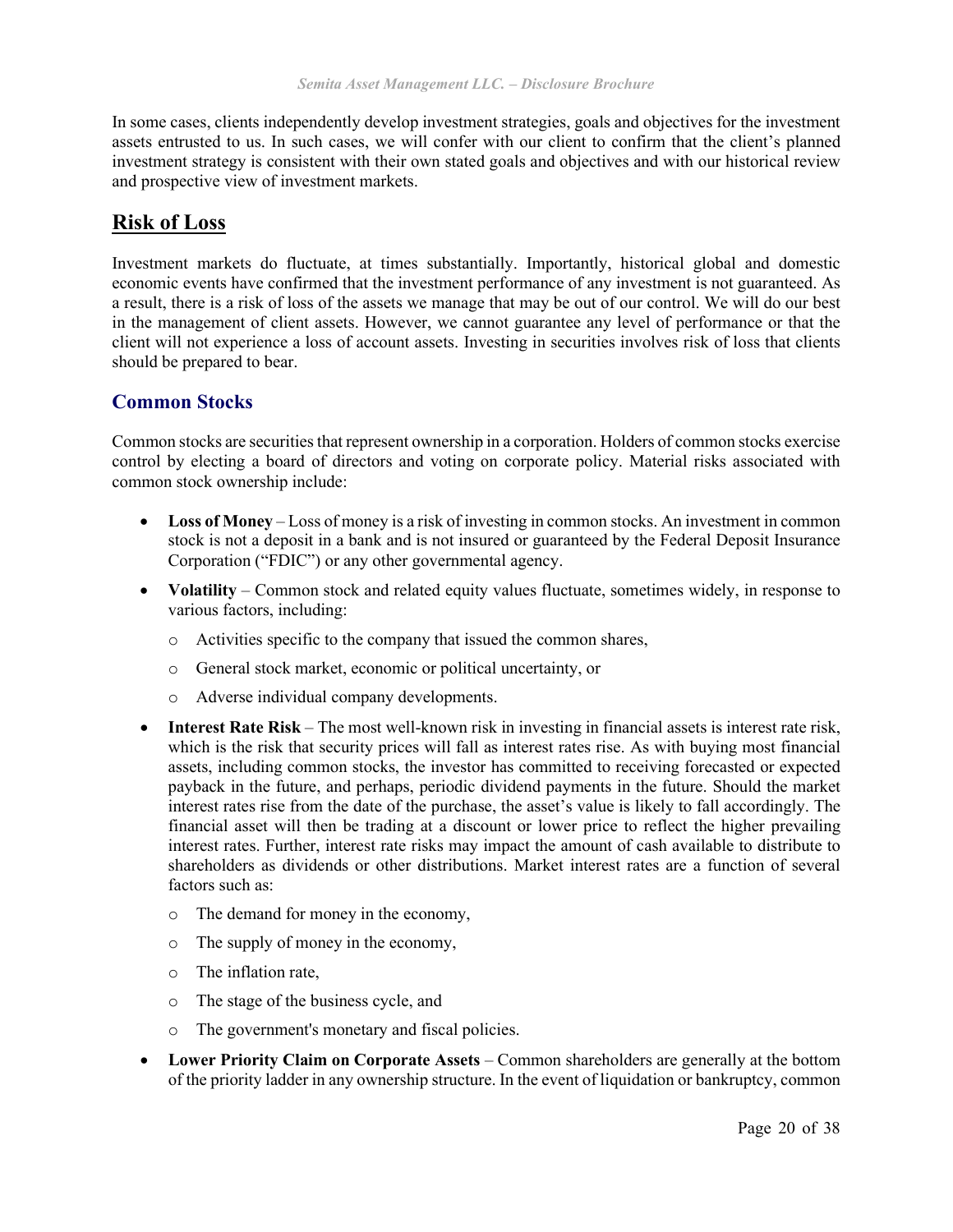shareholders have rights to a company's assets only after bondholders, preferred shareholders, and other debt holders and creditors have been paid in full.

#### **Income Securities**

Income securities are investments that provide a return in the form of fixed periodic payments and the eventual return of principal at maturity. Generally, payments relating to a fixed income security are known in advance. Examples of fixed income securities include the following:

- o **Government Bonds**  A debt security issued by a government to support government spending, most often issued in the country's domestic currency. Government debt is money owed by any level of government and is backed by the full faith of the government. Federal government bonds in the United States include: the savings bond, Treasury bond, Treasury inflation-protected securities ("TIPS"), and others.
- o **Tax Exempt Bonds**  A security in which the income produced is free from federal, state and/or local taxes. Most tax-exempt securities come in the form of municipal bonds, which represent obligations of a state, territory or municipality. For some investors, U.S. savings bond interest may also be free from local and state income taxes.
- o **Corporate Bonds**  A debt security issued by a corporation and sold to investors. The backing for the bond is usually the payment ability of the company, which is typically money to be earned from future operations. In some cases, the company's physical assets may be used as collateral for bonds. Corporate bonds are considered higher risk than government bonds. As a result, interest rates paid by corporate bonds are usually higher than rates paid by government bonds, even for top-flight credit quality companies.
- o **Preferred Stocks**  A class of ownership in a corporation that has a higher claim on the assets and earnings than common stock. Preferred stock is a financial instrument that has characteristics of both debt (e.g., fixed dividends) and equity (e.g., later-stage claims on corporate assets in the event of liquidation or bankruptcy). Preferred stock generally has a dividend that must be paid out before dividends to common stockholders. The shares usually do not have voting rights. The precise structure of preferred stock is specific to each corporation.
- o **Variable Rate Securities**  An income security where payments change based on some underlying measure such as short-term interest rates, or the rate of inflation. An example would be Treasury Inflation Protected Securities ("TIPS").

Income securities generally are less risky than common stocks. However, there are some material risks to consider relating to these investments, including the following:

- o **Loss of Money**  Loss of money is a risk of investing in income securities. An investment in income securities is not a deposit in a bank and is not insured or guaranteed by the FDIC or any other governmental agency.
- o **Interest Rate Risk** As with common stocks, income securities are subject to interest rate risk. By buying an income security, such as a bond, the bondholder has committed to receiving a fixed rate of return for a fixed period. Should the market interest rate rise from the date of the bond's purchase, the bond's price will fall accordingly. The bond will then be trading at a discount or lower price to reflect the higher prevailing interest rates.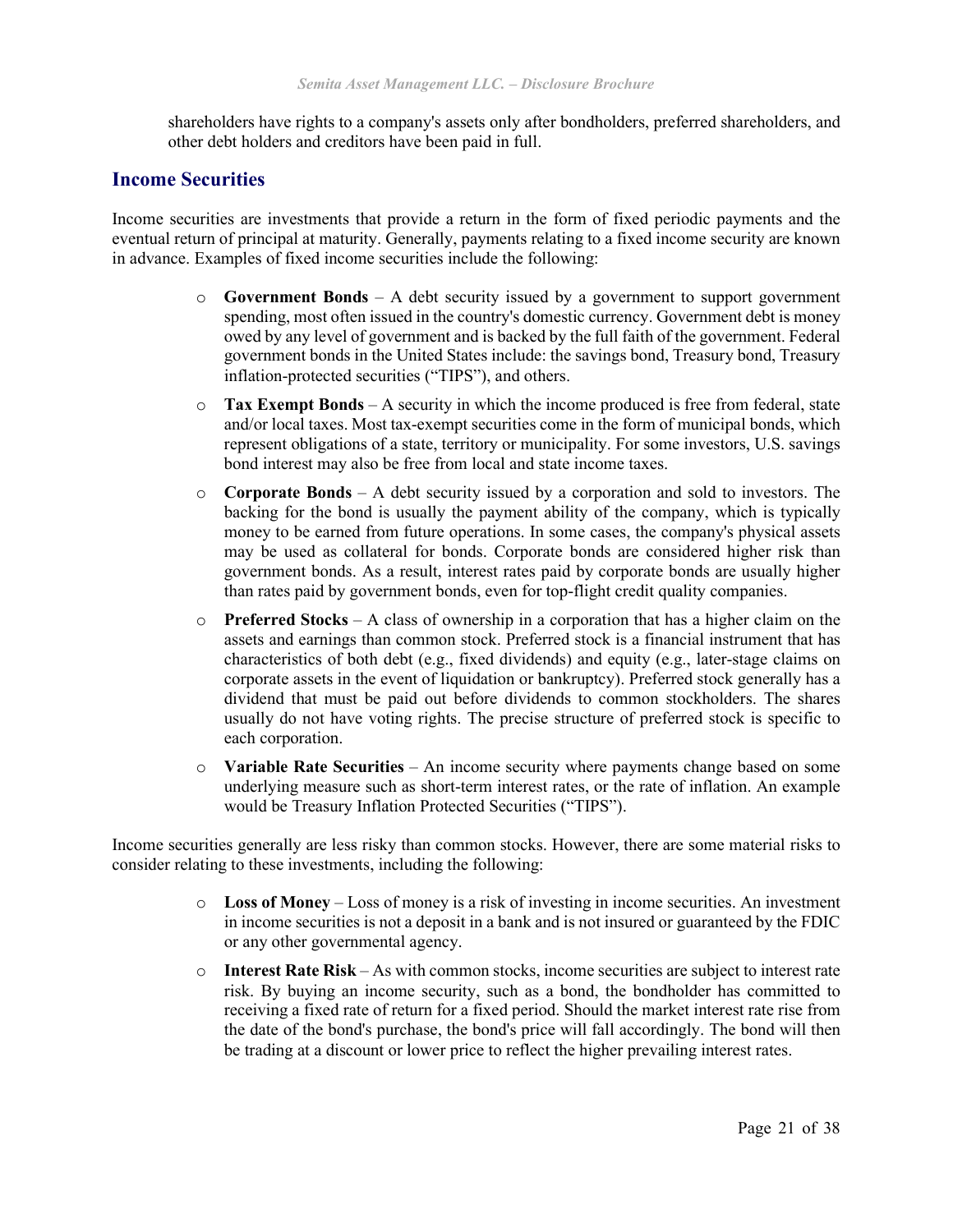- o **Reinvestment Risk**  The risk that the proceeds from a bond might be reinvested at a lower rate than the bond originally provided. For example, imagine that an investor bought a \$1,000 bond that had an annual coupon or interest payment of 12%. Each year the investor receives an interest payment of  $$120 (12% X $1,000)$ , which can be reinvested back into another bond. However, imagine that, over time, the market rate falls to 1%. Suddenly, the interest payment of \$120 received from the bond can only be reinvested at 1%, instead of the 12% rate of the original bond.
- o **Call Risk**  The risk that a security will be called by its issuer. Callable securities have call provisions, which allow the security issuer to repurchase the security from the investor and retire the issue. This is usually done when interest rates have fallen substantially since the issue date. Call provisions allow the issuer to retire the old, high-rate security and sell lowrate securities in an effort to lower their cost of borrowing money.
- o **Default Risk**  The risk that the security's issuer, whether it be a government or a corporation, will be unable to pay the contractual interest or principal on the bond in a timely manner, or at all. Credit rating services such as Moody's, Standard & Poor's and Fitch give credit ratings to bond issues, which helps to give investors an idea of how likely it is that a payment default will occur. For example, most federal government issues have very high credit ratings (AAA) inasmuch as governments can raise taxes or print money to pay debts, making default unlikely. However, small, emerging companies have some of the worst credit ratings (BB and lower). They are much more likely to default on their bond payments, in which case bondholders would likely lose all or most of their investment.
- o **Inflation Risk**  The risk that the rate of price increases in the economy deteriorates the returns associated with the bond. This has the greatest effect on fixed bonds, which have a set interest rate from inception. For example, if an investor purchases a 5% fixed bond and then inflation rises to 10% a year, the bondholder will lose money on the investment because the purchasing power of the proceeds has been greatly diminished. The interest rates of variable rate or floating-rate bonds (i.e., "floaters") are adjusted periodically to match inflation rates or a specific interest rate index, limiting investors' exposure to inflation risk.

#### **Master Limited Partnerships**

Master Limited Partnerships ("MLPs") are a type of limited partnership that is publicly traded and trades like a common stock on the major stock exchanges. There are two types of partners in this type of partnership. The limited partner is the person or group that provides the capital to the MLP and receives periodic income distributions from the MLP's cash flow, whereas the general partner is the party responsible for managing the MLP's affairs and receives compensation that is linked to the performance of the venture. MLP investors face several kinds of risk that are inherent in these types of investments and in the market, including the following:

- Loss of Money Loss of money is a risk of investing in MLPs. An investment in MLPs is not a deposit in a bank and is not insured or guaranteed by the FDIC or any other governmental agency.
- **Volatility** MLPs fluctuate, and at times widely, in response to various conditions, including:
	- o Potentially less geographic and industry diversification among underlying operating assets,
	- o Potentially lower trading volume than other securities,
	- o Activities specific to the MLP that issued the partnership units,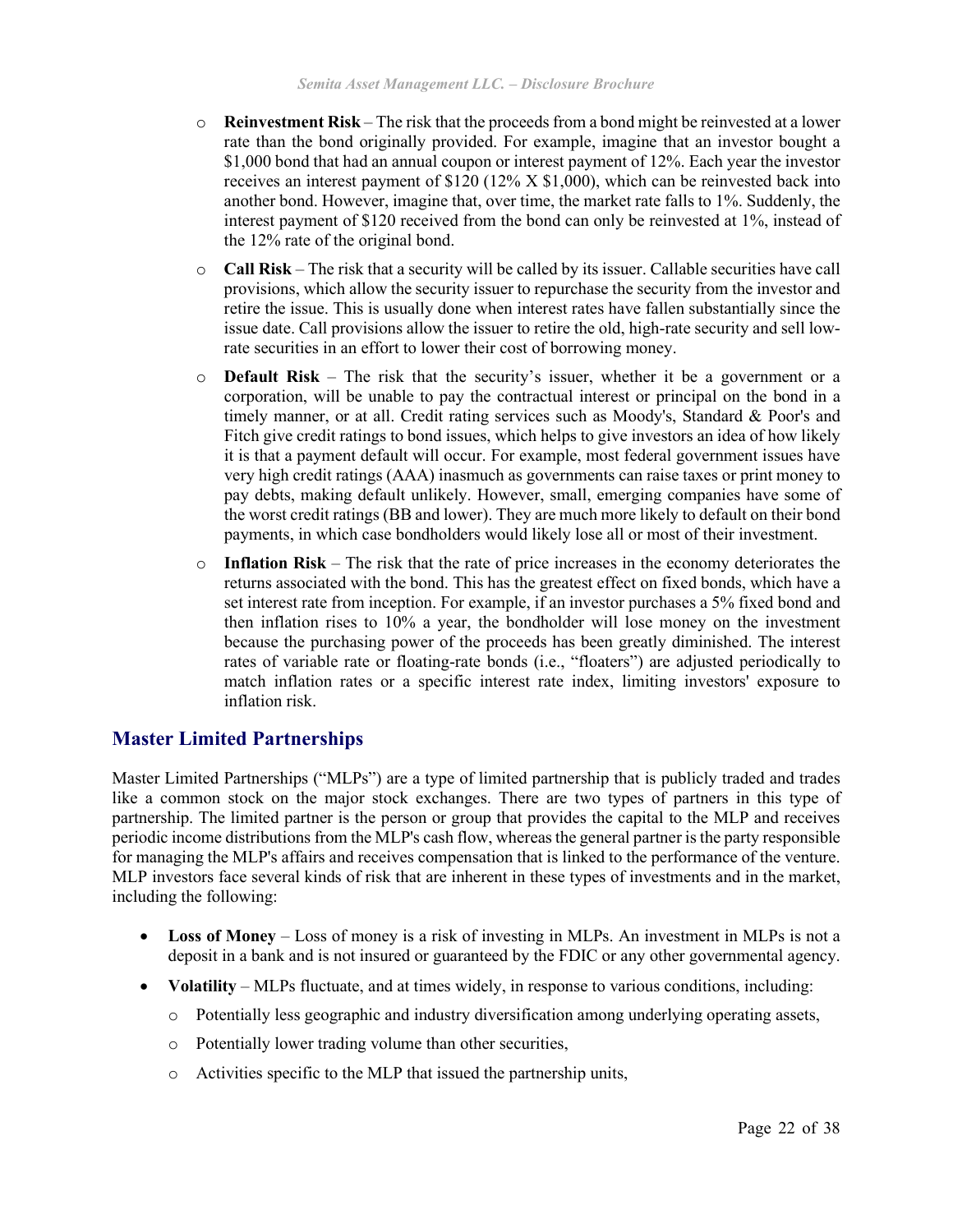- o General stock market, economic or political uncertainty, or
- o Adverse individual company developments.
- **Interest Rate Risk** Similar to common stocks, MLPs are sensitive to interest rate risk. As with buying most financial assets, including MLPs, the investor has committed to receiving forecasted or expected payments in the future and changes in interest rates may adversely affect the value of these payments.

#### **Real Estate Investment Trusts**

A real estate investment trust ("REIT") is a security that trades like a common stock on the major exchanges and invests in real estate directly, either through properties or mortgages. REITs face various risks that are inherent in these types of investments, including the following:

- Loss of Money Loss of money is a risk of investing in REITs. An investment in REITs is not a deposit in a bank and is not insured or guaranteed by the FDIC or any other governmental agency.
- **Volatility** REITs fluctuate, and sometimes widely fluctuate, in response to various conditions, including:
	- o Potentially lower diversification among underlying real estate portfolios,
	- o Potentially lower trading volume than other securities,
	- o Activities specific to the company that issued the REIT shares,
	- o General stock market, economic or political uncertainty, or
	- o Adverse individual company developments.
- **Interest Rate Risk** Similarly to common stocks, REITs are sensitive to interest rate risk. As with buying most financial assets, including REITs, the investor has committed to receiving forecasted or expected payments in the future and changes in interest rates may adversely affect the value of these payments.
- **Liquidity Risk**  Investors in REITs may face liquidity risks stemming from the lack of marketability of an investment, in this case the underlying real estate properties owned by the REIT, which cannot be bought or sold quickly enough to prevent or minimize a loss.
- **Real Estate Market Risk** Real estate investments involve certain additional risks such as:
	- o Refinancing risks,
	- o Real estate property valuation risks,
	- o Property management risks, and
	- o Potential conflicts of interest risk with fund management company.

#### **Mutual Funds**

A mutual fund is an investment vehicle made up of a pool of funds collected from many investors for the purpose of investing in securities such as stocks, bonds, money market instruments and similar assets. Mutual funds are operated by investment management firms that invest the fund's capital and attempt to produce capital gains and income for the fund's investors. A mutual fund's portfolio may be structured and maintained to match the investment objectives stated in its prospectus. Mutual funds possess the same risks,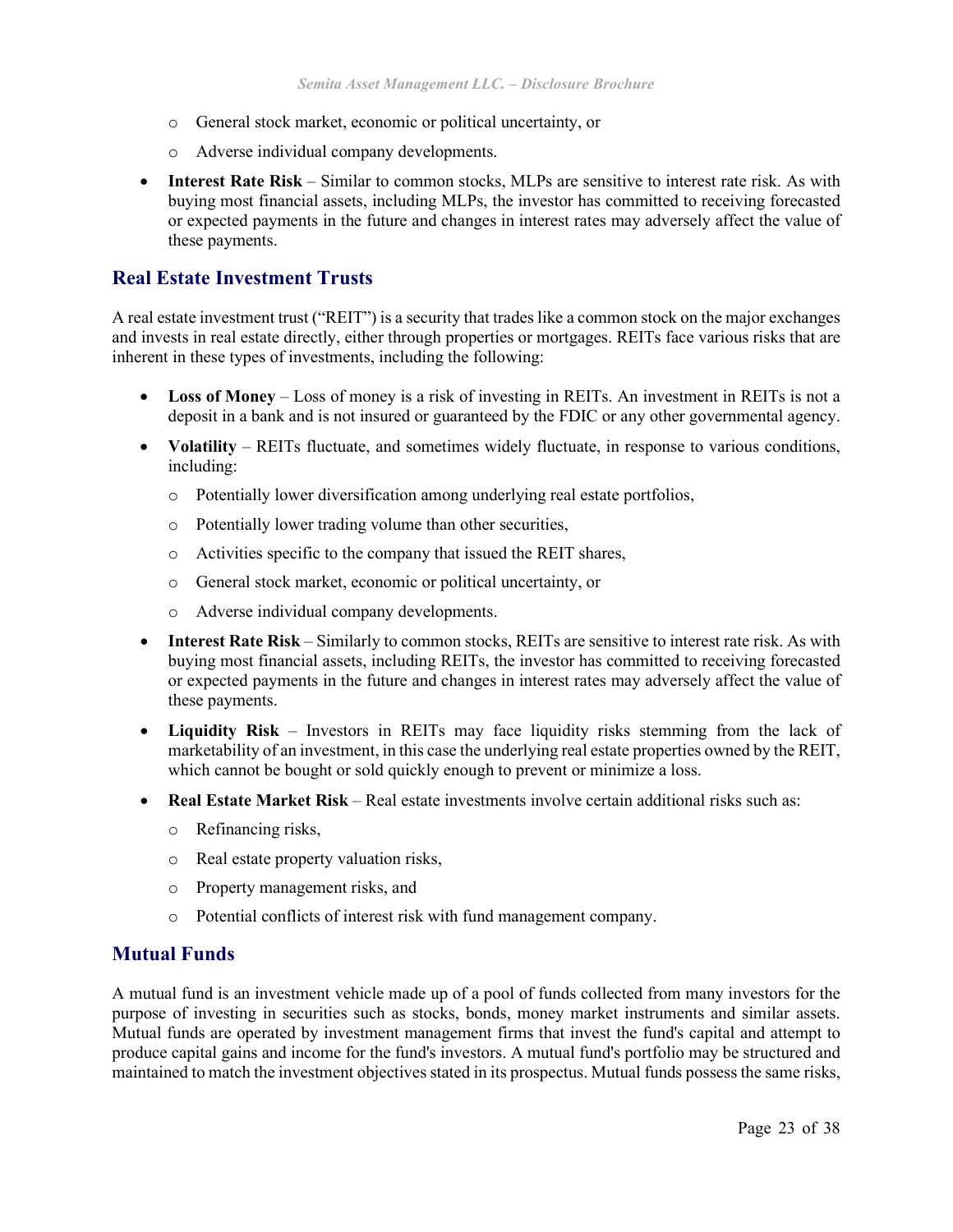including the risk of loss of money, associated with a direct investment in any of the securities collectively owned by the fund. Mutual fund investing also may involve other risks, including the following:

- **Investment Management Risk** The risk of inferior investment decisions being made by the investment manager of the fund that could lead to investment performance below the results experienced by other fund managers or investment advisers.
- **Duplicate Fees** The risk that the investment management fees paid to the mutual fund manager that are in addition to our advisory fees could materially reduce investment performance below results experienced by similarly managed accounts where duplicate management fees are not charged.

### **Exchange Traded Funds**

An exchange traded fund ("ETF") is a security that tracks an index, a commodity or a basket of assets like an index fund, but trades like a stock on an exchange. ETFs are operated by investment management firms that invest the fund's capital and attempt to produce capital gains and income for the fund's investors. ETFs charge investment management fees that generally are significantly lower than the fees charged by mutual fund investment managers. An ETF's portfolio may be structured and maintained to match the investment objectives stated in its prospectus. ETFs possess many of the same risks described above with respect to mutual fund investing. In addition to those risks, the following risks are also associated with ETF investing:

- **Concentration of Investments** The risk of more market value volatility due to a less diversified portfolio designed to meet more narrow investment objectives or to only utilize a more narrowly defined type of securities.
- **Duplicate Fees** The risk that the investment management fees paid to the exchange traded fund manager that are in addition to our advisory fees could materially reduce investment performance below results experienced by similarly managed accounts where duplicate management fees are not charged.

#### **Alternative Investments**

All investments in securities, including private investment partnerships, include a risk of loss of your principal (invested amount) and any profits that have not been realized (the securities were not sold to "lock in" the profit). Private investment funds possess many of the same risks associated with the other asset classes outlined herein. For more detailed information regarding the risks of investing in Alternative Investments or private funds, the client should refer to and review the respective private fund's offering memorandum and its partnership agreement.

Alternative Investments have different investment characteristics than publicly-traded investments. Such different characteristics include, but are not limited to:

- net worth and income requirements,
- minimum investment requirements,
- investor suitability,
- restricted or no liquidity,
- full transparency into the Alternative Investment's holdings on a timely basis,
- less regulatory oversight and reporting requirements,
- investment / security valuation standards, and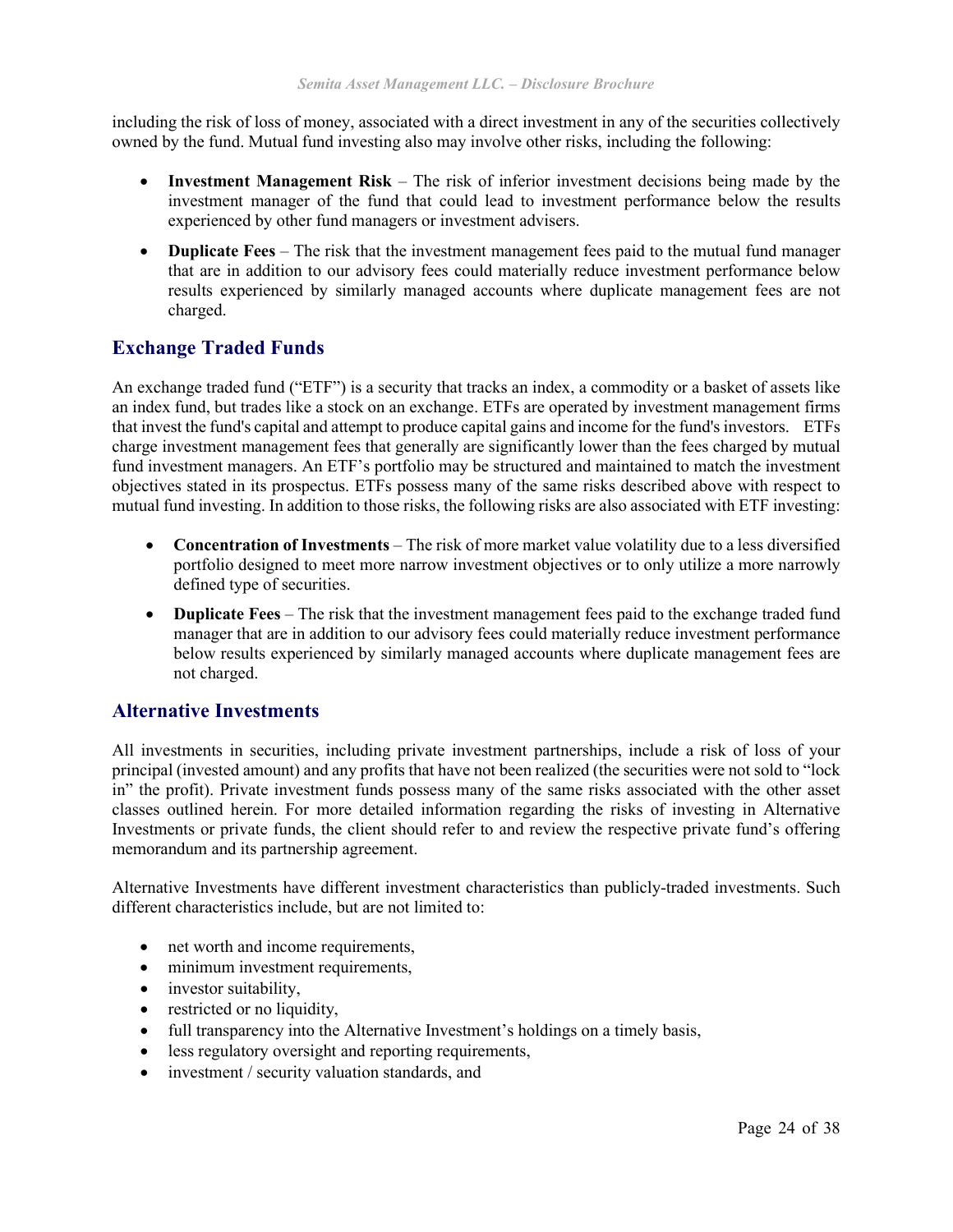• marketability of the client's holdings in the Alternative Investment.

As a result of these characteristics, Alternative Investments are generally considered to have an elevated degree of risk as compared to publicly traded investments.

#### **Cybersecurity Risks**

As the use of technology has grown, there are ongoing cybersecurity risks that make us and our clients susceptible to operational and financial risks associated with cybersecurity. To the extent that we are subject to a cyber-attack or other unauthorized access is gained to our systems, we and our clients may be subject to substantial losses in the form of theft, loss, misuse, improper release or unauthorized access to confidential or restricted data related to us and / or our clients. Cyber-attacks affecting our service providers holding our and / or client financial and other confidential and sensitive data may also result in financial losses to us and to our clients, despite efforts to prevent and mitigate such risks under our policies and procedures. While measures have been developed which are designed to reduce the risks associated with cybersecurity, there are inherent limitations in such measures and there is no guarantee those measures will be effective inasmuch as we do not directly control the cybersecurity measures of our service providers and financial intermediaries with which we do business.

# <span id="page-24-0"></span>**ITEM 9: DISCIPLINARY INFORMATION**

Neither we, nor our employees, have been involved in any legal or disciplinary events in the past ten (10) years that would be material to a client's evaluation of the company or our personnel.

# <span id="page-24-1"></span>**ITEM 10: OTHER FINANCIAL INDUSTRY ACTIVITIES AND AFFILIATIONS**

We do not have any affiliations with other Financial Industry companies.

Please see *Item 14-Client Referrals and Other Compensation* for information regarding Solicitor Agreements we have with certain non-affiliated financial services firms. These solicitation agreements provide that the solicitors have agreed, on a non-exclusive basis, to solicit for and refer to us prospective clients. In each case, we have agreed to pay to the solicitor a portion of any advisory fees that we receive from the applicable solicited clients. Solicitation fees paid to solicitors represent no additional expense to the applicable solicited clients. The solicitors have expressly agreed and acknowledged that neither firm is affiliated with the other firm and that the terms of our relationship are limited to their respective Solicitor's Agreement.

Therefore, in addition to the terms of the third-party Solicitor's Agreement, we have policies and procedures in place and incorporated in our **Compliance Policies Manual** to monitor and to avoid favoring any one client or group of clients over another client or group of clients. Also, for additional information regarding how we manage such potential conflicts of interest, please see to the following items herein:

• *Item 11 – Code of Ethics, Participation in Client Transactions, and Personal Trading;* in addition to the *Code of Ethics* relating to "*Fair Dealing*" with our clients, please see information regarding *Aggregation of Trade Orders* and our policies and procedures therein described. Therefore, we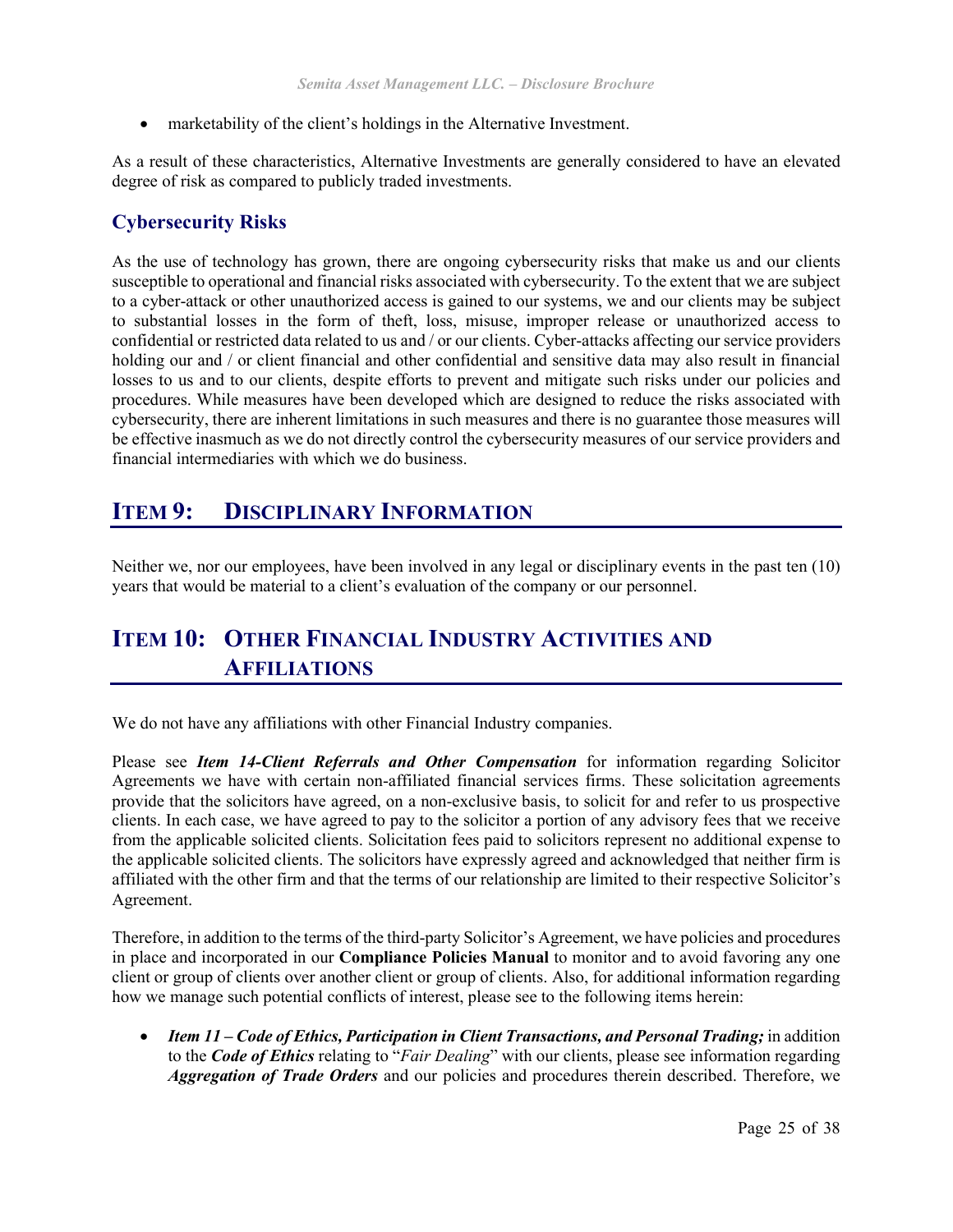believe that any potential conflicts of interest between the management of this, or any other significant, Solicitor's clients and our other clients have been effectively identified and managed as a result of our written Solicitor's Agreement, our *Code of Ethics* and our **Compliance Policies Manual** regarding fair dealing with clients and client trades.

• *Item 4 – Advisory Business;* in addition to the *Sub-Advisory Accounts* related to recommending third-party investment managers to our clients, please see information regarding *Alternative Investments* and our policies and procedures therein described. Therefore, we believe that any potential conflicts of interest between recommended third-party manager's / sponsor's clients and our other clients have been effectively identified and managed as a result of the disclosures provided to our clients at the time of such investing, our *Code of Ethics* and our **Compliance Policies Manual** regarding fair dealing with clients and client trades.

Other than the above listed information, neither we nor other employees have any relationships or arrangements with other financial services companies that pose material conflicts of interest.

# <span id="page-25-0"></span>**ITEM 11: CODE OF ETHICS, PARTICIPATION IN CLIENT TRANSACTIONS, AND PERSONAL TRADING**

We have adopted a *Code of Ethics* for all supervised persons of the firm describing our high standard of business conduct, and fiduciary duty to our clients. All of our supervised persons must acknowledge the terms of the *Code of Ethics* at least annually or when amended.

Our written *Code of Ethics* addresses expected employee behavior and our expectations regarding the following topics:

- Professionalism
	- o Employee Responsibility to Know the Laws
	- o Independence and Objectivity in Making Judgments for Clients
	- o Avoiding Any Misrepresentations
	- o Avoiding Any Misconduct
- Integrity in the Capital Markets
	- o Avoiding Use of Material Nonpublic Information
	- o Avoiding Manipulative Practices regarding the Market
- Duties to Clients
	- o Loyalty, Prudence, and Care of Client Interests
	- o Fair Dealing
	- o Suitability of Advice and Investments
	- o Fair, Accurate and Complete Performance Presentations
	- o Preservation of Client Confidentiality
- Duties to Our Firm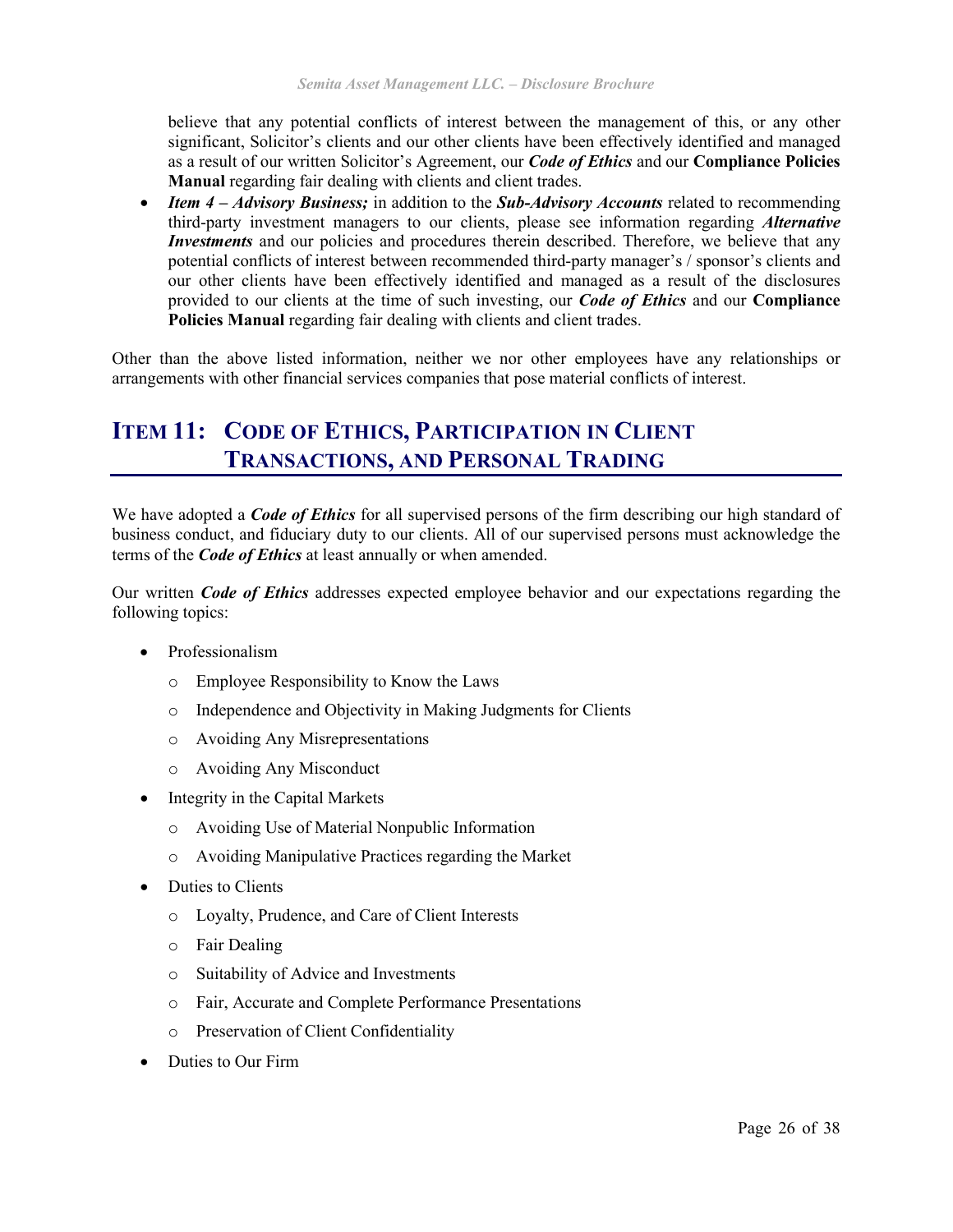- o Loyalty of Service and Confidentiality of Intellectual Property
- o Disclosure of Additional Compensation Arrangements
- o Reporting any Known Violations of the Code of Ethic or Semita Asset Management's Policies and Procedures to the Appropriate Company Officer
- o Diligence and a Reasonable Basis for Advice and Actions
- o Effective and Thorough Communications with Clients and Prospective Clients
- Investment Analysis, Recommendations, and Action
- Conflicts of Interest
	- o Disclosure of Conflicts of Interest
	- o Monitoring and Reporting of Personal Security Transactions
	- o Disclosure of Any Referral Fees or Commissions Received
- Responsibility to Protect the Reputation and Integrity of Our Firm and of Fellow Employees

Our compliance policies and procedures include various measures designed to assist us in adhering to our *Code of Ethics* and regulatory requirement for registered investment advisory firms such as ours. Our **Compliance Policies and Procedures** include procedures for monitoring employees' trading activities and investment holdings. The policy requires that non-exempt trades made by employees or by persons related to us be pre-approved by the designated person responsible for such oversight and review. Transactions exempt from such pre-approval process include trades in investment company securities (e.g., mutual funds) and/or other exempt transactions. Regarding non-exempt trades, employees and related parties may trade securities for their account(s) by participating in our firm's **Aggregation of Trade Orders** prepared and executed by our firm and receive allocations from such executed orders per our **Compliance Policies and Procedures Manual**. Please see *Item 12 – Brokerage Practices* and specifically the **Aggregation of Trade Orders** disclosure herein.

Additionally, our Chief Compliance Officer ("CCO") or his designee is responsible for receiving notice of and reviewing the trades of each employee. Quarterly reports listing the security traded, the number of shares or units traded, prices, symbols and custodian are reviewed and approved by the CCO or his designee no later than thirty (30) days after the end of the calendar quarter of which the transaction was affected.

Further, we maintain certain policies and procedures concerning the misuse of material non-public information (i.e., "inside information") that are designed to prevent insider trading by any officer, partner, or associated person of our firm. The policy regarding the prohibited use of material non-public information applies to both our affiliated parties' accounts and our clients' accounts.

We have adopted internal policies and procedures to implement and monitor our and our employees' practices regarding our *Code of Ethics*. Clients have the right to receive a complete copy of our *Code of Ethics* and may contact our CCO at 832.956.1000 or Service@Semita-AM.com to receive a copy.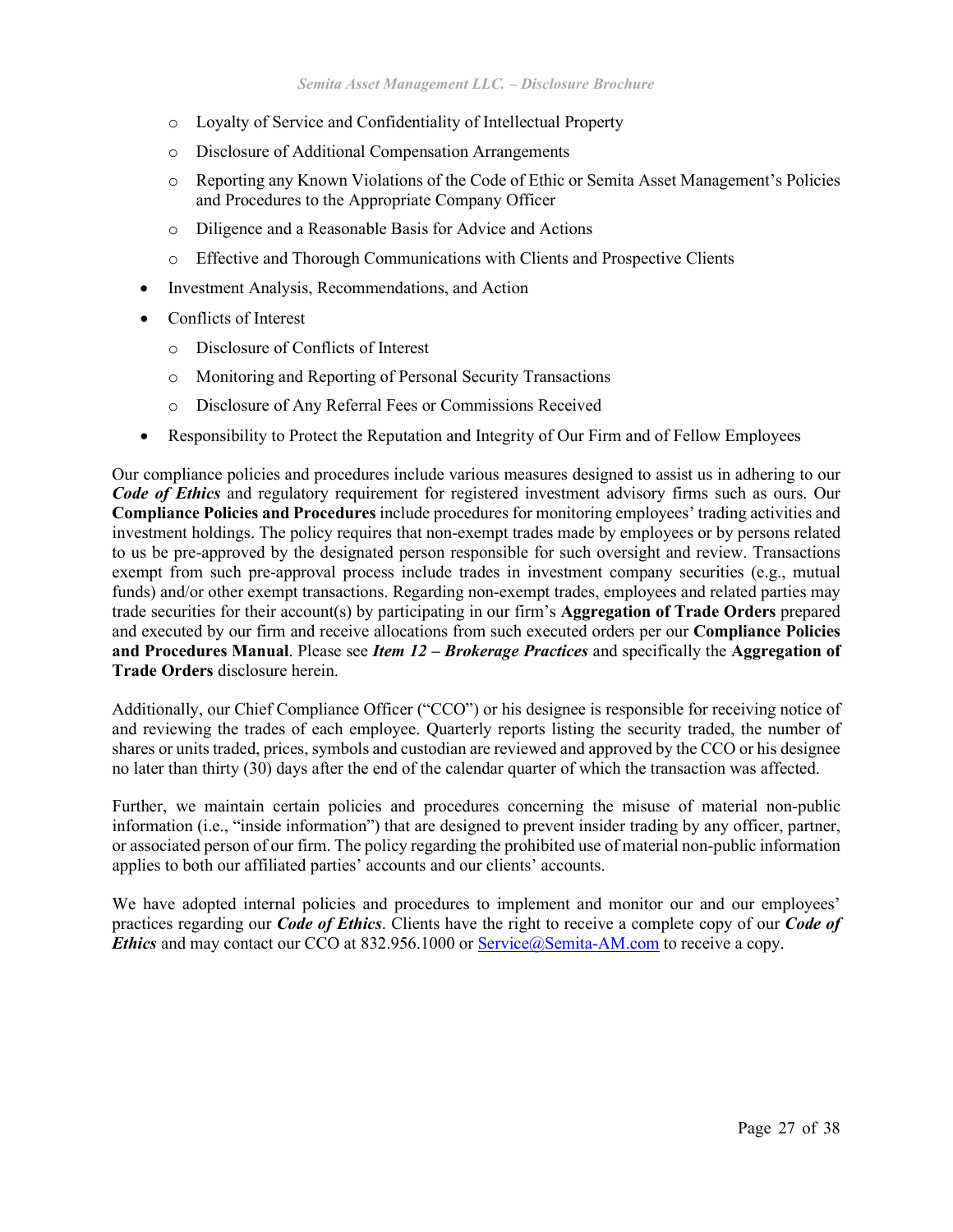# <span id="page-27-0"></span>**ITEM 12: BROKERAGE PRACTICES**

### **Counterparty Selection**

Although we are not affiliated with any broker-dealer, we do recommend or refer our clients to brokerage firms with which we have a positive, efficient, and professional working relationship. We have a strong preference that clients utilize a brokerage firm that has an efficient and effective combination of:

- o Trade execution capabilities;
- o Broad financial services capabilities to meet our clients' needs;
- o Back office operation systems and personnel; and
- o Brokerage commissions and fee schedules consistent with the quality of service we seek on their behalf.

In evaluating brokerage firms for referral or recommendation for our clients' use, we review a wide variety of characteristics and capabilities including:

- o Functionality/capabilities,
- o Operating systems' compatibility and efficiencies,
- o Costs,
- o Governance, and
- o Financial condition of the brokerage firm.

While many brokerage firms cannot satisfactorily meet each criteria of evaluation, we collectively consider these factors in their totality in evaluating a brokerage firm, its services, and capabilities.

As a result of these preferences and due diligence practices, a significant majority of our clients utilize the custodian and brokerage services of Fidelity Investments and Charles Schwab Institutional.

### **Directed Brokerage**

However, clients may direct us to use a specific custodian/brokerage firm for their account other than those which we might recommend. Clients independently selecting brokerage firms and directing their brokerage business might incur operational limitations or challenges for their account, such as limiting our ability to:

- $\circ$  Negotiate commissions and other fees with the brokerage firm on their behalf such that the client may pay trading costs that are higher than those obtainable from other brokers;
- o Allow them to participate in the purchase of an IPO along with other SMAs as the designated brokerage firm may not be part of the distribution syndicate;
- o Batch or group the client's orders with our other orders for efficient trade execution such that the client may not receive, in some cases, timely execution of trade orders due to order placement practices of the selected brokerage firm; or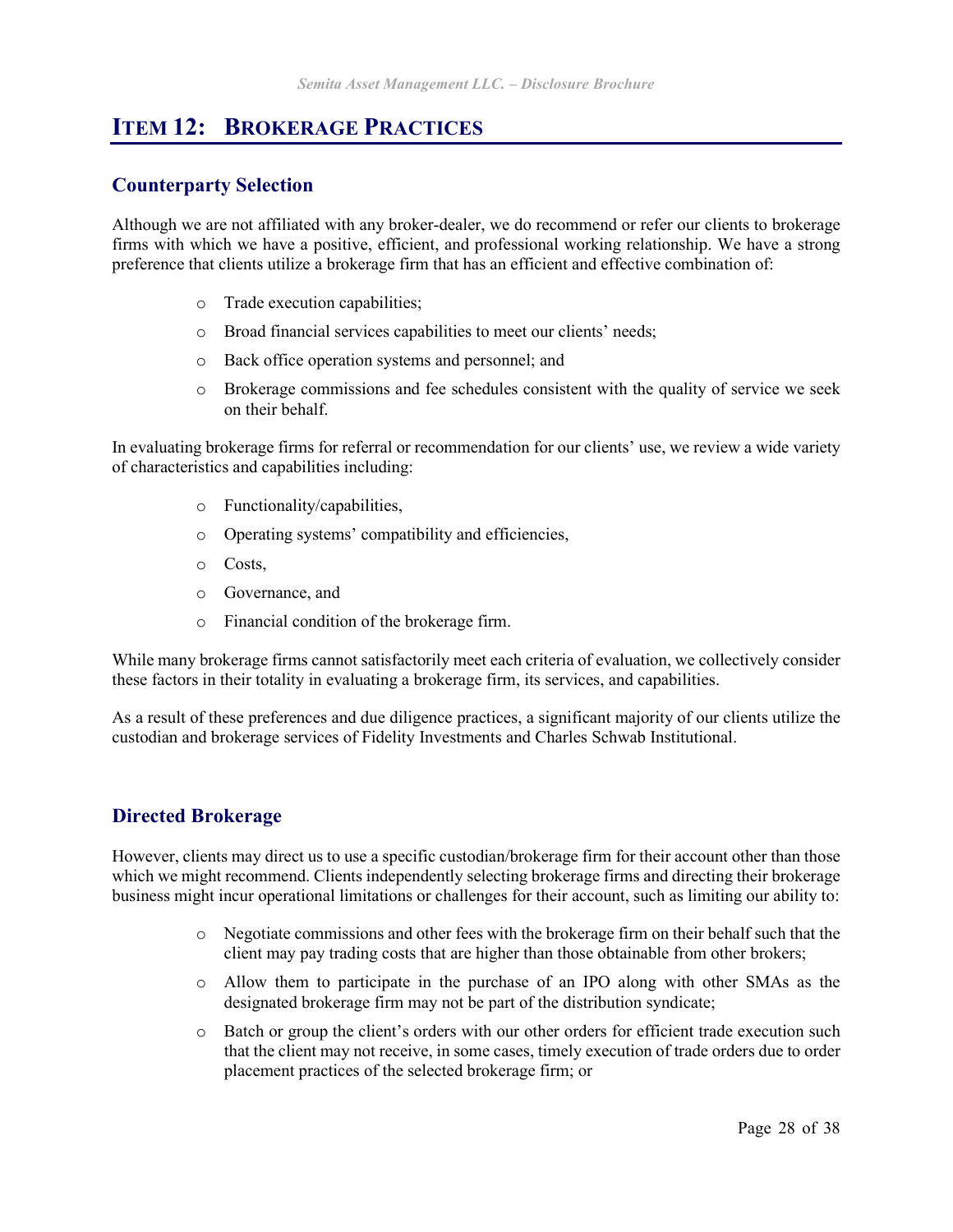o Seek best execution services from brokerage firms - best execution services include a combination of varied services received by us from brokerage firms including operational support and investment research as described below.

#### **Fees in Lieu of Brokerage Commissions**

To assist clients in managing and controlling brokerage commission costs associated with portfolio turnover or trading activity, some clients may seek "Asset Based Pricing" arrangements with certain brokerage firms. Asset Based Pricing arrangements are fees charged by the brokerage firm based upon a percentage of the total asset value of the account. Asset Based Pricing fees from various brokerage firms range from 0.15% to 0.25% of the asset value of the account on an annual basis. Asset Based Pricing allows clients to trade as often as desired without incurring brokerage commission charges. For certain asset-sized accounts, and with anticipated portfolio turnover rates, we assist clients in estimating which brokerage compensation arrangement would better serve their needs in managing and controlling such costs and expenses.

Asset Based Pricing arrangements are not offered by all brokerage firms. Brokerage firms that offer Asset Based Pricing arrangements might have certain requirements for an account to qualify for such brokerage firm compensation arrangements (e.g., annual minimum fees, minimum assets in the account, etc.).

#### **Best Execution**

It is our fiduciary responsibility to seek the most favorable transaction terms available under the circumstances for our clients' accounts at the time of each trade. In seeking the most favorable transactions, we consider factors in addition to commissions and custodial settlement fees in the pursuit of the best execution of trades. "Best Execution" is the execution of transactions for client accounts in such a manner that the client's total cost or proceeds are the most favorable under the circumstances at the time of the trade. Best Execution does not necessarily mean paying the lowest possible commission or other trade settlement fees.

The additional factors and capabilities provided by executing brokerage firms that are considered by us may include the following:

- o Transaction price and execution, especially with larger trades for multiple clients in batched or blocked orders;
- o Supplemental investment research;
- o Investment strategy/allocation research;
- o Ability to leverage executing brokerage firm's technology;
- o Confidential executions and client privacy;
- o Customized trade reporting services/capabilities;
- o Trading support services;
- o Efficiency of back office capabilities/electronic interfaces with our systems;
- o Financial strength/surety provided in trading activity;
- o Other investment, reporting, or business operational services;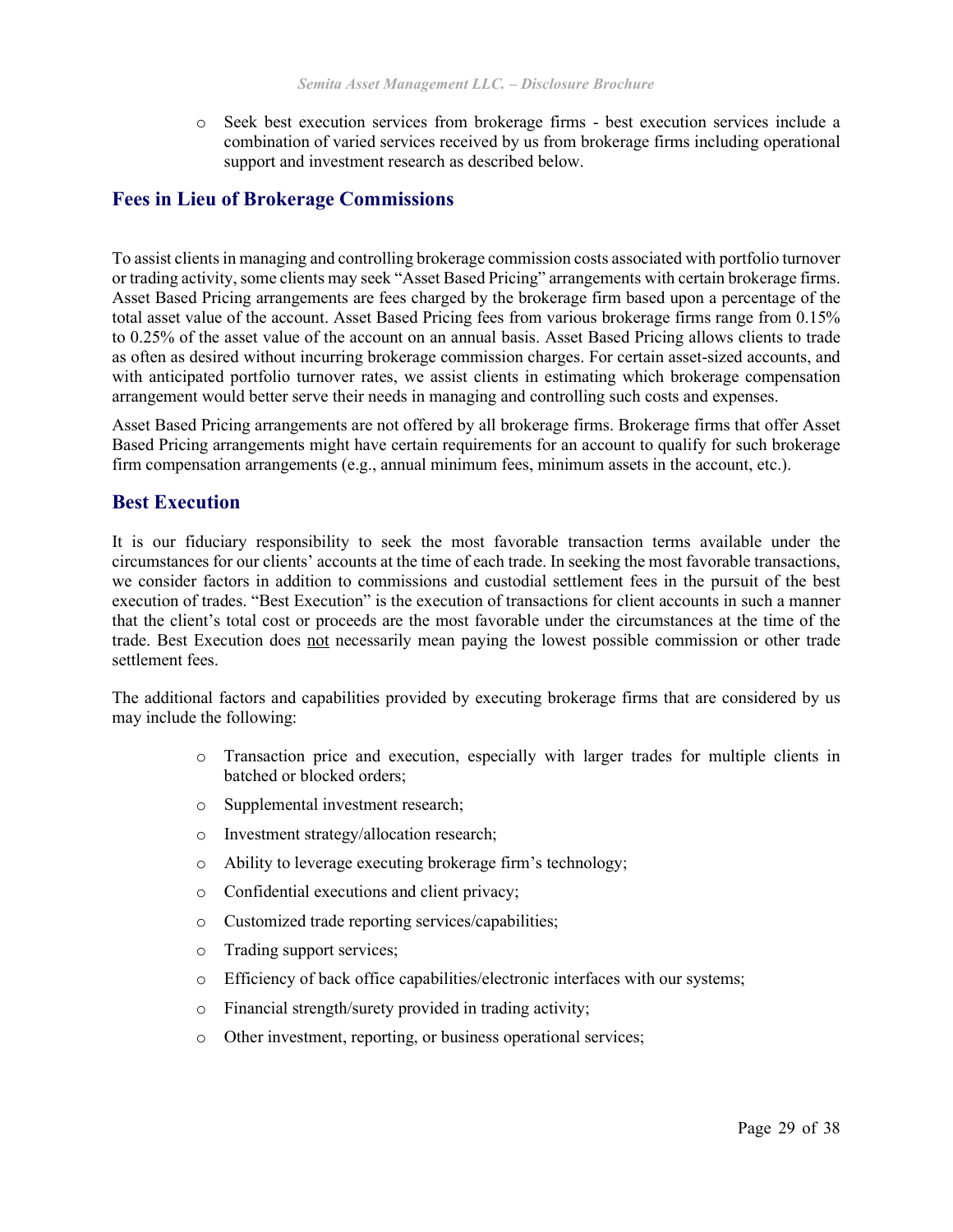- o Providing directly to us, or paying a third party for the provision of, certain research materials, data systems, analytical products or services, and other similar products and services used for the benefit of managing a client's investment portfolios; or
- o Other services provided for the direct or indirect benefit of our firm, our clients, and/or the client's account(s).

Therefore, we may pay broker commissions that are higher than another broker might have charged for the same transaction, in recognition of our assessment of the value of the various value-added services listed above. However, when higher commission costs are incurred, we believe that the higher commission costs borne by client accounts are reasonable in relation to the overall services provided. The client account that bears the cost of such a commission for a particular trade will not necessarily be the sole beneficiary of such value-added services.

#### **Soft Dollars**

We may enter into arrangements with brokers to benefit specific, qualifying client accounts by:

- o having soft dollar credits rebated to the client's account or to have commissions recaptured by the client's account from which the credits or commissions were generated, or
- o using soft dollar credits to pay expenses otherwise payable by client's account.

Either of the two uses of soft dollar credits / budgets listed immediately above would have the effect of enhancing the returns associated with such client's account from the returns that would exist absent such uses.

We also engage certain brokerage firms that offer Section 28(e) or "soft dollar" arrangements that we believe provides a benefit to our client base in general. "Soft dollar" credits or budgets or other such benefits are provided to us based upon the volume of trades and commissions received by the brokerage firm from our clients. Our use of these soft dollar credits / budgets / benefits is restricted to obtaining investment research and other investment decision-making products and services selected by us through arrangements provided by the brokerage firm(s). Such investment decision-making products and services may be available from the brokerage firm as a 'proprietary' service (a product or service created or developed by that firm) or 'non-proprietary' (a product or service developed and offered by a third-party) service and acquired for our use through these soft dollar credits / budgets / benefits. Such investment decision-making products and services might include some of the following:

#### • **Market Research**

- O Trade Order Management Systems<br>
O Pre-trade & Post-trade Analytical S
- Pre-trade & Post-trade Analytical Systems
	- Post-trade matching of trade information
	- Electronic communications of allocation instructions
	- Routing of trade settlement instructions
	- Trade settlement and clearing
- o Research on Trade Optimization venues
- o Advice from brokerage firms regarding trade executions:
- o Research and Publications directed toward investment management and investment decision-making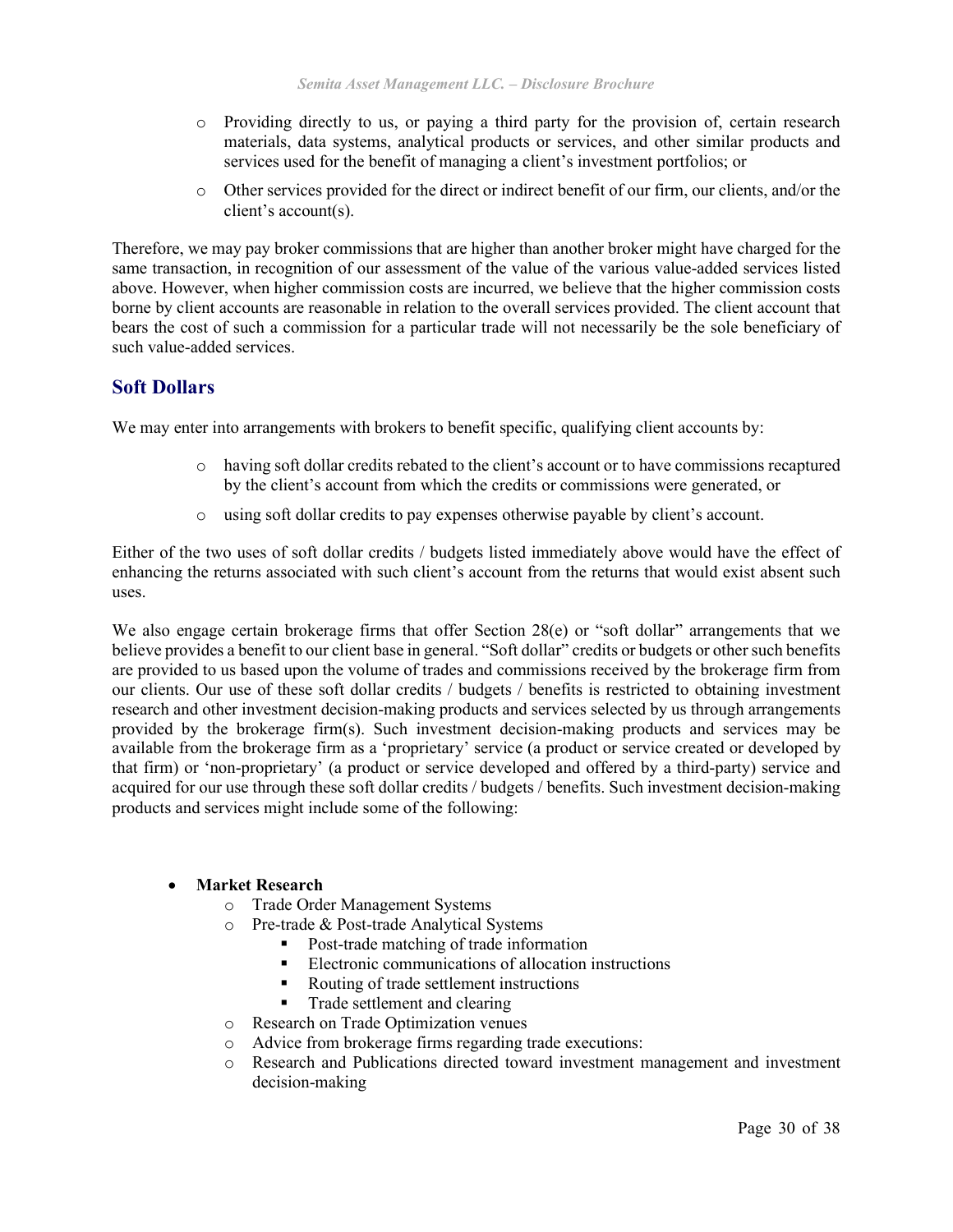#### • **Financial & Market Data**

- o Economic Data such as interest rates, inflation, unemployment statistics
- o Market Data such as stock quotes, last sale prices and trading volumes
- o Company Financial Analysis & Valuation Modeling Systems

The costs of research and other investment decision-making services and products are paid as a result of trading activity by client transactions executed at the brokerage firm(s). Any benefits received from such soft dollar arrangements may benefit our clients in addition to those clients whose trading activity actually generated the soft dollar credits. As a result of trading with brokerage firms providing soft dollar arrangements, clients may pay higher fees for comparable services they could receive other brokerage firms.

Using soft dollars to obtain investment research and/or related services creates a conflict of interest between us and our clients. Soft dollars may be used to acquire products and services that are not exclusively for the benefit of the clients which paid the commissions and that may primarily or exclusively benefit us. If we are able to acquire these products and services without expending our own resources (including advisory fees paid by clients), our use of soft dollars would tend to increase our profitability. Furthermore, we may have an incentive to select or recommend brokers based on our interest in receiving research or other products or services, rather than on our clients' interest in obtaining the lowest execution prices.

Our soft dollar practices are controlled and monitored by our Brokerage Committee following the firm's internal policies and procedures regarding:

- Selecting brokerage firms to engage in soft dollar trading arrangements;
- Selecting research and other related investment decision-making products and services to obtain through soft dollar credit programs; and
- Allocating the costs and expenses of mixed-use products and services among either:
	- o Research and investment decision-making products and services vs. non-qualifying products and services, and
	- o Our use vs. any affiliated companies' use of such products and services in the investment decision-making process.

Clients may obtain a summary of our Section 28(e) or soft dollar program, including a summary of their trade participation and commissions incurred in the program, by requesting a copy from our CCO 832.956.1000 or Service@Semita-AM.com.

#### **Aggregation of Trade Orders**

On occasion, we may group or batch orders for the same security to be traded / executed at a respective brokerage firm into one order prior to placing the trades. When we receive only partial fills on orders, the trades that were executed are aggregated and average prices are provided to clients on a pro rata basis on the size of the total shares executed. Unfilled shares are carried forward to the next trading day for aggregation, averaging, and allocating to the accounts as indicated.

We may group or 'batch' orders to buy or sell the same security for more than one advisory account managed and/or for our own account, or affiliated companies' accounts, or the personal accounts of our officers, directors, employees or other affiliated persons. We may, but we are not under any obligation to, batch or group the transactions.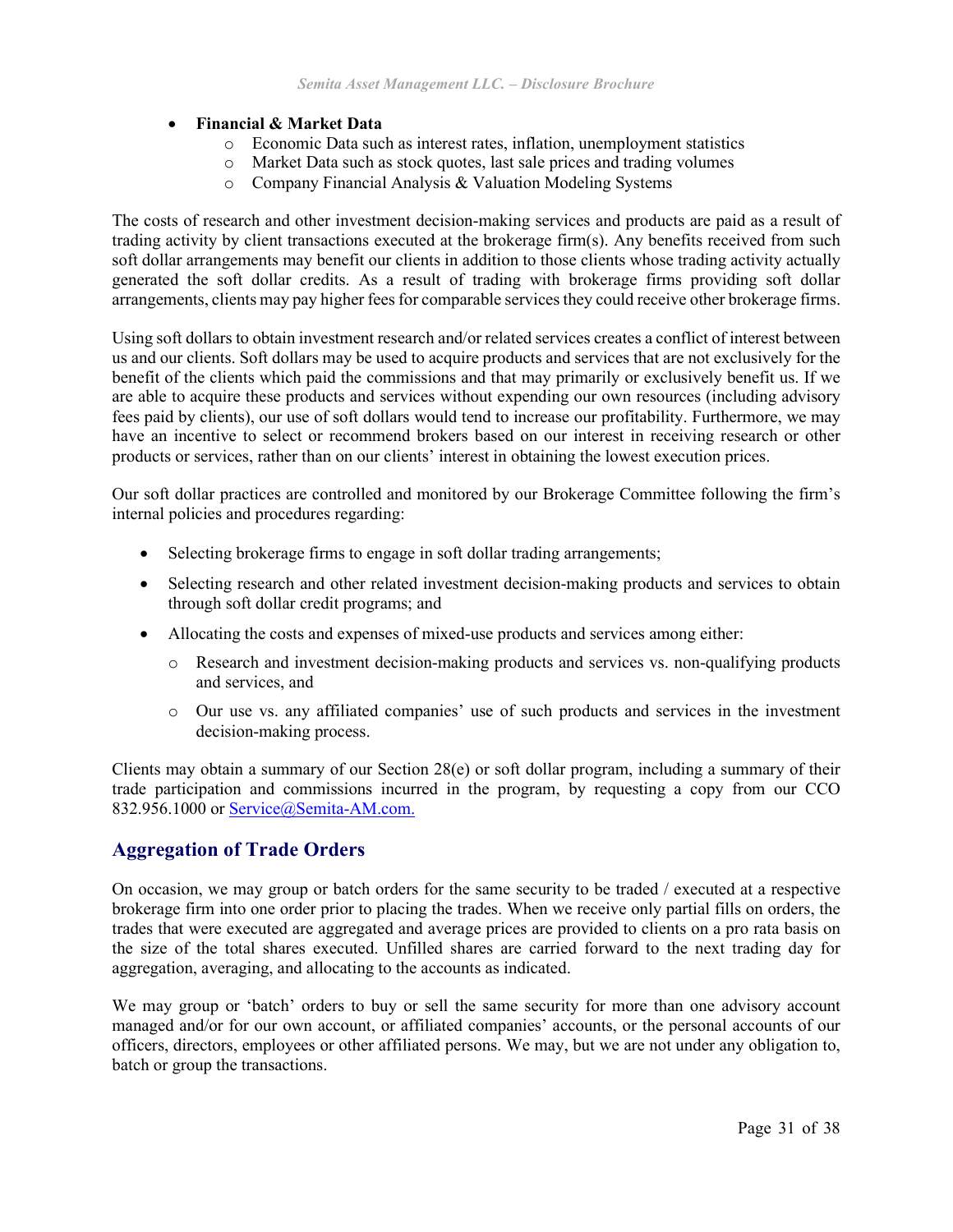Generally, once executed, the batched transactions are allocated proportionally to all subject accounts and at the average price received for the batched shares from the executing brokerage firm for the trading day. We may make exceptions to this procedure based upon special portfolio constraints, cash position, client or regulatory restrictions, odd-lot size of an available transaction, brokerage firm or custodian firm restrictions or operating procedures, or other equitable fiduciary reason. When it is not possible to receive the same price or time of execution for all of the securities purchased or sold in a batched order, such batched orders may be executed in one or more transactions at varying prices.

# <span id="page-31-0"></span>**ITEM 13: REVIEW OF ACCOUNTS**

Client accounts are periodically reviewed by various employees including traders, portfolio managers, and relationship managers. This includes, but is not limited to: Michael Meagher, CFA, Chief Executive Officer ("CEO"), Chief Compliance Officer ("CCO") & Chief Investment Officer ("CIO"); and Justin Reede, Director of Financial Planning. As a result of analyzing our client's specific objectives regarding the timing and use of their investment assets in combination with their tolerance for risk / market value fluctuations, we are able to couple client accounts to one of our Aggregate Models intended to potentially deliver similar risk and returns. As a result, our ability to monitor our client portfolios is greatly facilitated by our use of a limited number of Aggregate Model portfolios across our client base.

Additionally, we have monitoring systems in place to identify accounts significantly or materially out of line with either client-stated asset allocations or our modeled portfolio positions for the respective asset class. This system is actively monitored by the traders and our CCO. Relationship managers are provided with such management reports as needed for their use in monitoring their clients' portfolio's adherence to client-stated asset allocations and our model portfolios, where applicable. Furthermore, these monitoring reports are reviewed at least quarterly by our CIO or his designee from the investment strategies team.

Finally, we review each account's investment performance relative to our other similarly-managed accounts with similar investment objectives and management discretion. This performance results monitoring process is intended to ensure clients with similar investment objectives and account terms and conditions are obtaining similar investment results from our investment advisory process.

Account reviews, in addition to those outlined above, may be undertaken due to:

- Change in market conditions;
- Change of security position(s);
- Request by client for a meeting, or the occurrence of such meeting;
- Change in client's investment objective;
- Change of our internal policies and procedures; or
- Other routine testing requested by our CIO, relationship managers, Portfolio Manager or CCO.

Client portfolio reports are available on a daily basis through the password protected online portal provided by our client portfolio accounting system. Content included in these portfolio reports include:

- Inventory of investment holdings in their account including:
	- o Purchase date,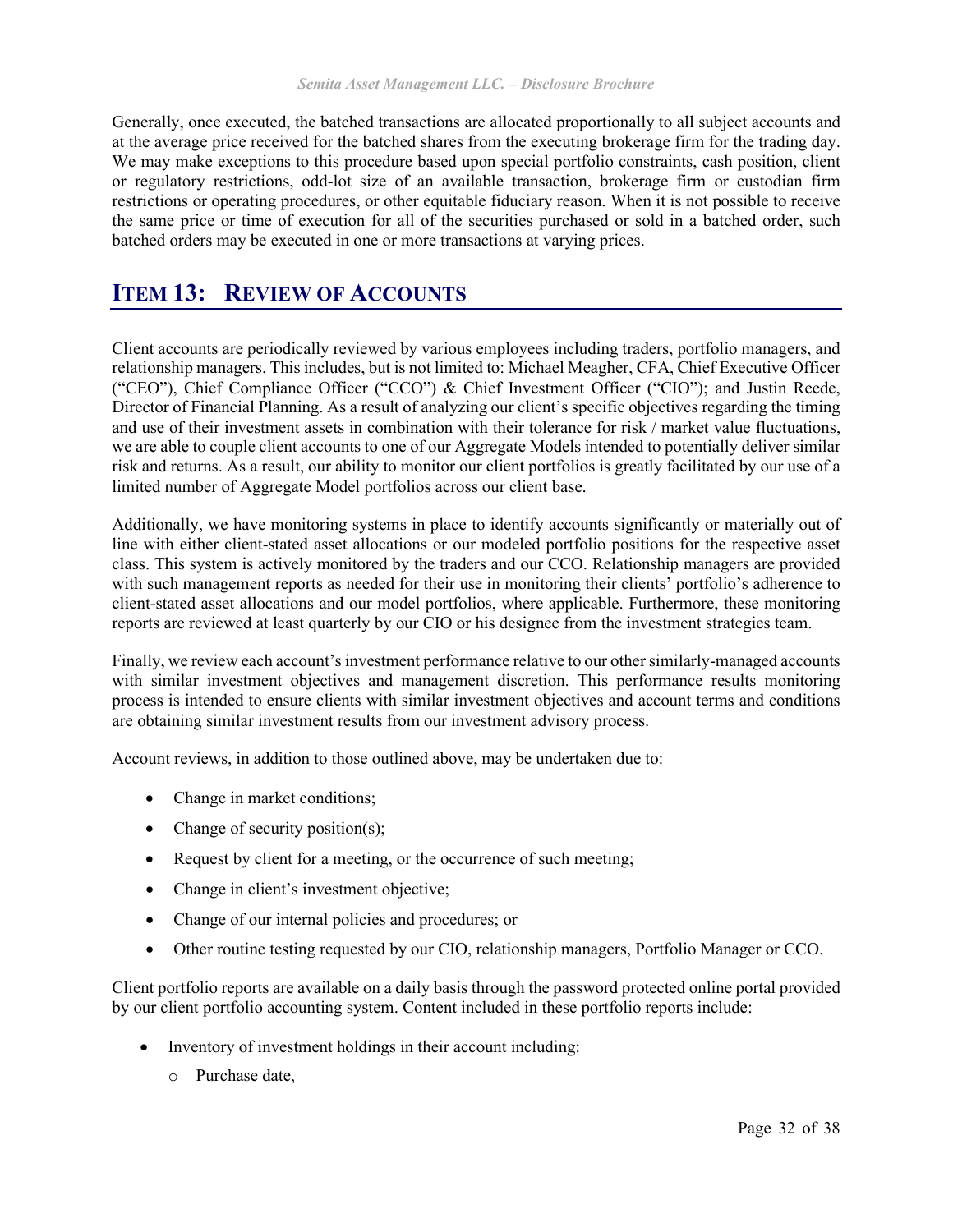- o Number of shares/units purchased,
- o Cost basis of securities owned,
- o Market price and total market value of securities owned as of the close of the previous trade date, and
- o Realized capital gains and loss summary for the year to date.

We also provide a more comprehensive report to clients on a calendar quarter-end basis and, typically, at periodic account review meetings with clients. Quarterly reports are normally prepared and also published on our secure client portal for our clients' access, review, download, or printing. Alternatively, clients may request that we provide these reports in hard copy and deliver the reports to them by postal service. Also, clients may request reports from us covering interim reporting periods at any time.

Contents published to the client's secured account in their quarterly reports include:

- Inventory of investment holdings in their account including:
	- o Purchase date,
	- o Number of shares/units purchased,
	- o Cost basis of securities owned,
	- o Market price and total market value of securities owned as of the close of the previous trade date,
	- o Securities purchased and sold during the quarter,
	- o Realized capital gains and loss summary for the year to date,
	- o Investment performance reports and comparisons to benchmark indices' results, and
	- o Quarterly commentary reviewing investment markets' performance and our economic and market outlook.

Clients also receive similar reports from their respective custodians or brokerage firms. Such reports are frequently available from their custodian on a daily basis from their respective custodian's websites and on a monthly basis as applicable for each custodian. Clients are strongly encouraged to compare reports presented by us to those reports presented by their custodian firm(s) covering similar time periods. Any material differences between the two reports should be discussed with both parties independently until client has received adequate reconciliation and explanation of any material differences in the account statements.

Additionally, we furnish Financial Goal Plan Reports to clients. A brief overview of these reports is available on a daily basis through the password-protected online portal of the portfolio accounting system used by us for our SMAs. After periodic client meetings, we provide an updated hard-copy version of the client's Financial Goal Plan as well. The plan may include an analysis of any or all of the following:

- o Client financial goals,
- o Investment assets and other income sources,
- o Insurance and long-term care planning needs,
- o Estate planning needs,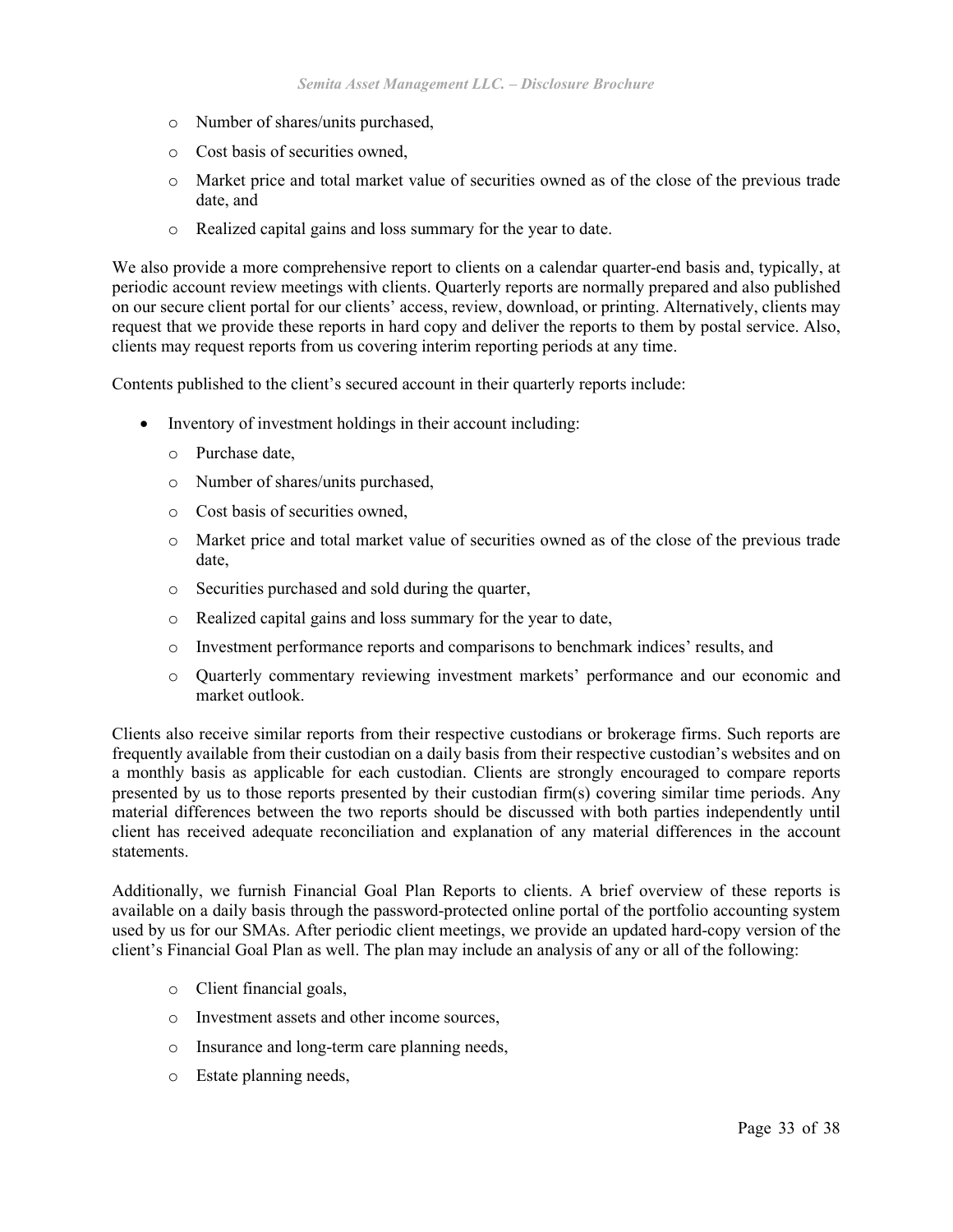- o Retirement planning needs,
- o Tax planning needs,
- o Education planning needs,
- o Social Security and Medicare planning needs,
- o Employee benefit planning needs,
- o Suggestions to improve the likelihood of plan success

The Financial Goal Plan is provided to the client in order that the client might have a more complete overview of their financial situation. This report is meant to serve as a guide for investment planning recommendations and for other financial decision-making.

#### **Client Privacy**

We have adopted policies and procedures reasonably designed to protect various records and information of our clients. Except as authorized by each client and/or investor, private information about our clients is disclosed only as permitted by applicable law to our affiliates and service providers, including our accountants, attorneys, brokers, custodians, transfer agents and any other parties whose services are necessary or convenient to the operation of client accounts. Notice of our privacy policy is provided on an annual basis to clients and is available to clients through our website [www.semita-am.com](http://www.semita-am.com/) or from CCO at 832.956.1000 or service@semita-am.com.

# <span id="page-33-0"></span>**ITEM 14: CLIENT REFERRALS AND OTHER COMPENSATION**

We compensate non-employees for soliciting investment advisory clients on behalf of our firm. Solicitation fees are negotiated on a case by case basis and documented in a written agreement with each solicitor.

The solicitation agreements (the "Solicitation Agreements") provide that the solicitors have agreed, on a non-exclusive basis, to solicit for and refer to us prospective clients. In each case, we have agreed to pay to the solicitor a portion of any advisory fees that we receive from the applicable solicited clients. Solicitation fees paid to solicitors represent no additional expense to the applicable solicited clients.

In addition to the foregoing, we may enter into agreements or arrangements in the future with other persons who solicit clients on behalf of our firm. For their services, such persons may receive compensation which may be a percentage of the investment advisory fee paid to us by such clients.

# <span id="page-33-1"></span>**ITEM 15: CUSTODY**

#### **Invoicing Our Client Accounts**

We are deemed to have custody of our clients' funds and securities due to our authority to make withdrawals from client accounts to pay our investment advisory and financial planning fees. However, our firm is not subject to a surprise examination regarding custody issues since:

• our firm has written authorization from each client to deduct advisory and / or planning fees from the account held with the qualified custodian, and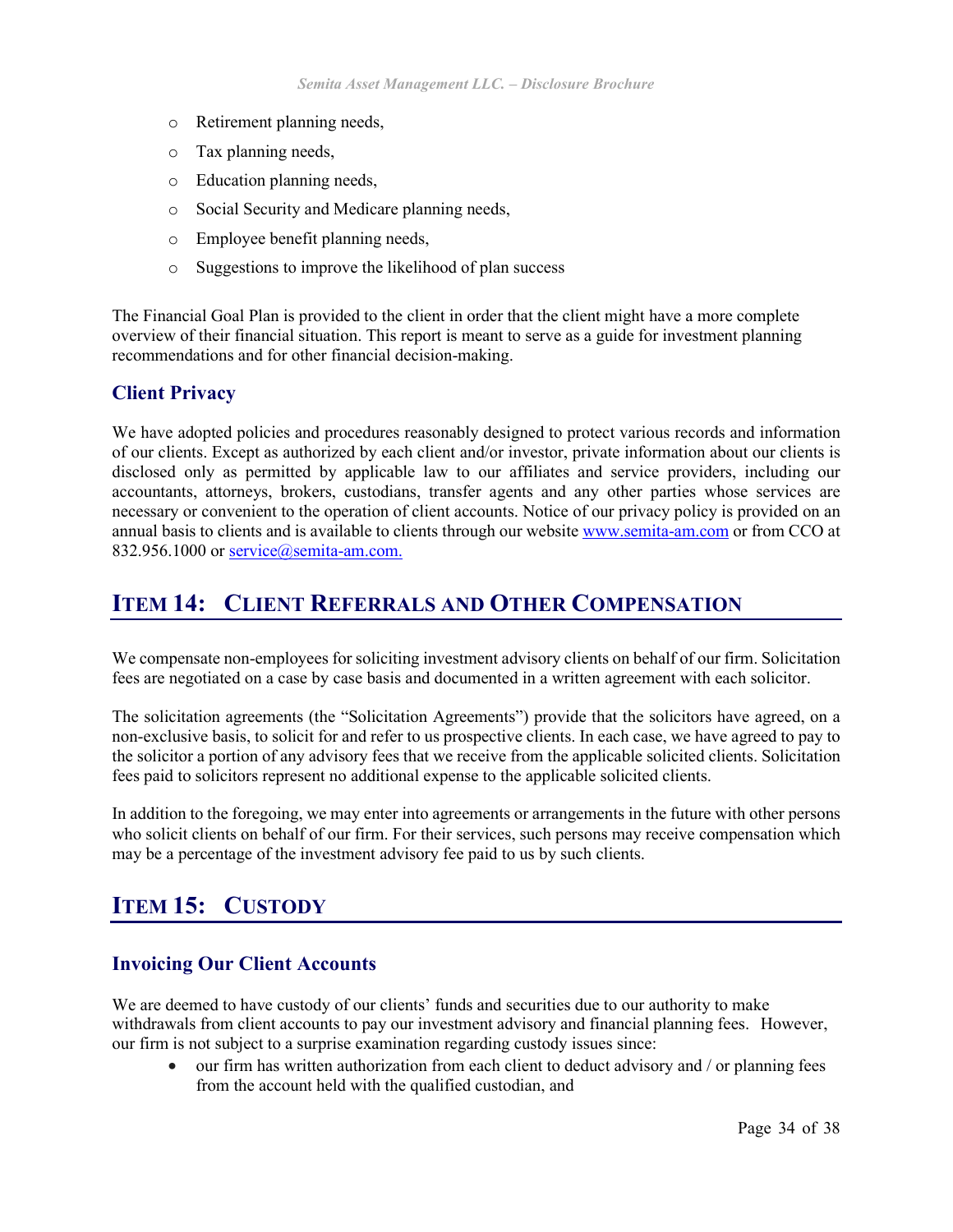- each time a fee is directly deducted from a client account, we concurrently:
	- o send the qualified custodian an invoice or statement of the amount of the fee to be deducted from the client's account, and
	- $\circ$  send the client an invoice or statement itemizing the fees charged. The itemization includes the formula used to calculate the fees, and the value of the assets under management or the hourly charges for the time expended on which the fees are based, and the time period covered by the fee calculations and charges.

#### **Standing Letters of Authority**

We have been deemed to have inadvertent custody as a result of our clients providing us with Standing Letters of Authorization (" $SLOA(s)$ ") to withdraw funds from their portfolio accounts to pay thirdparties. Notwithstanding that arrangement, our firm is not subject to a surprise examination regarding custody issues since we are relying on the conditions set forth in the No-Action letter issued by the Securities and Exchange Commission on February 21, 2017. Pursuant to the conditions set forth in the No-Action Letter, Semita confirms that:

- clients provide an instruction to their qualified custodian, in writing, that includes their signature, the third party's name, and either the third party's address or the third party's account number at a custodian to which the transfer should be directed;
- clients authorize us, in writing, either on the qualified custodian's form or separately, to direct transfers to the third party either on a specified schedule or from time to time;
- we perform appropriate verification of the instruction, such as a signature review or other method to verify their authorization, and the qualified custodian firm provides a transfer of funds notice to the client promptly after each transfer;
- clients have the ability to terminate or change the instruction to their qualified custodian firm;
- we have no authority or ability to designate or change the identity of the third party, the address, or any other information about the third party contained in their instruction;
- we maintain records showing that the third party is not a related party of Semita or located at the same address as Semita; and
- the qualified custodian firm sends the client, in writing, an initial notice confirming the instruction and an annual notice reconfirming the instruction.

#### **Reconciling Account Records with Custodian Account Records**

Clients are strongly encouraged to compare reports presented by us to those reports presented by their custodian firm or sub-advisor or their private fund administrator. Any material differences between the reports from different sources should be discussed with all parties independently until you have received adequate reconciliation and explanation of any material differences in the account statements.

# <span id="page-34-0"></span>**ITEM 16: INVESTMENT DISCRETION**

We accept investment authority to supervise and direct the investments of our clients' SMA portfolios subject to limitations the client may impose in writing on our investment management activities. We, as agent and attorney-in-fact for client's account, without prior consultation with the client, may:

• Direct the purchase, sale, exchange, conversion, and otherwise trade in stocks, bonds and other securities including money market instruments;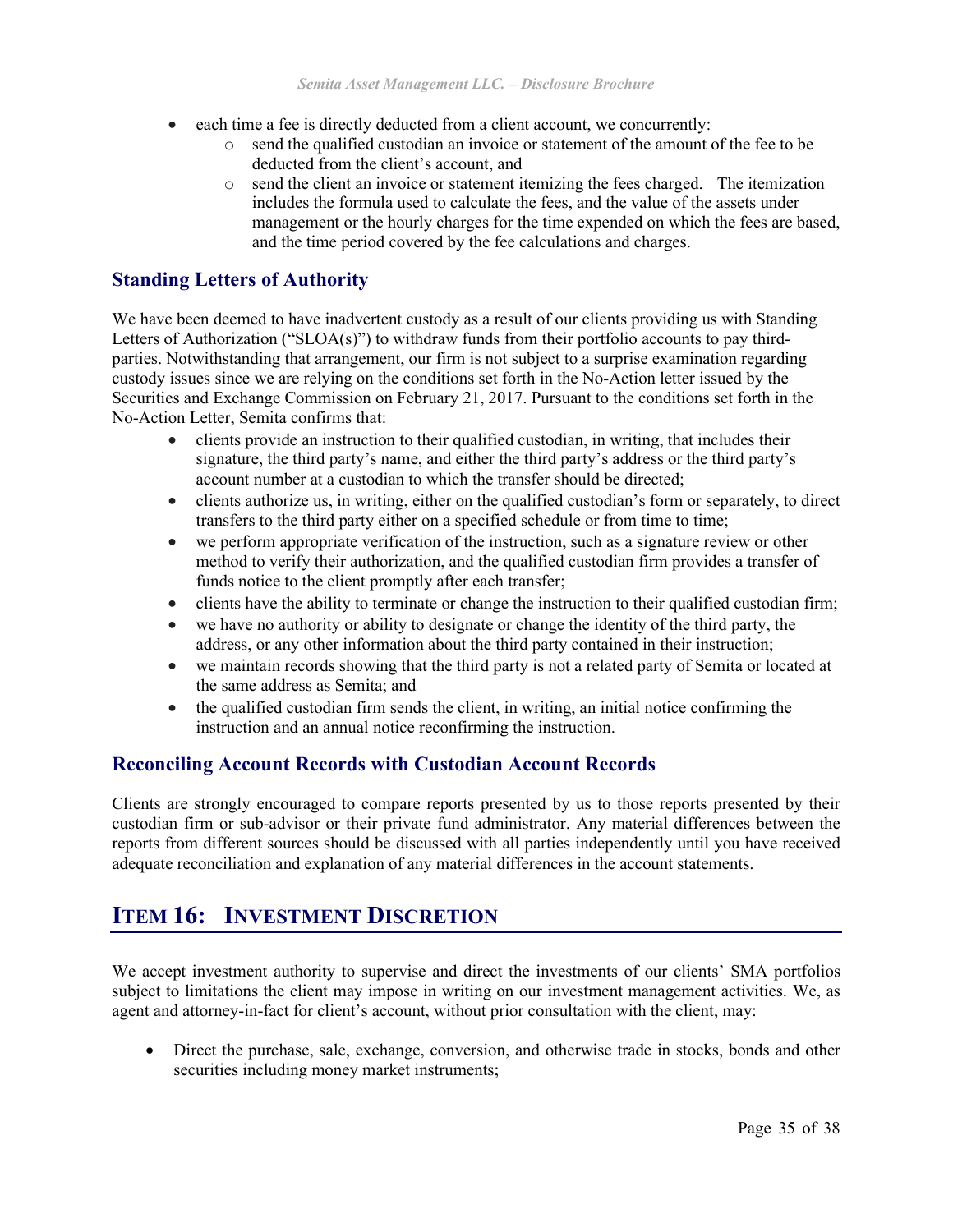- Direct the amount of securities purchased, sold, exchanged, and otherwise traded;
- Place orders for the execution of such securities transactions with a broker dealer or other thirdparty broker/dealers; and,
- Determine the commission rates paid. We will allocate brokerage transactions in a manner we believe to be fair and responsible to our clients, and consistent with client objectives.

In addition to the investment discretion authority outlined above, we may be assigned, by written agreement, the authority for other activities such as:

- To invoice and receive payment for our investment advisory fees directly from the custodian of the client's investment account;
- To receive and vote proxy statements on behalf of client accounts; and
- To instruct the custodian firm to deliver funds directly to the client via:
	- o Transfer to another financial institution for the benefit of an account with the same registration and tax identification number;
	- o Transfer within the custodial firm for the benefit of an account with the same tax identification number; or
	- o Delivery of a check written to the account holder(s) and mailed to the address on record at the custodian firm.

# <span id="page-35-0"></span>**ITEM 17: VOTING CLIENT SECURITIES**

Unless prohibited by law, clients retain the right and obligation to vote proxies and participate in legal proceedings, including bankruptcies and class actions, relating to the securities held in their accounts. Clients should receive Proxy Voting statements directly from their custodian / brokerage firm.

However, clients may specifically delegate Proxy Voting rights and obligations to a properly authorized agent including our firm. When such voting delegation has been accepted by our firm, the client should direct the custodian / brokerage firm to deliver the Proxy Voting statements directly to us.

For ERISA clients and for those cases where we have been specifically delegated the proxy voting authority by the client, written proxy voting guidelines have been established and are outlined below. A copy of the proxy voting policies and procedures, and our actual proxy votes for securities owned in a client's account and voted on their behalf by us, are available upon request by contacting our Chief Compliance Officer at 832.956.1000 or at service@semita-am.com.

#### **Proxies and Conflicts of Interest**

To address potential conflicts of interest regarding our employees' interest and clients' interest as they might occur in proxy voting matters, we have engaged the services of a third-party proxy management and voting recommendation service as outline above. In those rare cases where we have taken exception to the advice of the proxy vote adviser, our policy allows for our designated analyst and / or our Chief Investment Officer to make the final decision regarding such matters.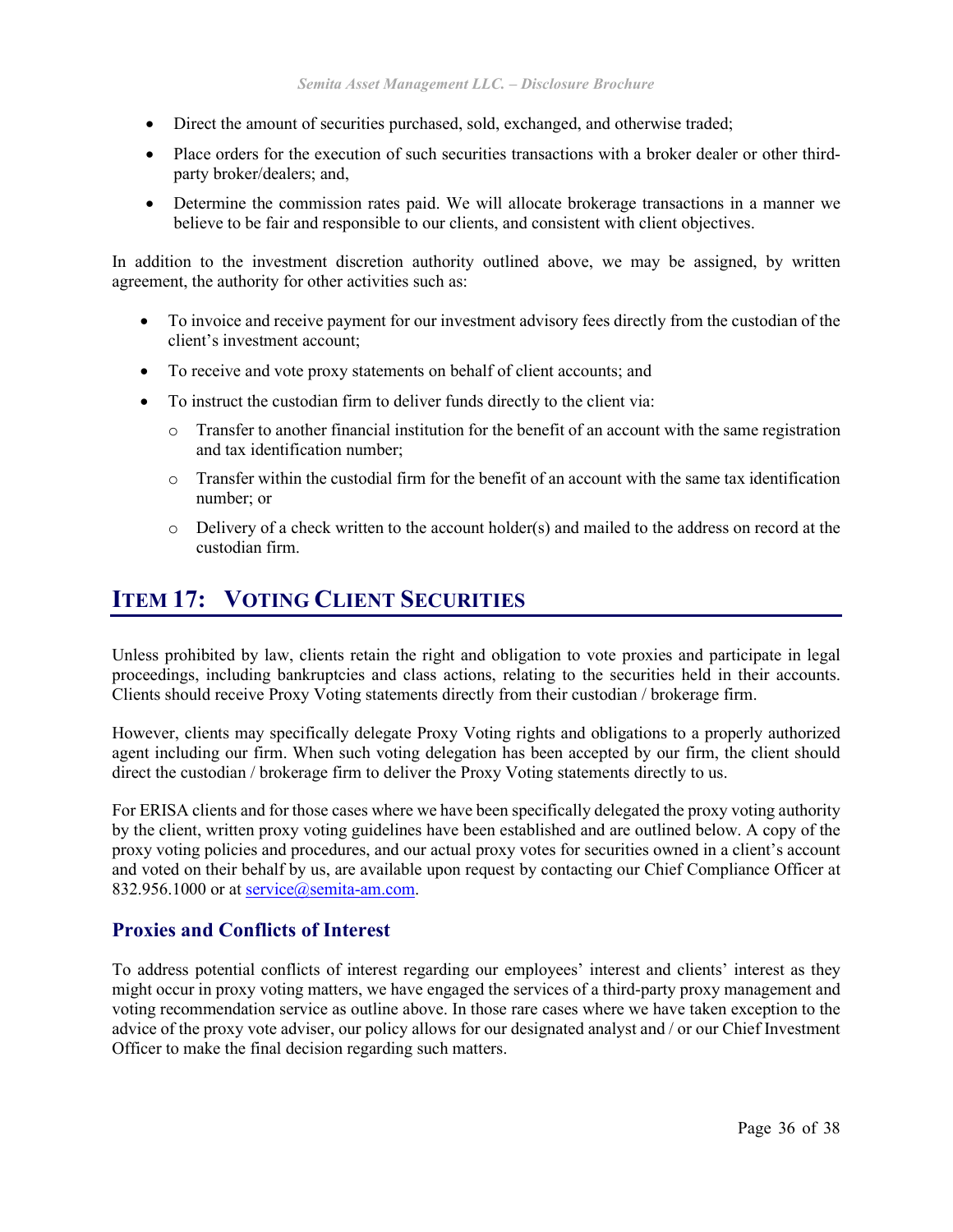To address potential conflicts of interest when we have rejected the recommendation from our proxy voting adviser, we have established internal policies to manage potential conflicts. These policies are outlined above in the **Delegated Proxy Voting Authority** items (iv), (v) and (vi).

# <span id="page-36-0"></span>**ITEM 18: FINANCIAL INFORMATION**

We have never filed for bankruptcy and are not aware of any financial condition expected to affect our ability to manage client accounts. We do not require or solicit prepayment of more than \$500 in fees per client, six months or more in advance, and therefore have no material additional financial disclosures to make.

# <span id="page-36-1"></span>**ITEM 19: REQUIREMENTS FOR STATE-REGISTERED ADVISORS**

#### **Michael A. Meagher, CFA® , CKA®**

Year of Birth 1949

Educational Background:

| Certified Kingdom Advisor                                 | <b>Kingdom Advisors</b> | 2009 |
|-----------------------------------------------------------|-------------------------|------|
| <b>Chartered Financial Analyst</b>                        | The CFA Institute       | 1978 |
| MBA - Finance                                             | University of Houston   | 1975 |
| B.S. - Business Administration Louisiana State University |                         | 1971 |

#### Business Background:

|               | 2015 – Present Chief Executive Officer | Semita Asset Management LLC    |
|---------------|----------------------------------------|--------------------------------|
| $2011 - 2015$ | <b>Executive Vice President</b>        | CAZ Investments LP             |
| $2009 - 2011$ | Chief Investment Officer               | Inroads Capital Management LLC |
| $2004 - 2011$ | <b>Executive Vice President</b>        | CAZ Investments LP             |
| $1993 - 2004$ | President                              | Roger H. Jenswold & Co., Inc.  |

#### Disclosure Statements:

- Michael A. Meagher has never been found liable in an arbitration claim alleging damages.
- Michael A. Meagher has never been found liable to in a civil, self-regulatory organization, or administrative proceeding.
- Michael A. Meagher has never been the subject of a bankruptcy petition.